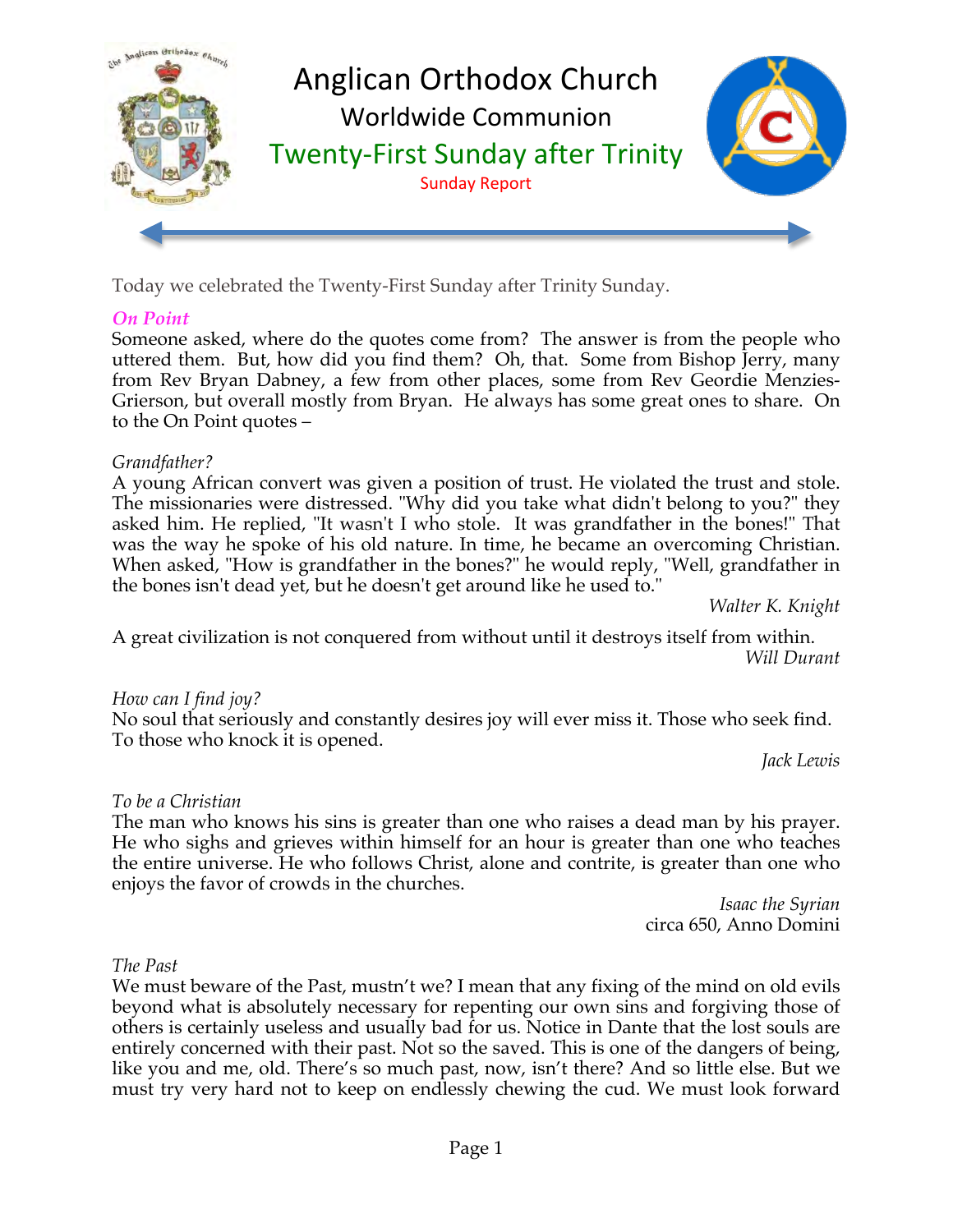more eagerly to sloughing that old skin off forever—metaphors getting a bit mixed here, but you know what I mean.

#### *Jack Lewis* The Collected Letters of CS Lewis, Volume III

#### *The Key to Heaven*

There is an old story my father told me (I do not know if is true) concerning the death and burial of Frederick the Great which was well rehearsed, at Frederick's direction, by those who would perform the final honors. The Prussian king left detailed instructions concerning his interment. Upon his death, the heavy casket of Frederick the Great was carried down the castle stairs to the basement crypt in which his body was to be deposited. There was a huge metal door that must be opened to the place of his burial.

 As the king's escort bore the body to the door, they stopped short and his herald proclaimed: "O door of the Kingdom of Heaven, Open to the King, Frederick the Great!" the voice from within the door answered, "We know no such person in the Kingdom of Heaven." The royal herald then proclaimed, "O door of the Kingdom of Heaven, Open to Frederick - a good and honest man!" to which the response came from within, "We know no such man in the Kingdom of Heaven."

 The king's herald then proclaimed, "O door of the Kingdom of Heaven, open to Frederick, a wretched sinner saved by grace!" The doors swung open and Frederick's body (and hopefully, soul) were admitted to the Kingdom of Heaven!

> *Jerry L. Ogles* Presiding Bishop AOC Worldwide Communion

#### *The Truth*

It is of great importance to set a resolution, not to be shaken, never to tell an untruth. There is no vice so mean, so pitiful, so contemptible; and he who permits himself to tell a lie once, finds it much easier to do it a second and a third time, till at length it becomes habitual; he tells lies without attending to it, and truths without the world's believing him. This falsehood of the tongue leads to that of the heart, and in time depraves all its good disposition.

*Thomas Jefferson* 1785

If God exists, everything is possible; if there were no God, everything is permitted. *Fyodor Dostoyevski*

Resolved: that all men should live for the glory of God. Resolved second: that whether others do or not, I will.

*Jonathan Edwards*

Thy mercy O LORD, is in the heavens; and thy faithfulness reacheth into the clouds. *Psalm 36:5*

Watch ye therefore: for ye know not when the master of the house cometh...

*St. Mark 13:35*

When Jesus Christ comes, he will come as Savior of his own and Judge of the rest.

*D. James Kennedy*  $20<sup>th</sup>$  and  $21<sup>st</sup>$  century American theologian, teacher and author Why I Believe, p.158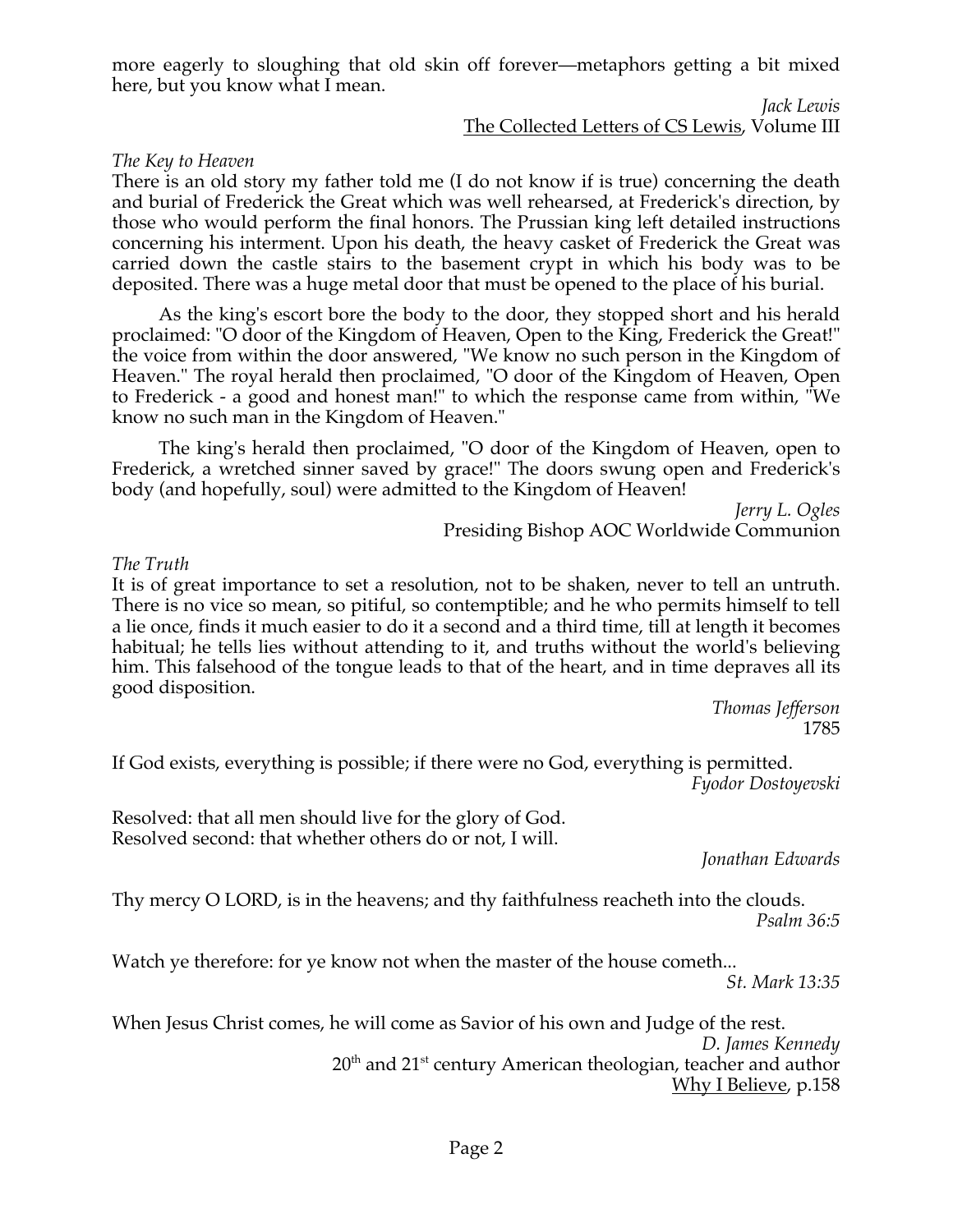I would not have you exchange the gold of individual Christianity for the base metal of Christian Socialism.

> *Charles H. Spurgeon* 19<sup>th</sup> century English pastor and author

Today Americans would be outraged if UN troops entered Los Angeles to restore order; tomorrow they will be grateful. This is especially true if they were told there was an outside threat from beyond, whether real or promulgated, that threatened our very existence. It is then that all peoples of the world will plead with world leaders to deliver them from this evil. The one thing every man fears is the unknown. When presented with this scenario, individual rights will be willingly relinquished for the guarantee of their well being granted to them by their world government.

*Henry Kissinger*

 $20<sup>th</sup>$  century American secretary of state and globalist

#### *Propers*

Each Sunday there are Propers: special prayers and readings from the Bible. There is a Collect for the Day; that is a single thought prayer, most written either before the refounding of the Church of England in the 1540s or written by Bishop Thomas Cranmer, the first Archbishop of Canterbury after the re-founding.

The Collect for the Day is to be read on Sunday and during Morning and Evening Prayer until the next Sunday. The Epistle is normally a reading from one of the various Epistles, or letters, in the New Testament. The Gospel is a reading from one of the Holy Gospels, Matthew, Mark, Luke and John. The Collect is said by the minister as a prayer, the Epistle can be read by either a designated reader (as we do in our church) or by one of the ministers and the Holy Gospel, which during the service in our church is read by an ordained minister.

The propers are the same each year, except if a Red Letter Feast, that is one with propers in the prayerbook, falls on a Sunday, then those propers are to be read instead, except in a White Season, where it is put off. Red Letter Feasts, so called because in the Altar Prayerbooks the titles are in red, are special days. Most of the Red Letter Feasts are dedicated to early saints instrumental in the development of the church, others to special events. Some days are particularly special and the Collect for that day is to be used for an octave (eight days) or an entire season, like Advent or Lent.

The Propers for today are found on Page 218-220, with the Collect first:

Twenty-First Sunday after Trinity

*The Collect.*

**RANT**, we beseech thee, merciful Lord, to thy faithful people pardon and peace, **GRANT**, we beseech thee, merciful Lord, to thy faithful people pardon and peace, that they may be cleansed from all their sins, and serve thee with a quiet mind; through Jesus Christ our Lord. *Amen*.

The Epistle for this morning came from Saint Paul's Letter to the Ephesians, the Sixth Chapter, beginning at the Tenth Verse. In these passages, Paul gives his clearest definition of the spiritual war between the forces of Satan and those who would follow God. It not only assures us that there is a spiritual war, but it warns us that apart from utilizing the weapons which God has provided for us, we are hopelessly underpowered. This passage tells us what our divine weapons are. Beyond this, these weapons imply the nature of the struggle which we are in. The weapons which God has provided for us are those weapons which best repel the attacks of Satan, and thus we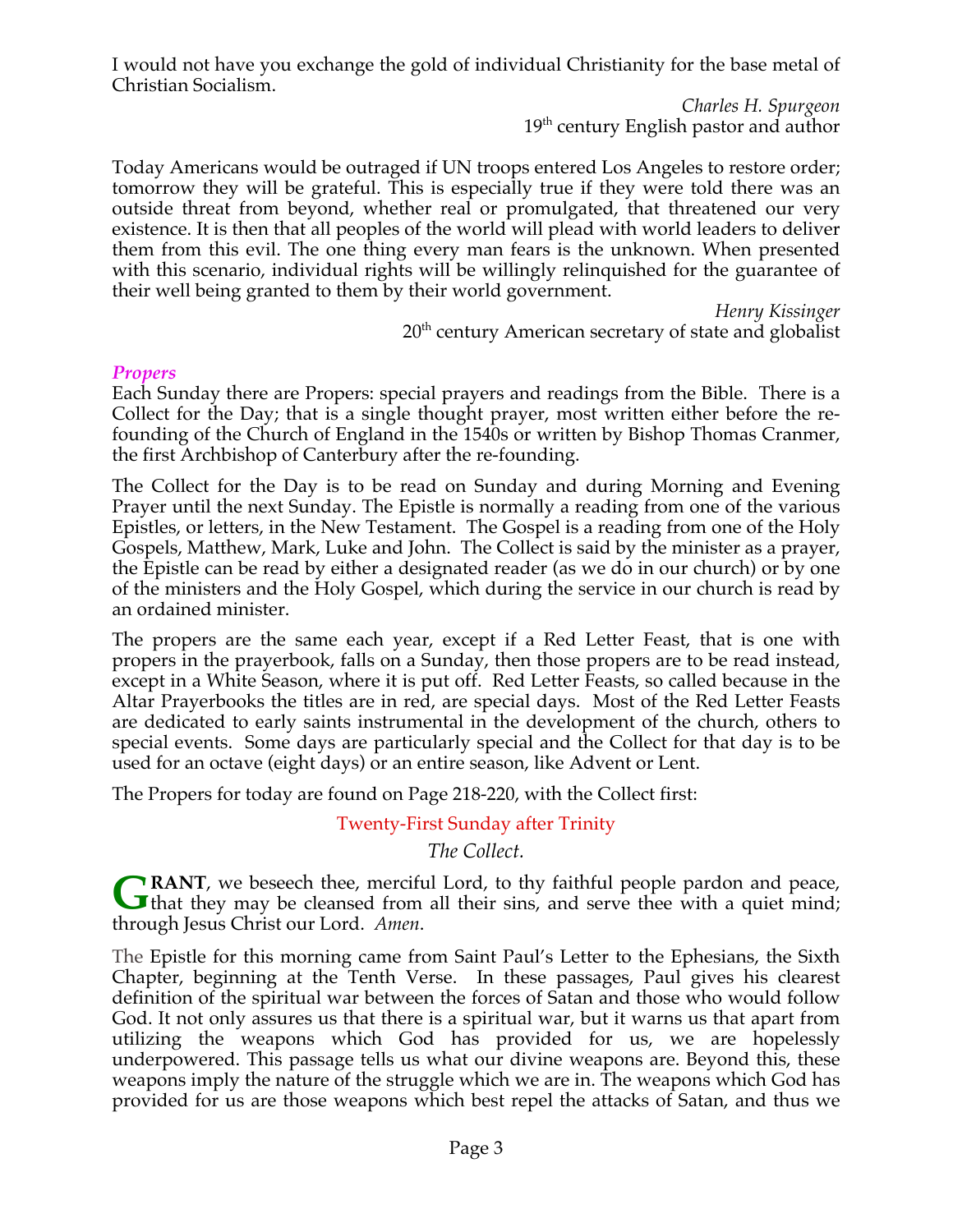can learn a great deal about the nature of Satan's opposition from simply considering each of the weapons at our disposal.

After a consideration of the war in general, we will then proceed to examine in more detail each of the weapons Paul mentions, and the offensive strategy of Satan which they imply. May God give us open hearts and minds to understand the spiritual war, and the means which He has provided for our defense.

Y brethren, be strong in the Lord, and in the power of his might. Put on the whole armour of God, that ye may be able to stand against the wiles of the devil. For we wrestle not against flesh and blood, but against principalities, Whole armour of God, that ye may be able to stand against the wiles of the devil. For we wrestle not against flesh and blood, but against principalities, against powers, against the rulers of the darkness of this world, ag wickedness in high places. Wherefore take unto you the whole armour of God, that ye may be able to withstand in the evil day, and having done all, to stand. Stand therefore, having your loins girt about with truth, and having on the breastplate of righteousness; and your feet shod with the preparation of the gospel of peace; above all, taking the shield of faith, wherewith ye shall be able to quench all the fiery darts of the wicked. And take the helmet of salvation, and the sword of the Spirit, which is the word of God: praying always with all prayer and supplication in the Spirit, and watching thereunto with all perseverance and supplication for all saints; and for me, that utterance may be given unto me, that I may open my mouth boldly, to make known the mystery of the gospel, for which I am an ambassador in bonds: that therein I may speak boldly, as I ought to speak.

The Holy Gospel came from the Fourth Chapter of the Gospel according to St. John beginning at the Forty-Sixth Verse. This is a telling of the story of the healing of a Jewish nobleman's son Capernaum through the faith of his father. When the man came to him asking for help, he responded as he often did to Jews, "Except ye see signs and wonders, ye will not believe." The man persisted and because Jesus saw faith in him, he said, focusing his attention on faith in God, "Go thy way; thy son liveth" or "Be on your way. Your son is alive." In other words: "Do not worry. My Word can heal your son at a distance." The boy was healed in the very instant when Jesus spoke the Word. The father believed this Word. So did his household, wife, children and servants. More than one person was healed on that occasion.

This miracle shares characteristics with the previous healing of the Centurion's son:

- Jesus has just come back to Galilee.
- Someone comes to him with a request.
- Indirectly Jesus seems to refuse at first.
- The person persists.
- Jesus grants the request.
- This leads another group of people (his disciples, the nobleman's household) to believe in him.

Note the necessity of trusting in Jesus as the giver of life. Of the text, Luther wrote: "Although the Lord performed miracles and signs to make Himself known and to lead people to faith in Him, the underlying purpose was to focus their attention on the Word rather than on the signs which served merely to attest the truth of His testimony. Faith must rest on the Word of God." Another Lutheran theologian wrote: "In affliction faith is practiced and chastened. If a person does not see, taste and experience the help and grace of the Lord, then that person learns to trust the Word and nothing but the Word.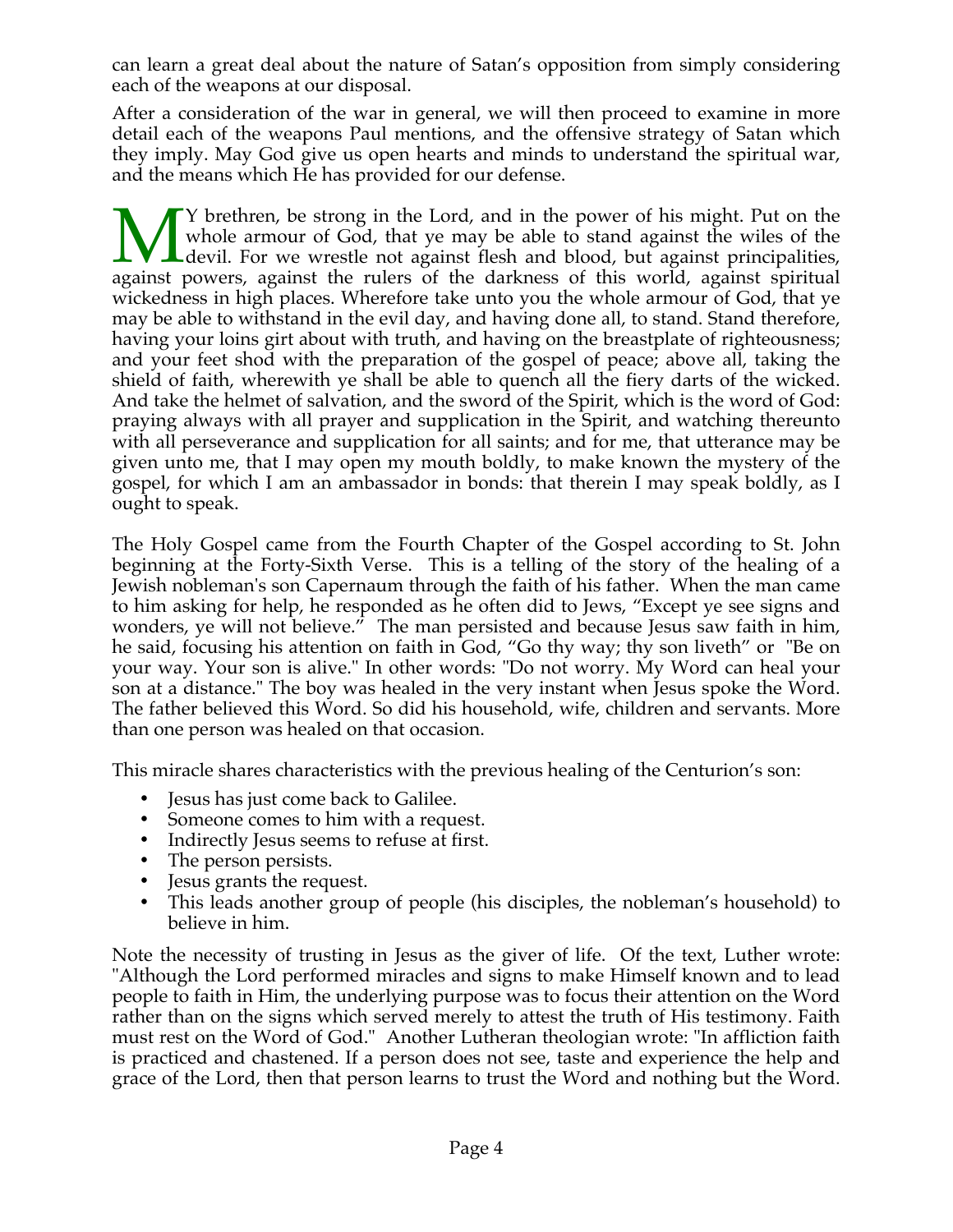That is the true faith, trusting the Lord for its own sake. Such faith comes not from flesh and blood. It's the Lord to which faith clings. That almighty Word works faith."

Jesus led this nobleman from a "miracle" faith to a true faith in His Word. He does this to us also.

"Be on your way. Your son lives." This Word of Jesus was not only a prophecy. It had the power to heal the sick boy. And this Word took the nobleman's worries away.

HERE was a certain nobleman, whose son was sick at Capernaum. When he heard that Jesus was come out of Judæa into Galilee, he went unto him, and besought him that he would come down, and heal his son: for he was at the point of death. THERE was a certain nobleman, whose son was sick at Capernaum. When he heard that Jesus was come out of Judæa into Galilee, he went unto him, and besought him that he would come down, and heal his son: for he was at the po nobleman saith unto him, Sir, come down ere my child die. Jesus saith unto him, Go thy way; thy son liveth. And the man believed the word that Jesus had spoken unto him, and he went his way. And as he was now going down, his servants met him, and told him, saying, Thy son liveth. Then enquired he of them the hour when he began to amend. And they said unto him, Yesterday at the seventh hour the fever left him. So the father knew that it was at the same hour, in the which Jesus said unto him, Thy son liveth: and himself believed, and his whole house. This is again the second miracle that Jesus did, when he was come out of Judæa into Galilee.

#### *Bishop Ogles' Sermon*

We are oft fortunate to get copies of Bishop Jerry's sermon notes. Today is one of those

Sundays. Today's sermon starts off with the collect, and like always, it will give you a lot to consider in your heart.

# **Sermon Notes**

Twenty-First Sunday after Trinity Saint Andrew's Anglican Orthodox Church 25 October 2015, Anno Domini

# Twenty-First Sunday after Trinity

*The Collect.*

**RANT**, we beseech thee, merciful Lord, **GRANT**, we beseech thee, merciful Lord,<br>to thy faithful people pardon and peace, that they may be cleansed from all their sins, and serve thee with a quiet mind; through Jesus Christ our Lord. *Amen*.



#### **The Epistle** *Ephesians vi. 10.*

Y brethren, be strong in the Lord, and in the power of his might. Put on the whole armour of God, that ye may be able to stand against the wiles of the Ldevil. For we wrestle not against flesh and blood, but against principalities, Whole armour of God, that ye may be able to stand against the wiles of the devil. For we wrestle not against flesh and blood, but against principalities, against powers, against the rulers of the darkness of this world, ag wickedness in high places. Wherefore take unto you the whole armour of God, that ye may be able to withstand in the evil day, and having done all, to stand. Stand therefore, having your loins girt about with truth, and having on the breastplate of righteousness;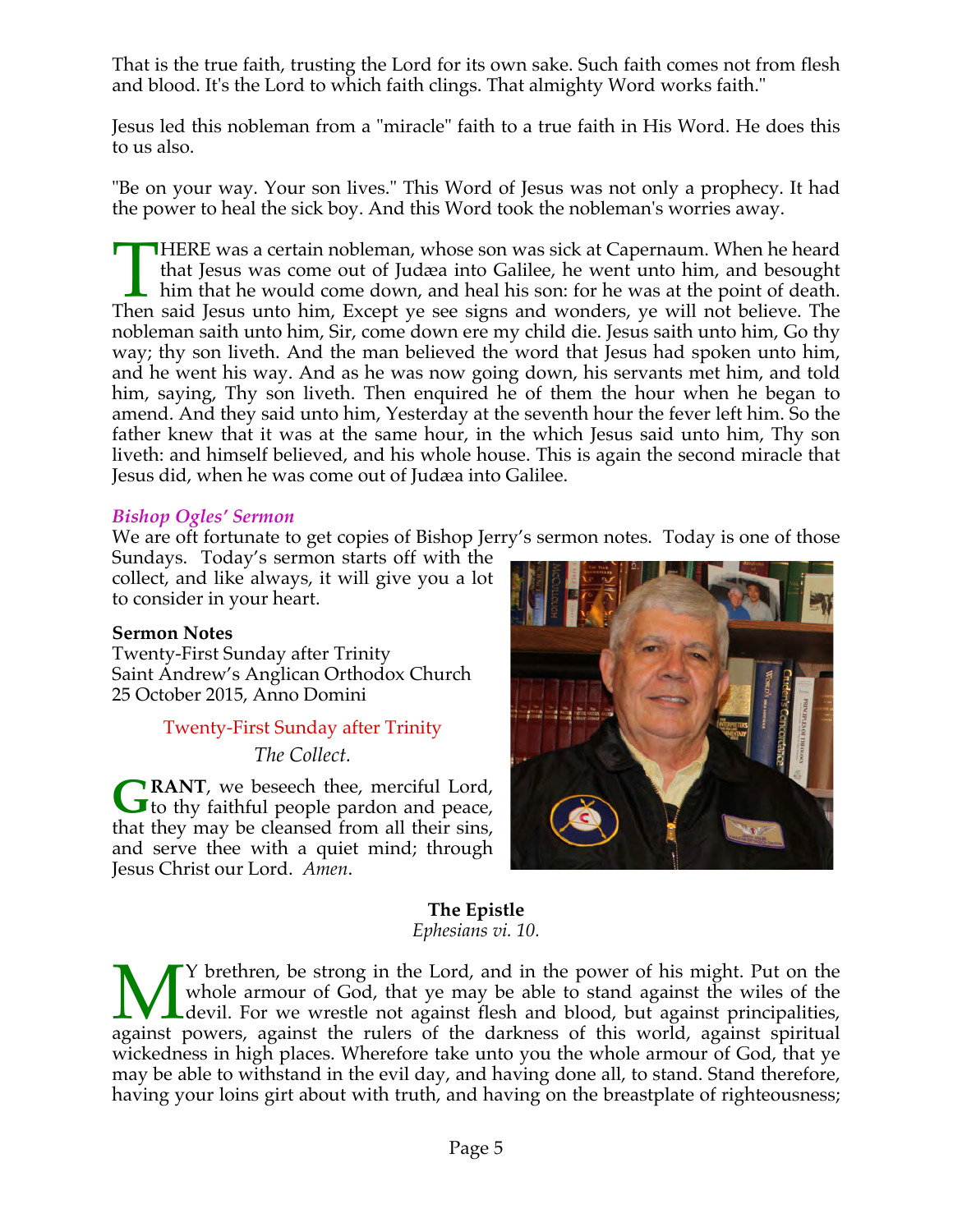and your feet shod with the preparation of the gospel of peace; above all, taking the shield of faith, wherewith ye shall be able to quench all the fiery darts of the wicked. And take the helmet of salvation, and the sword of the Spirit, which is the word of God: praying always with all prayer and supplication in the Spirit, and watching thereunto with all perseverance and supplication for all saints; and for me, that utterance may be given unto me, that I may open my mouth boldly, to make known the mystery of the gospel, for which I am an ambassador in bonds: that therein I may speak boldly, as I ought to speak.

 If we were to cringe and withdraw into our desert dugouts, we would need no armor. A non –belligerent needs no armor. But we are soldiers of the cross, locked in mortal combat with the very enemy of the soul of man – the Devil and his legions. Our battle must be more of offense than of defense since we bear the advantage of the higher terrain and every resource of heaven. So our armor is to protect ourselves, but also to inflict devastating blows to the enemy in the field. He has attempted to misappropriate and corrupt the Creation of our Lord. But the decisive victory has already been won by the Captain of our souls at Calvary. We must now occupy the land and eliminate his pockets of resistance and silence his vedettes and lines of pickets. Truth is our strength and support. Our hearts are covered with the imputed righteousness of Him who has commissioned us to His Army. The Gospel of Peace, having been instilled in our hearts through study and preparation, is the liberty of movement and maneuver which we enjoy on the field. Our main protection against the blows of the enemy is our Faith. The helmet of our salvation is the strength of our learning and belief. Our Sword of the Spirit is the Word of God which is a Two-Edged Sword to either condemn, or convict of sin. Prayer is our communications network whereby we are in constant supplication for the entire army and for each other. This, and the Prayer of Collect, join together as a hand to the glove the Imperative of Faith as our most treasured possession of victory!

#### **The Holy Gospel** *John 4:46-54*

**O JESUS** came again into Cana of Galilee, where he made the water wine; There was a certain nobleman, whose son was sick at Capernaum. When he heard that Jesus was come out of Judæa into Galilee, he went unto him, and besought him that he would come down, and heal his son: for he was at the point of death. Then said Jesus unto him, Except ye see signs and wonders, ye will not believe. The nobleman saith unto him, Sir, come down ere my child die. Jesus saith unto him, Go thy way; thy son liveth. And the man believed the word that Jesus had spoken unto him, and he went his way. And as he was now going down, his servants met him, and told him, saying, Thy son liveth. Then enquired he of them the hour when he began to amend. And they said unto him, Yesterday at the seventh hour the fever left him. So the father knew that it was at the same hour, in the which Jesus said unto him, Thy son liveth: and himself believed, and his whole house. This is again the second miracle that Jesus did, when he was come out of Judæa into Galilee. **S**<br>that h

# **Introduction**

**1.** Mark the setting of the text. A father pleads for the life of his son. Who would not have thought that the kind Saviour would instantly say, "I will?" Yet He treats the application as a great error. "Except ye see." He disregards the man and treats him as the mouthpiece of a mistaken multitude, whose prevalent fallacy was to make miracles the condition of belief. No ordinary man would have thought of that answer.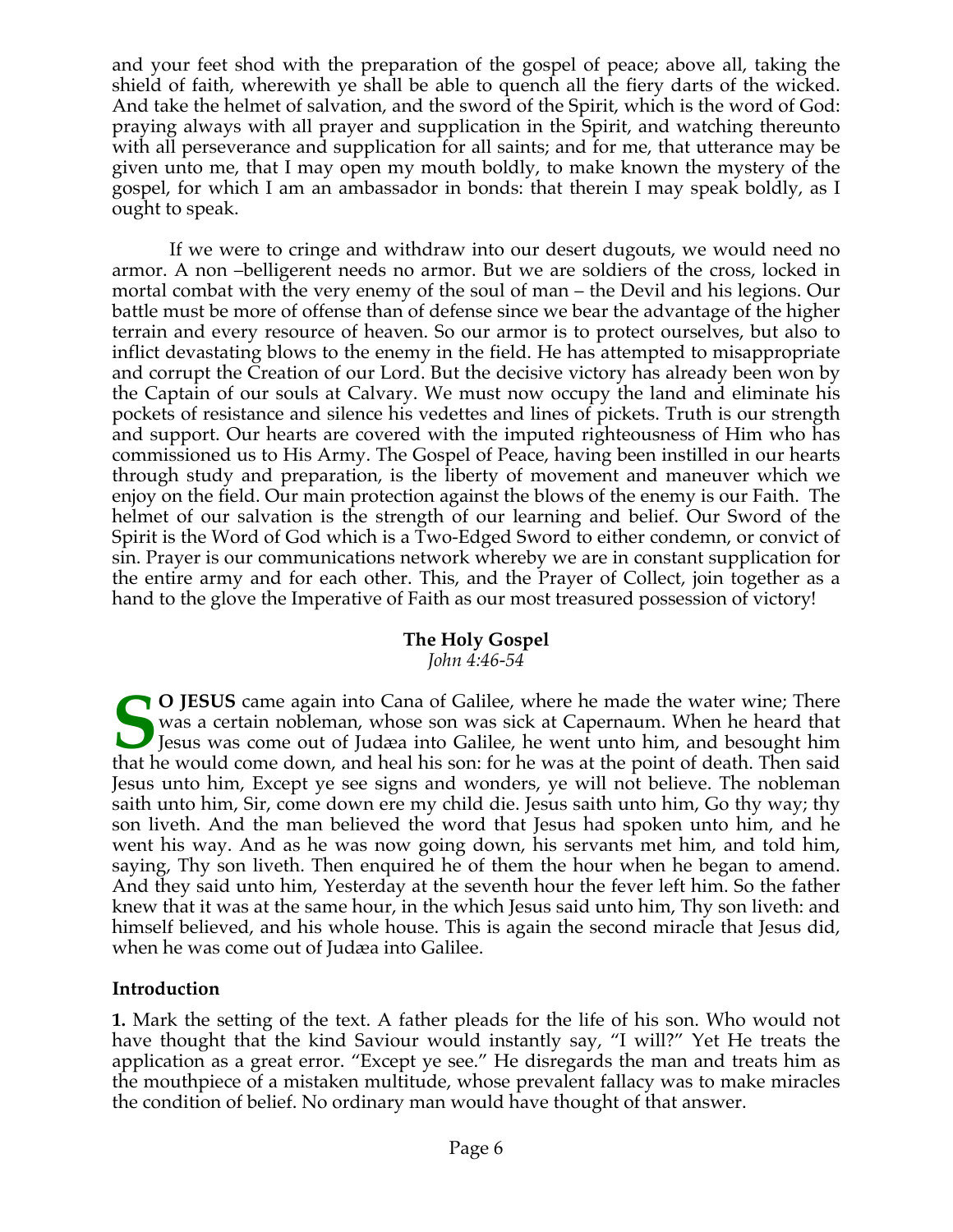**2.** This apparent rebuff, however, was only a trial of his constancy. "Like the rest of your nation you set aside Divine holiness, wisdom, and love and fasten on power, You forget how many works of power there are which are not God's, and not until you have marked the adjuncts — holiness, wisdom, love — can you pronounce Them Divine." The nobleman responded, "Come down, ere my child die," as though he had said, "I am not thirsting for evidences." It is the voice of nature, and the God of nature hears it. The trial is ended and the victory is won.

**Notice the wonderful intertwining of nature and grace in the Gospel.** The Gospel adapts itself to all that is best and beautiful in man's heart.

**1.** It has been found in some hour of mortal peril that persons of no religion will invoke the mercy of that Being who, up to that moment, they had denied. Skeptics, no doubt, can account for this in the survival of old prejudices. Christians naturally account for it by supposing that a belief in God is a primary principle in man's nature.

**2.** As in individuals, so in families.

**(A)** Fathers who have made shipwreck of faith for themselves want Christ for their children. The immoral man would fence his child from. vice; the sceptic refuses to rear his child on negatives and chooses, therefore, a Christian school.

**(B)** And if the father sees his child stretched on a couch of pain from which he may never rise, is there not a voice in his heart crying, "Sir, come down, ere my child die." I know the case is not rare in which the doubting or disbelieving father hag desired, has sought, for his son the spiritual healing, has called in some man of God whose repute was highest for communication with the invisible, has encouraged his visits, has even knelt in the corner while he prayed, and has joined with strong cries and tears in the "Rock of ages, cleft for me," sung or said in the chamber where the staying pray with the going; and has gone off from the experience and trial strong in the Son of God, to say at last, "Let me die the death of the righteous; let my last end be like His." Christ is marching to complete the sum of happiness and to round the circle of being." (Dean Vaughan)

 The Gospel text provides an example of victorious faith over the curse of Eden. Faith is the crown jewel of our religion and, without it, there can be no reconciliation to God. Our souls would remain in the dark abyss and our bodies wracked with every sore and boil without the Balm of the Faith of Gilead. The Gospel is a fitting benediction to that overcoming faith described in both the Collect and the epistle for today.

God would have us, I believe, to learn:

- 1. 'Believing faith' is a faith that will draw down the miraculous powers of heaven;
- 2. Faith believes where evidence does not appear. "*Now faith is the substance of things hoped for, the evidence of things not seen. For by it the elders obtained a good report. Through faith we understand that the worlds were framed by the word of God, so that things which are seen were not made of things which do appear*." (Heb 11:1-3);
- 3. Faith must have a vehicle upon which to move hearing;
- 4. Faith compels us, in our dire need, to draw on the smallest morsel of faith to satisfy that need;
- 5. Our proper response to faith is immediate and without delay or procrastination. Its urgency is compelled by love.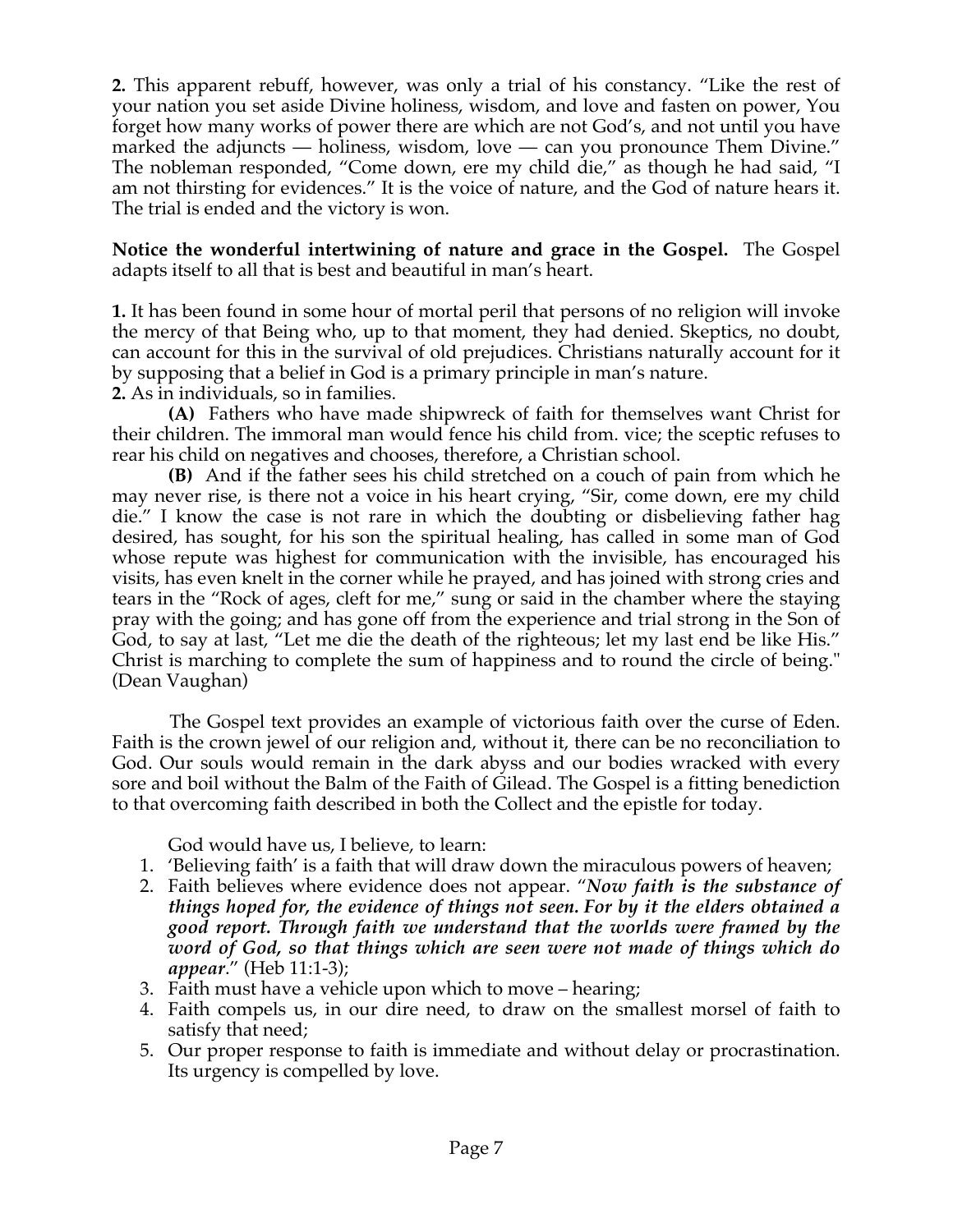Cana has been blessed with the first miracle of Christ, and a land that lends itself, by faith, to one miracle shall receive more. "*So Jesus came again into Cana of Galilee, where he made the water wine*." This is the city at which Jesus, in due regard for the high esteem in which He holds the first institution of God at Eden, honored the same estate by turning six large, stone vessels full of water into wine. It was a divine tribute to Marriage as an institution. Now, Christ, in His second miracle, will pay tribute to the blessed fruit of marriage – the child! The miracle would issue from Christ at Cana, and find its fulfillment in Capernaum, in the healing of a young boy.

 There was a nobleman with connections to the power of the ruler whose son was deathly ill at the point of death. There was no earthly hope for the son so insidiously had the fever possessed his small frame. *And there was a certain nobleman, whose son was sick at Capernaum.* Capernaum was some sixteen miles from Cana; however, that was a good day's travel in the time of Jesus. The nobleman had, without doubt, sought after every remedy, treatment, and physician at close hand who might improve his son to no avail. He had, most likely, expended every resort. When hope faded as a distant star on the horizon, suddenly, there came news of the coming of the man called Jesus coming out of Samaria into Cana of Galilee. He may have been present at the first miracle of Jesus at Cana, but not likely in my thinking. Certainly, he had heard of the miracle for it was voiced abroad in the area. Suddenly, that fading star of hope became, to our nobleman and loving father, the Bright and Morning Star! Hope often gives birth to the primitive germination of faith, and so it was for this nobleman.

 *<sup>47</sup> When he heard that Jesus was come out of Judaea into Galilee, he went unto him, and besought him that he would come down, and heal his son: for he was at the point of death.* He had not seen Jesus previously in all likelihood, yet, when he heard that Jesus was coming, hope gave over to the early yearnings of faith – there was Light breaking over the distant landscape! *So then faith cometh by hearing, and hearing by the word of God*. (Romans 10:17) Perhaps the nobleman had heard at the lips of a single, or many, witnesses. But SOMEONE had told him of Jesus and His coming. How sad that many have not had the benefit of hearing that Jesus has come, and will come again! I might add that ALL are at the very point of death without Christ. The need is great to carry the Gospel into every dark corner.

 It was the elemental tug of faith that impelled action on the part of the distraught nobleman and father. Such a faith crosses all lines of class and stature – the poor as well as the rich and powerful. There comes a moment in the lives of great men such as General Naaman of Assyria whose leprosy made wreckage of his life, to the poor blind Bartemaeus whose hope hinged on the miracle he besought from a man he could not see outside the gates of Jericho. When all hope is abandoned, there remains only faith to rekindle its warm light. So, desponding of all possibility of an earthly cure, the nobleman now latched onto the Fountainhead of all Hope and Healing in that early touch of faith that suddenly penetrated the fortress walls of his heart. Here we see a man of great influence begging a favor of a poor itinerant carpenter! Does this make sense? No, it doesn't make a bit of worldly sense, but the actions of heaven are not dictated by worldly intelligence. Life and death matters (which are the concern of Heaven) breach all lines of royal propriety and academia. No time for role-playing when his son is at the very point of death! So he begs mercy from an unlikely source, but the only Source of life and miracles. What may seem unlikely to the world may make perfect sense with God.

 How would the itinerant Master receive the nobleman of stature? He makes a very telling statement of fact. He is not questioning the nobleman's faith, but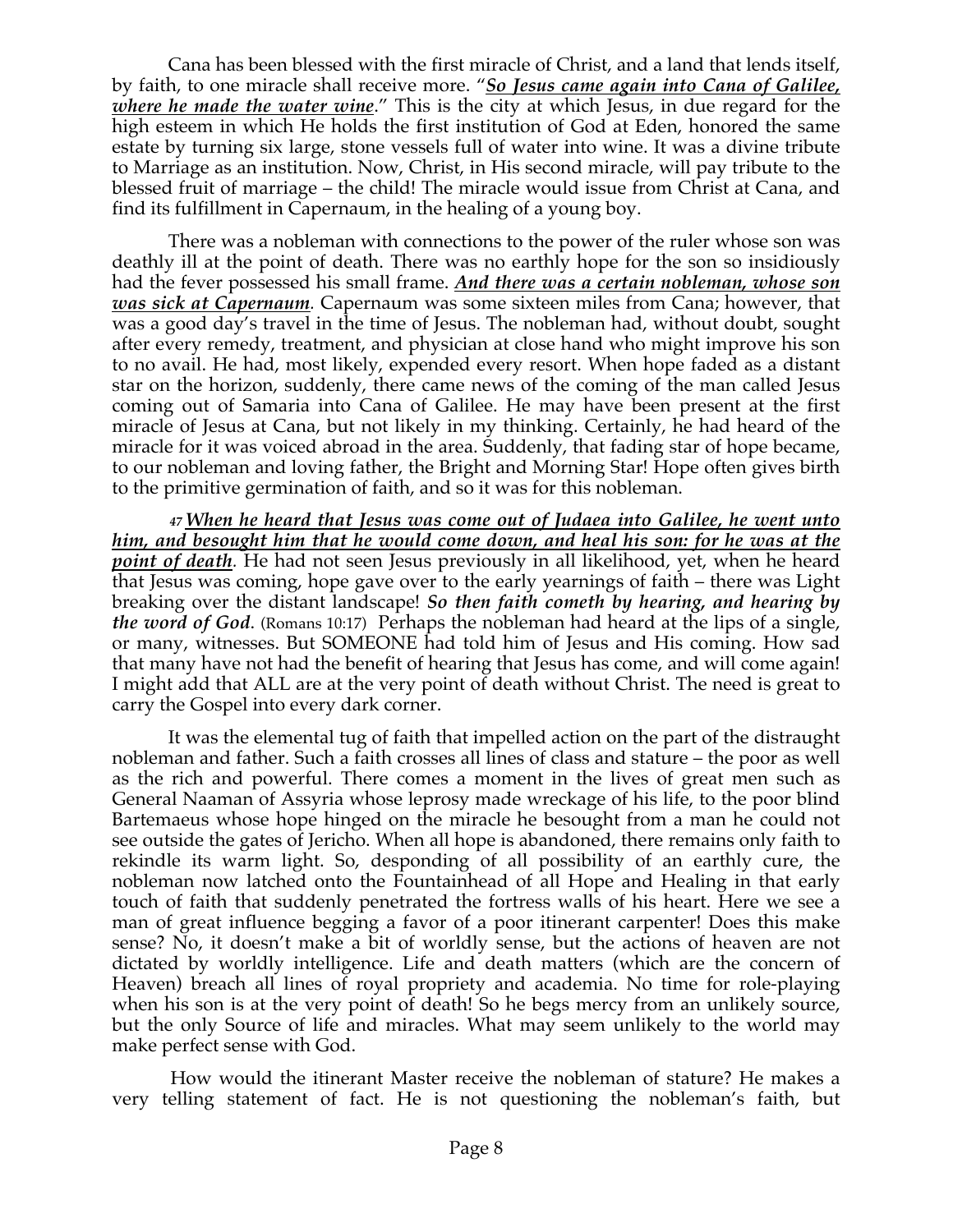EXPOSING it as a contrast to the lack of faith that abounded among common men. *48 Then said Jesus unto him, Except ye see signs and wonders, ye will not believe.* This man had not seen signs and wonders as many of the latter multitudes had seen, yet still did not believe. This man had not seen, yet believed still! That is the faith that begets miracles and the favor of God! This approach is very like a father telling his precious little daughter, with tongue in cheek, "Surely you do not want this candy treat – you are just pretending!" Jesus already knew the heart of this nobleman. He would have those who listened to his pleas to know his heart of faith as well. There is no discouragement or rebuff that will quench the light of earnest faith.

 The gentle rebuff of Christ in no way diminishes either the faith, or its kindred, perseverance, of the nobleman. His nobility of character comes to light in his manner of responding to Christ. It is as if he knows that Christ will not deny him. His faith has told him this. *<sup>49</sup> The nobleman saith unto him, Sir, come down ere my child die.* "Please, Lord, let us not mince words – my son will die if you do not come down!" He knows Jesus well enough in his heart of faith that He will not slam the gates of mercy on a child – and He never has done so! He spoke out of faith but not out of mature spiritual knowledge. He believed that Jesus must personally come to where his son was to heal him, but faith and divine power knows no distance.

 Having exposed the child-like faith of this nobleman to the multitude gathered, Jesus speaks again, *<sup>50</sup> Jesus saith unto him, Go thy way; thy son liveth. And the man believed the word that Jesus had spoken unto him, and he went his way.* If the man did not understand before that Jesus need only say the Word, and not come personally to heal his son, he knew it now form the lips of Jesus whom he believed explicitly. The nobleman had no need of pressing his point further….mission accomplished! He immediately believed the word of Jesus and went on the trip back to his son at Capernaum. God will give this man CONFIRMATION of his faith is a most delightful way. Faith of the believer is ALWAYS confirmed in due time. We may be facing challenges that appear to have no end other than tragedy, but clinging to that morsel of faith that has been planted in our hearts; we believe the impossible….and the impossible comes to pass!

 The servants of the nobleman have been standing a sorrowful watch over the man's son whom they most likely loved more than even the nobleman himself. Suddenly, they noted his perilous fever had broken and the boy was well – as well as he had ever been! In amazement, they ran along the road to Cana to tell the nobleman*. <sup>51</sup> And as he was now going down, his servants met him, and told him, saying, Thy son liveth. Then enquired he of them the hour when he began to amend. And they said unto him, Yesterday at the seventh hour the fever left him. So the father knew that it was at the same hour, in the which Jesus said unto him, Thy son liveth: and himself believed, and his whole house.* Note here, again, the direction the man was traveling. He had experienced a mountain-top experience with the Savior. Any direction we take after being with Christ in either presence or prayer is down again to the valleys in which we must move and labor. When told that his son lived, he inquired of the time of his improvement for the sake of confirmation of his faith. The journey from Cana to Capernaum was at least a day's travel. When told that the son recovered the previous day at the  $7<sup>th</sup>$  hours (1:00 pm), the nobleman was not surprised but rejoiced in the confirmation of that small kernel of faith that had brought him face-to-face with Jesus. I hope you, too, have had that kernel of faith that has brought you face-to-face with Jesus. After that encounter, that kernel will grow into a hundredfold, an even untold harvests of souls.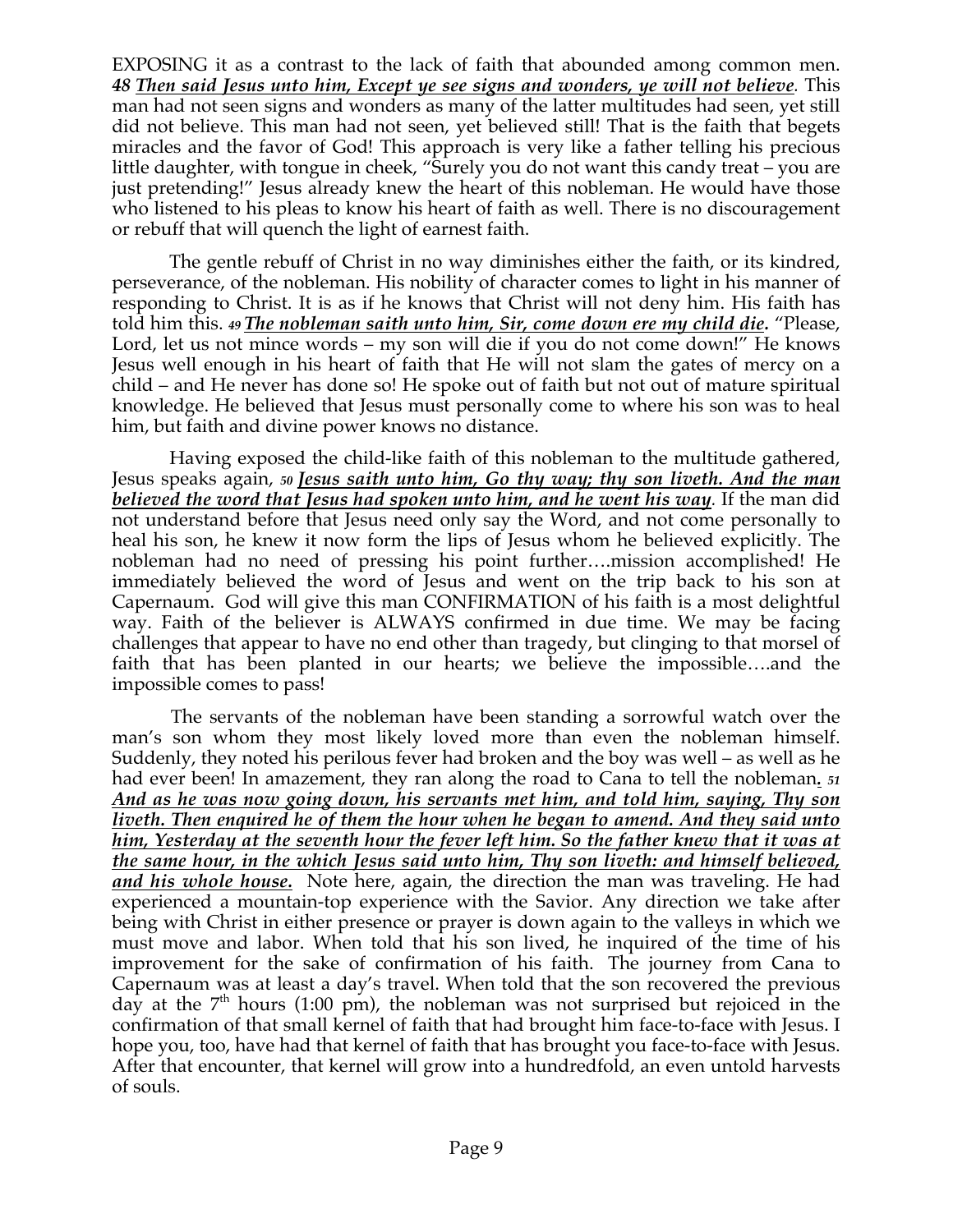We must not dismiss the results of the faith of the fathers for the children. Remember Zaccheus whose was saved with his whole household at his faith in Christ. See here how the noblemen believed AND HIS WHOLE HOUSE (including servants). We have the promise of God that our children shall not depart in old age from that righteous path wherein the fathers walked if they are trained up in the nurture of the Word of God. One of the imperatives of baptism is to raise the child according to the promises of God, and that child shall confirm the faith of the parents in due time.

What a glorious and loving Lord we have in Christ!

# *Sermon - Rev Jack Arnold Church of the Faithful Centurion - Descanso, California*

Today's sermon tied the Collect, Epistle and Gospel together and talked, as is oft the case, of the need for action, not simply diction.



Consider these words from the Collect:

… Grant … thy faithful people pardon and peace, that they may be cleansed from all their sins, and serve thee with a quiet mind …

We ask God to pardon our sins that we might serve Him with peace of mind. That we might do His Work without having to worry about our fate. It is good to have a clear mind when you go into battle, to be free of worry that you might do your best. You do not want to have a foggy mind when you are doing an action that requires your best concentration, so that is what we are asking from Him. To give us clarity of mind that we might do what is right.

We need His pardon and peace to cleanse us from our sins, to enable us to have a mind that is quiet and focused on doing His will. It is a difficult thing to quiet our minds at times, but it must be done, so that we can focus on doing our best from Him. The pardon and peace He gives is a perfect pardon and peace, He only asks that we go forth in the world and spread His Word, which will give the perfect pardon and peace to all that accept it.

Not everyone will accept it though, even though all should accept it, does not meant hat they will. We have to realize this, and some may not accept it at first, but it does not mean that we should give up on them, but rather let the Holy Spirit plant the seed, as He plants a seed in our hearts. As our fallen nature attests, we are not instantly transformed into a different person overnight, but rather thorough many days, weeks and years of practicing Christian beliefs, through reading Scripture and being around other believers. The transformation happens in a gradual process, that continues all of our lives.

Paul gives his clearest definition of the spiritual war between the forces of Satan and those who would follow God. It not only assures us that there is a spiritual war, but it warns us that apart from utilizing the weapons which God has provided for us, we are hopelessly underpowered. This passage tells us what our divine weapons are. Beyond this, these weapons imply the nature of the struggle which we are in. The weapons which God has provided for us are those weapons which best repel the attacks of Satan,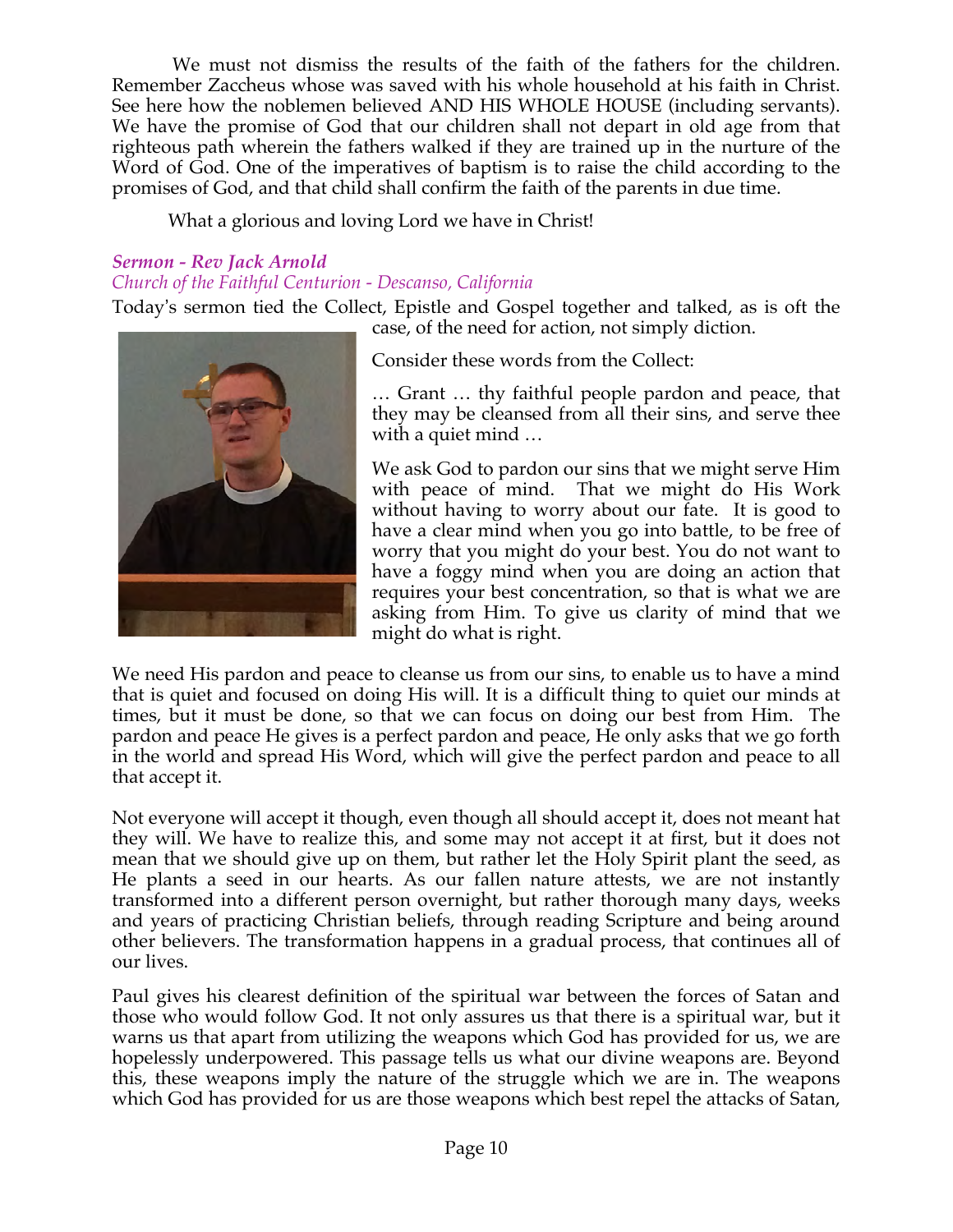and thus we can learn a great deal about the nature of Satan's opposition from simply considering each of the weapons at our disposal:

| Clothing                           | Truth; this our cloak, as well as our cover;                                                                                                                                                                                         |
|------------------------------------|--------------------------------------------------------------------------------------------------------------------------------------------------------------------------------------------------------------------------------------|
| <b>Breastplate or Armored Vest</b> | Righteousness; being at one with the One True and<br>Triune God;                                                                                                                                                                     |
| <b>Boots</b>                       | The Gospel; the Word of God will get you there;                                                                                                                                                                                      |
| Shield                             | Faith; able to not only ward off blows of evil, but<br>quench the fiery darts hurled at us;                                                                                                                                          |
| Helmet                             | Salvation; we are saved already, thus we cannot be<br>harmed by any of the forces of this world, the<br>armored helmet of the gift of salvation given to us<br>by our Lord will protect us in the end, the only time<br>that counts; |
| Weapon                             | Up to now, the equipment has been defensive or at<br>least supporting; but to win a war, you need to be<br>on the offense, our offensive weapon is the sword of<br>the Holy Ghost, the Word of God!                                  |

Now, what to do? Clearly we are commanded to take the offensive, to "ride towards the sound of gunfire." Where the fight is, that is where we must go. With the help of the Holy Ghost, we should open our "mouth boldly<sup>1</sup>, to make known the mystery of the gospel, for which I am an ambassador in bonds: that therein I may speak boldly, as I ought to speak." You don't play the defensive in this spiritual battle, as in tactical warfare, nobody ever won a battle by being stuck on the defensive. You must go out and preach boldly and speak the truth and not worry about the consequences of doing so.

The Word spreads "by word of mouth" and by action. Your mouth, your actions!

Speaking of actions, Winston Churchill said, "Never give in--never, never, never, never, in nothing great or small, large or petty, never give in except to convictions of honour and good sense. Never yield to force; never yield to the apparently overwhelming might of the enemy."2

Churchill was not the first. God wants us to persist. Consider the case of the nobleman of Capernaum. The man asked Jesus for help for his son. Jesus did not immediately grant the request as He needed the man to persist to make a point for those around him. He responded as he often did to Jews, "Except ye see signs and wonders, ye will not believe." The man persisted and because Jesus saw faith in him, he said, focusing his attention on faith in God, "Go thy way; thy son liveth" or "Be on your way. Your son is alive." In other words: "Do not worry. My Word can heal your son at a distance." The boy was healed in the very instant when Jesus spoke the Word. The father believed this Word. So did his household, wife, children and servants. More than one person was healed on that occasion.

This miracle shares characteristics with the previous healing of the Centurion's son:

- Jesus has just come back to Galilee.
- Someone comes to him with a request.

 $1$  Note the word is boldly, not cruelly or thoughtlessly or superciliously.

<sup>&</sup>lt;sup>2</sup> Sir Winston Churchill, Speech, 1941, Harrow School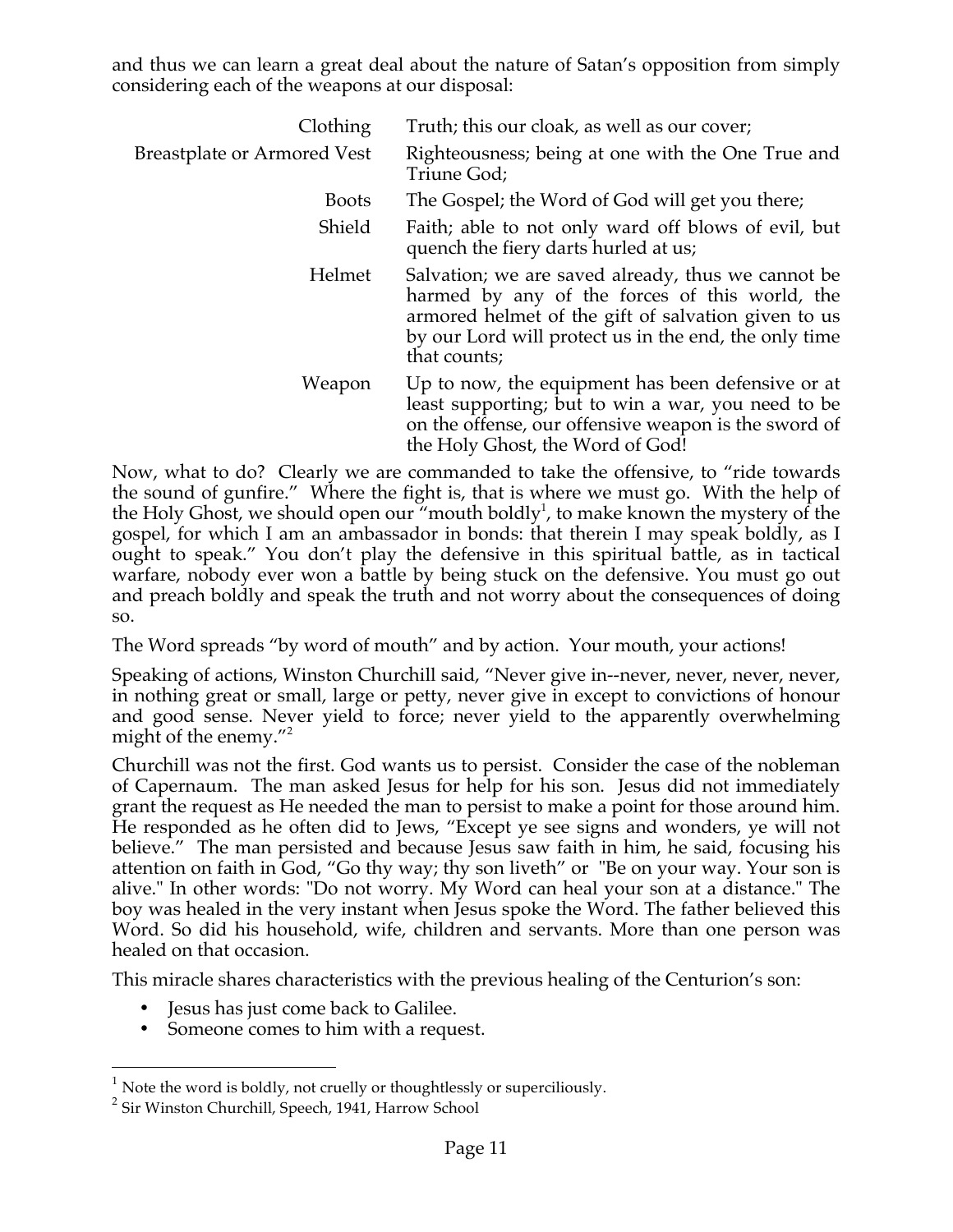- Indirectly Jesus seems to refuse at first.
- The person persists.
- Jesus grants the request.
- This leads another group of people (his disciples, the nobleman's household) to believe in him.

• Note the necessity of trusting in Jesus as the giver of life. Of the text, Luther wrote: "Although the Lord performed miracles and signs to make Himself known and to lead people to faith in Him, the underlying purpose was to focus their attention on the Word rather than on the signs which served merely to attest the truth of His testimony. Faith must rest on the Word of God." Another Lutheran theologian wrote: "In affliction faith is practiced and chastened. If a person can see, taste and experience the help and grace of the Lord, then that person learns to trust the Word and nothing but the Word. That is the true faith, trusting the Lord for its own sake. Such faith comes not from flesh and blood. It's the Lord to which faith clings. That almighty Word works faith."

Jesus led this nobleman from a "miracle" faith to a true faith in His Word. He does this to us also.

"Be on your way. Your son lives." This Word of Jesus was not only a prophecy. It had the power to heal the sick boy. And this Word took the nobleman's worries away. As it will take ours away if we will let it.

As we see in the Gospel, persistence is a very important part of the Christian life, it helps build our character in bad times, and also in good as well. No matter what we are going through, the persistence in faith is what builds us up as Christians, to keep going in times that are less than pleasant, as we continue to progress as pilgrims to Our Father above.

We are asked to let God forgive us our sins and go to battle in this world with His armor. With Him all things are possible; when we depend on our own pitiful resources, the outcome is in doubt and the result unlikely to be favorable in the end. When you believe in our Lord and act on that belief, victory is certain in the end. Understand, the result here on earth may not be the one you want, but it is the one God wants for you. God expects you to accept His help and act with His help to gain victory over the prince of this world.

Consider also that God, through our Lord, offers forgiveness. Forgiveness lets you restart your life, regain your foothold, strengthen your soul. If you accept the forgiveness and go forward you can do great things. If you will not, and likewise you will not forgive, you will be bound by the prince of this world and doomed to failure. You will never attain the greatness of which you are capable with God's grace and help.

Do what is right, I would say no matter if there is no one looking; but He is always looking. It is not that hard. Believe, take His help, act on the belief you profess, never ever give up.

Heaven is at the end of an uphill trail. The easy downhill trail does not lead to the summit.

The time is now, not tomorrow. The time has come, indeed. How will you ACT?

The time to act is NOW. Will you act? For whom will you act? Will you count the cost before you act?

Action, not diction, is what counts. It is by your actions you are known.

# **Be of God - Live of God - Act of God**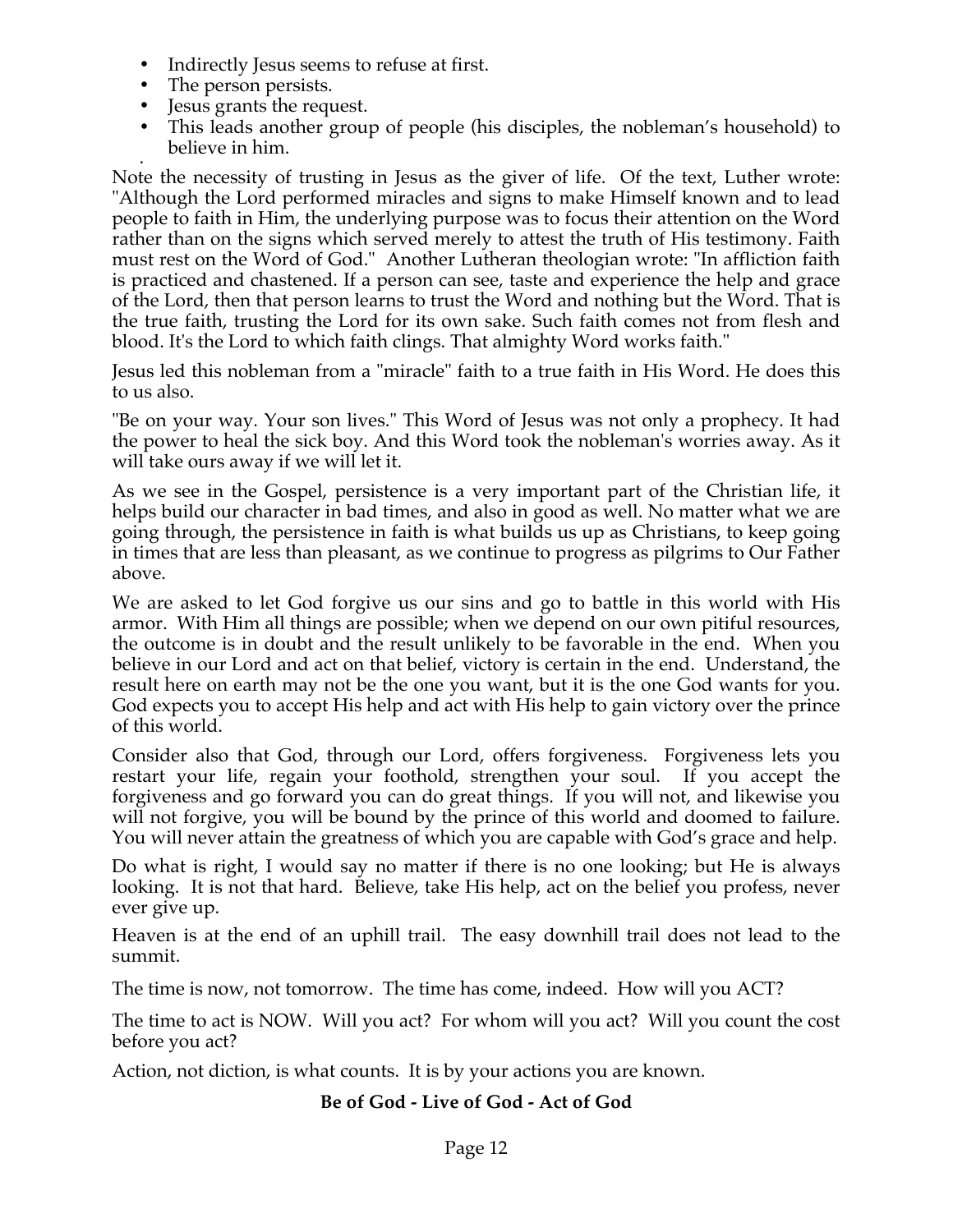#### *Roy Morales-Kuhn, Bishop and Pastor - St. Paul's Anglican Church - Anglican Orthodox Church*

Bishop Roy is pastor of the biggest AOC parish West of the Mississippi and is in charge of the Diocese of the Epiphany.

**Twenty-First Sunday after Trinity** *I will give thee rest* 25 October 2015, AD Psalm 91 • Exodus 33:1, 12-23 • Hebrews 4:1-13

# Twenty-First Sunday after Trinity

*The Collect.*

**RANT**, we beseech thee, merciful Lord, to **GRANT**, we beseech thee, merciful Lord, to thy faithful people pardon and peace, that they may be cleansed from all their sins, and serve thee with a quiet mind; through Jesus Christ our Lord. *Amen*.

THE grace of our Lord Jesus Christ, and the love of God, and the fellowship of the Holy C love of God, and the fellowship of the Holy Ghost, be with us all evermore. *Amen*.

# *Exodus 33:1, 12-23*

ND the Lord said unto Moses, Depart, and go up hence, thou and the people which A ND the Lord said unto Moses, Depart, and go up hence, thou and the people which thou hast brought up out of the land of Egypt, unto the land which I sware unto Abraham, to Isaac, and to Jacob, saying, Unto thy seed will I give it:

12 And Moses said unto the Lord, See, thou sayest unto me, Bring up this people: and thou hast not let me know whom thou wilt send with me. Yet thou hast said, I know thee by name, and thou hast also found grace in my sight.

13 Now therefore, I pray thee, if I have found grace in thy sight, shew me now thy way, that I may know thee, that I may find grace in thy sight: and consider that this nation is thy people.

<sup>14</sup> And he said, My presence shall go with thee, and I will give thee rest.

15 And he said unto him, If thy presence go not with me, carry us not up hence.

16 For wherein shall it be known here that I and thy people have found grace in thy sight? is it not in that thou goest with us? so shall we be separated, I and thy people, from all the people that are upon the face of the earth.

17 And the Lord said unto Moses, I will do this thing also that thou hast spoken: for thou hast found grace in my sight, and I know thee by name.

18 And he said, I beseech thee, shew me thy glory.

19 And he said, I will make all my goodness pass before thee, and I will proclaim the name of the Lord before thee; and will be gracious to whom I will be gracious, and will shew mercy on whom I will shew mercy.

20 And he said, Thou canst not see my face: for there shall no man see me, and live.

21 And the Lord said, Behold, there is a place by me, and thou shalt stand upon a rock:

22 And it shall come to pass, while my glory passeth by, that I will put thee in a cleft of the rock, and will cover thee with my hand while I pass by:

23 And I will take away mine hand, and thou shalt see my back parts: but my face shall not be seen.

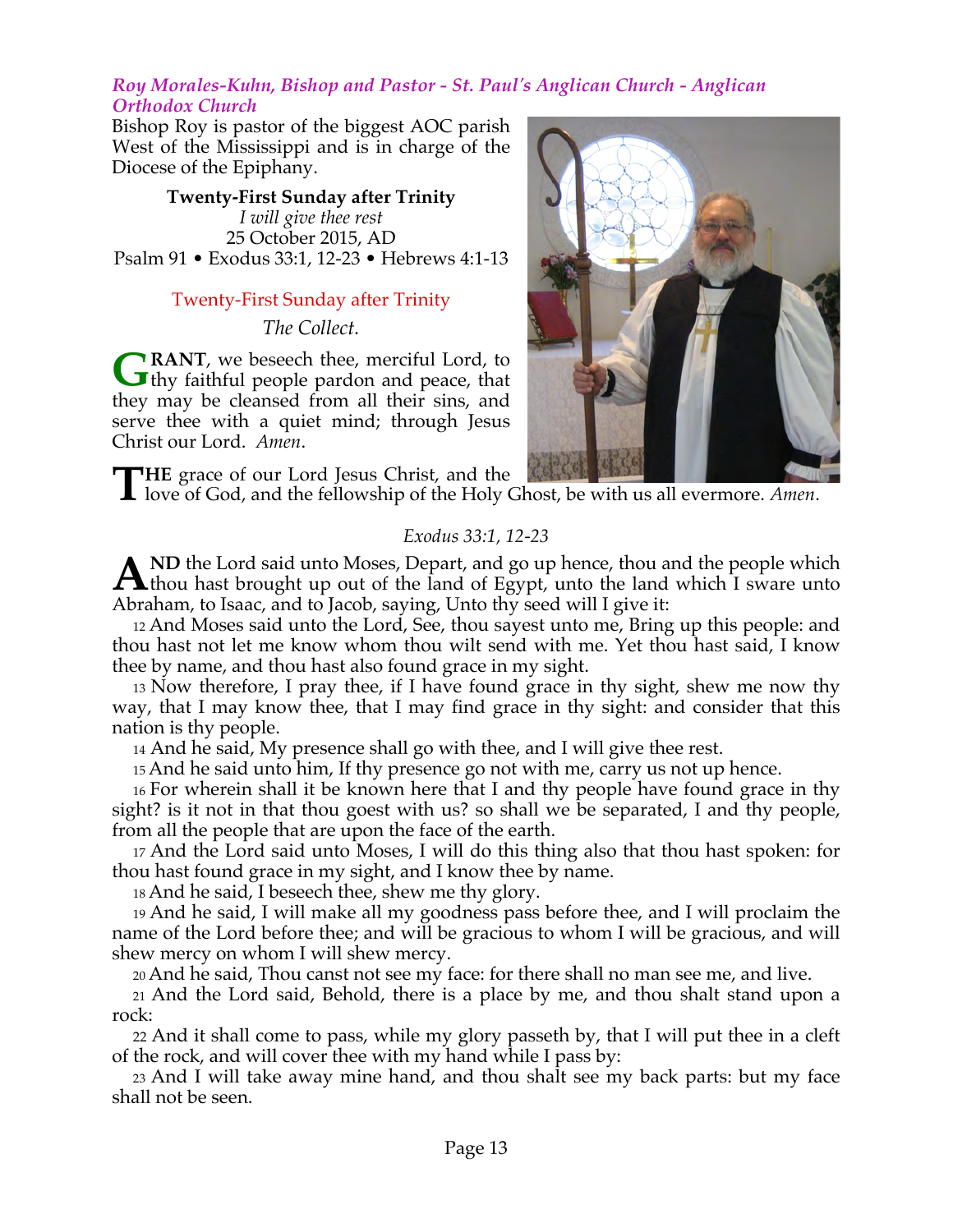**ET** us therefore fear, lest, a promise being left us of entering into his rest, any of you **LET** us therefore fear, lest, a pror<br>
should seem to come short of it.

2 For unto us was the gospel preached, as well as unto them: but the word preached did not profit them, not being mixed with faith in them that heard it.

3 For we which have believed do enter into rest, as he said, As I have sworn in my wrath, if they shall enter into my rest: although the works were finished from the foundation of the world.

4 For he spake in a certain place of the seventh day on this wise, And God did rest the seventh day from all his works.

5 And in this place again, If they shall enter into my rest.

<sup>6</sup> Seeing therefore it remaineth that some must enter therein, and they to whom it was first preached entered not in because of unbelief:

7 Again, he limiteth a certain day, saying in David, To day, after so long a time; as it is said, To day if ye will hear his voice, harden not your hearts.

8 For if Jesus had given them rest, then would he not afterward have spoken of another day.

9 There remaineth therefore a rest to the people of God.

10 For he that is entered into his rest, he also hath ceased from his own works, as God did from his.

11 Let us labor therefore to enter into that rest, lest any man fall after the same example of unbelief.

12 For the word of God is quick, and powerful, and sharper than any two-edged sword, piercing even to the dividing asunder of soul and spirit, and of the joints and marrow, and is a discerner of the thoughts and intents of the heart.

13 Neither is there any creature that is not manifest in his sight: but all things are naked and opened unto the eyes of him with whom we have to do.

The overarching theme of our Old and New Testament readings today is rest. God has promised us rest. Not only in the life to come, in His Kingdom, but also here and now.

One of the great lies of the last two centuries as expounded by socialist philosophers such as Marx, Engels, H.G. Wells, and others is that organized religion offers a follower 'pie in the sky', not reward here and now. Of course this is foolishness. We know with a more that cursory reading of the Word of God we can find over and over promises of rest and yes reward here on our pilgrimage on Earth. Now bear in mind, this is not to be understood as the 'name it and claim it' gospel that so pervades churches today, especially here in the United States. No this is the peace that passes understanding. The rest that will come to those who are in the arms of the Lord. There two themes moving through these two scripture readings:

- 1. Confirmation of God in our life.
- 2. Understanding the importance of rest in our daily journey.

How do these two themes reconcile? Let us look at what Moses is about in his quest (which is one a believer also has, from time to time).

*First*

As we read the passage from Exodus, we find Moses needing confirmation of God. He is looking for a sign or signs of God and direction as to what to do with those he has led out of Egypt.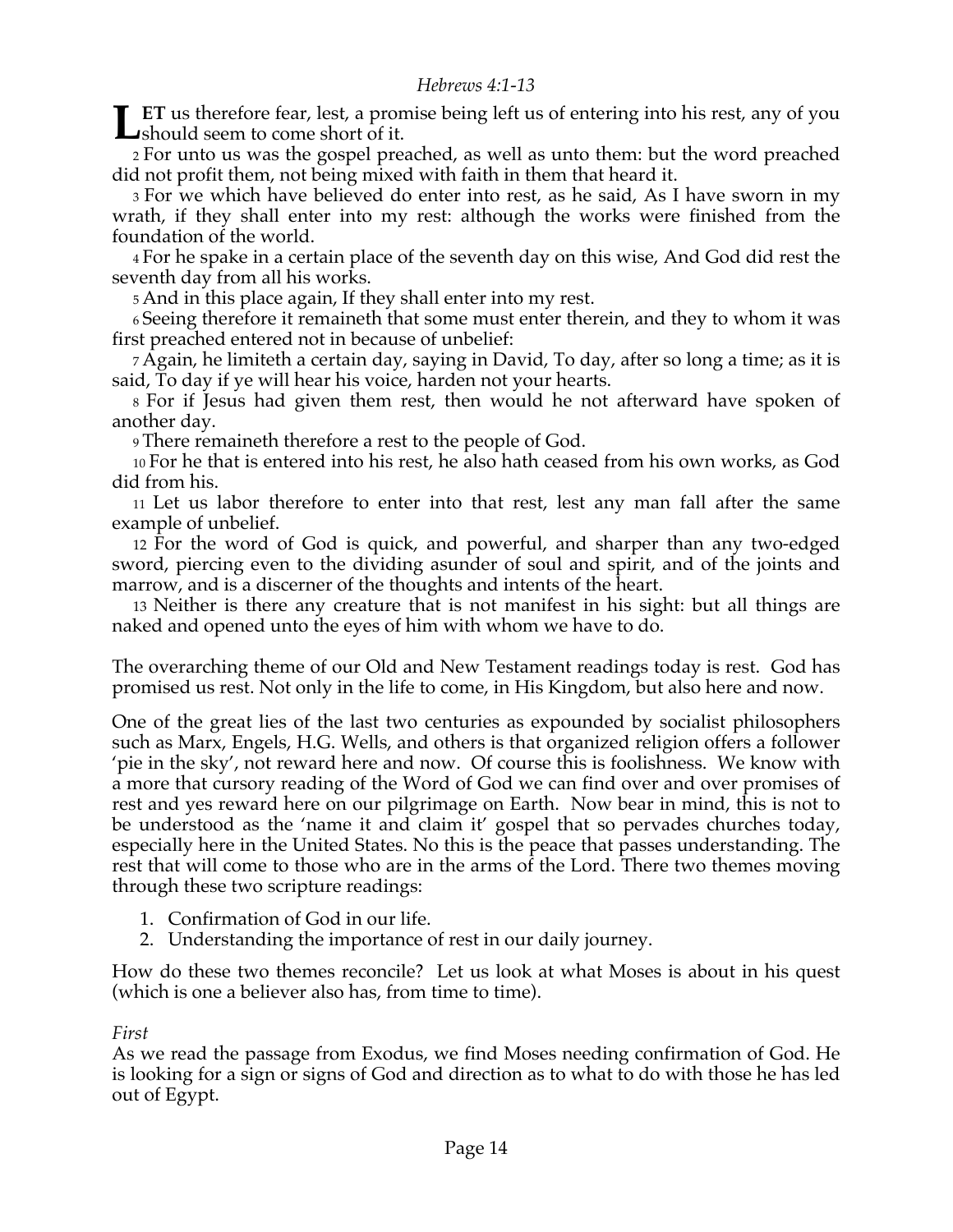Moses need help. What does God tell Moses? "My presence shall go with thee and I will give thee rest. Moses keeps asking for some type of confirmation of God's blessing on this endeavor that Moses is involved with. What does Moses want? He wants to see God.

God does understand Moses quest or request. But he also knows that because Moses is a fallen creature, he cannot look directly at the face of God, who cannot abide evil...in any form. So what does God provide as confirmation for Moses? He allows Moses to see him AFTER he has walked by the sheltering cleft in the rock. {wow, another set of sermons, the Cleft of the Rock, Rock of Ages, the Rock upon which Christ built his Church}

So in protecting the mortal creature, Moses, from being utterly destroyed, God covered the cleft of the rock where he had Moses hide, then he took his hand from the cleft. AFTER he passed by; there by allowing Moses to see the God from behind, NOT seeing His face.

Throughout the Word we can read of instances where God will reveal Himself to a prophet, or shepherd, or king, or even a group, but in each case the revelation comes in a manner that keeps the creature (man) from being destroyed by the pure holiness of God.

If you think of this, it makes the coming of our Savior that much more precious. First coming to us as a helpless baby. Secondly reaching us through the means by which we as creations can respond. By hearing, by the Word, by the illumination of the Holy Spirit all manners by which we can safely approach God Almighty, without fear of destruction. Because we have a mediator, the man Christ Jesus, who advocates on our behalf, he who sits on the right hand side of God the Father, God Almighty, the ever Holy God.

Moses was in fact asking a lot from God. And yet He will allow Moses to see a part of Him. Today we can see God in His creations, we can see Him in the events that happen in our lives.

We see God in answered prayer, in the miracle of birth, in the peace that comes to one who is soon to depart this world, knowing that he will, upon his earthly death, immediately open his eyes and see his Savior, Jesus, welcoming him into His Kingdom.

All these things we unfortunately take for grant it. We do not stop and ponder these great mysteries, the inner workings of the Holy Spirit upon those who are redeemed.

We need to "...be still and know that He is God..."

About this time is where I shout 'alleluia'

*Second*

Rest. That doesn't seem to flow from the quest of knowing God, and yet if you stop to think about it, it really does. For if we know God, then we know rest, and if we know rest, we know peace.

A little over two hundred years ago, at the beginning of the first modern secular<sup>3</sup> revolution, also known as the French Revolution, there were some major shifts done to

 $3$  In point of fact, while actively claiming to be atheist, was actually devil following.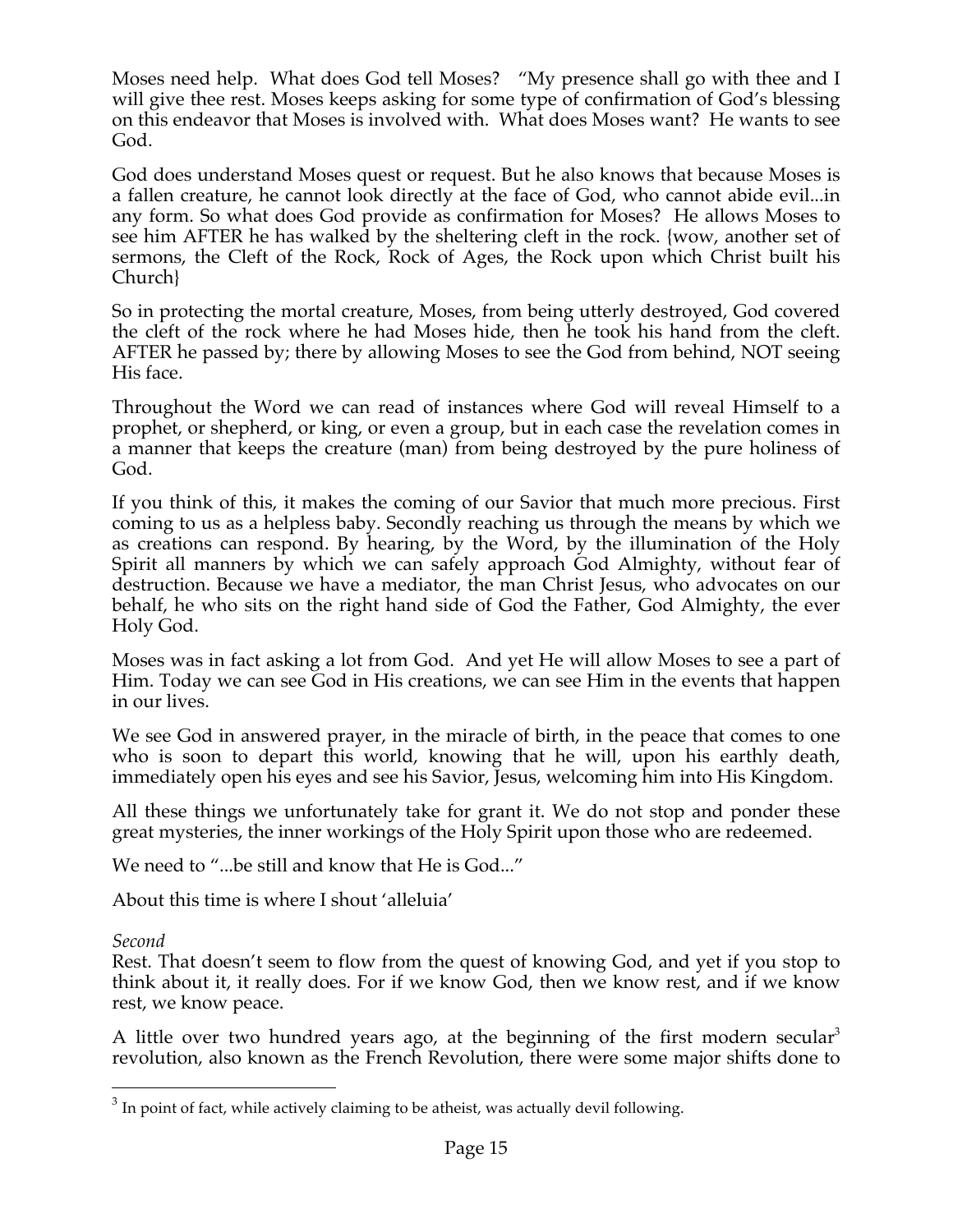make a change.

All mentions of or influences of the Church were removed from society. Anything that might reference God, Jesus or a church concept were expunged from French society. The great motto of the Revolution, that even up to modern times graced the franc and is found expounded throughout French society, was the attempt to remove any supernatural influence from mankind.

"Liberty, fraternity, equality" is still the motto of French society. The French had looked at the brand new United States and saw success in liberty. They saw the beginnings of what looked like the first nation on earth administered by the people, for the people. The only difference was the absence of some divine guidance. You can read how the French tried to find a replacement for the divine, that in itself would first led to chaos. Take the time to read about the abuses of the French Revolution. That is not what we are looking at today. We are looking at rest.

So to that subject, the newly formed French Republic established a new model for working and growing the base of economy. They set up a ten day week –four week – ten month year. All the old names for the months were replaced by new names. The whole work schedule was based on the idea of ten. One of these legacies that would remain, of course, being the metric system.

So, how did the ten day week work? Terrible. Why? Well it seems that God designed us to work six days and take the seventh day off as REST. Imagine that, God gave us a model. "...six days did he labour and on the seventh He rested.." Not that God needed to rest, he was showing us what was the ideal model of labor. I am not going to argue 'Sabbath' as to what day is the seventh day or when we should worship. That has been firmly established by the Early Church. We worship on the first day to commemorate the Resurrection of our Lord, period.

So let us conclude and connect the two themes we have discussed today. "Show me thy way" and "Enter into his rest". Both of these themes are vital to our daily walk in the Lord. We need to know that the Lord is with us, always. We need to know that he wants us to enter in to his rest here and now, as well as when our time on earth is finished. We need to immerse ourselves in the Word of God, we need to daily feed upon his Word in the Bible, daily nourishing our souls, daily finding rest in Him.

May the Lord richly bless those who hear and read these words. May they find the Peace that the Lord promises, may they find Him in his Word, the Bible. God bless you.

Let us pray:

**LMIGHTY** and everlasting God, in whom we live and move and have our being; **ALMIGHTY** and everlasting God, in whom we live and move and have our being;<br>We, thy needy creatures, render thee our humble praises, for thy preservation of us from the beginning of our lives to this day, and especially for having delivered us from the dangers of the past night. For these thy mercies, we bless and magnify thy glorious Name; humbly beseeching thee to accept this our morning sacrifice of praise and thanksgiving; for his sake who lay down in the grave, and rose again for us, thy Son our Savior Jesus Christ. *Amen*.

 **GOD**, who knowest the weakness and corruption of our nature, and the manifold temptations which we daily meet with; We humbly beseech thee to have compassion on our infirmities, and to give us the constant assistance of thy Holy Spirit; **O**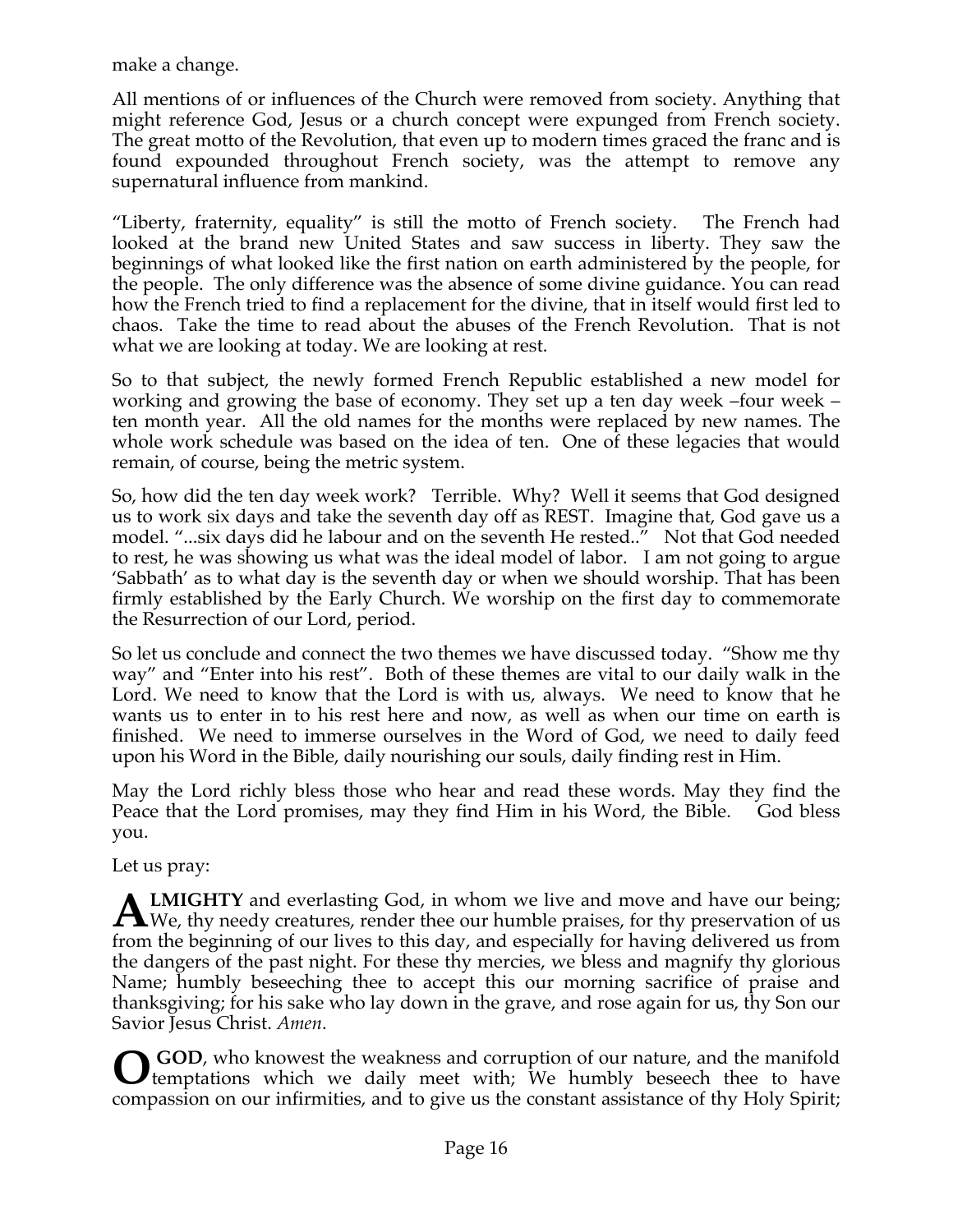that we may be effectually restrained from sin, and incited to our duty. Imprint upon our hearts such a dread of thy judgments, and such a grateful sense of thy goodness to us, as may make us both afraid and ashamed to offend thee. And, above all, keep in our minds a lively remembrance of that great day, in which we must give a strict account of our thoughts, words, and actions to him whom thou hast appointed the Judge of quick and dead, thy Son Jesus Christ our Lord. Amen.

**HE** grace of our Lord Jesus Christ, and the love of God, and the fellowship of the **THE** grace of our Lord Jesus Christ, and the Holy Ghost, be with us all evermore. Amen

# ✟ *Rev Bryan Dabney of Saint John's Sunday Sermon*

We are fortunate to have Bryan's Sunday Sermon. If you want people to come to The



Truth, you have to speak the truth, expouse the truth and live the truth. This is really a good piece and I commend it to your careful reading.

# **Twenty-First Sunday after Trinity**

In today's epistle, St. Paul admonished the Christians at Ephesus to arm and armour themselves against the wiles of the devil. He was

familiar with Roman soldiers and their equipment, and he likely observed their care for their weapons and armour as they provided the soldiers with some degree of protection against injury or death. The apostle informed his readers that just like those Roman soldiers of his day, all true and faithful Christians possess a type of armour— a spiritual armour— which provides the wearer with a greater level of protection than one might imagine. Satan has worked indefatigably to have us set it aside for well he knows that without it we would be helpless before his assaults. Only by keeping our armour on and in good condition will we be able to fight the good fight in our Lord's service. With that in mind, let us examine the apostle's prescription for arming and armouring ourselves in this great cause.

To begin with, the apostle identifies with whom we are wrestling: For we wrestle not against flesh and blood, but against principalities, against powers, against the rulers of darkness of this world, against spiritual wickedness in high places (v.12) While Satan's mortal agents are a visible threat, they are only the physical representatives of our real enemies. We need only look behind our earthly foes to see who is pulling their strings. The dark forces of satanic power have exercised control over unregenerated humanity since the fall of man in the Garden. These unseen puppet masters insinuate and instill within their unsuspecting minions those things which their master would have them think, say, and do. Some will attack us with anger and malicious words; while others will subtly seek to overthrow us by appealing to our desires for earthly pleasures. And while some of them may not be sinful; still we ought to exercise a proper level of discernment in order that we might avoid any attendant ill effects.

We should stand as a soldier on guard girt about the loins with truth (v.14). In order to do this, we ought to familiarize ourselves with the Scriptures. The Bible says, *My people are destroyed for lack of knowledge*... (Hosea 4:6a) and such accurately sums up Satan's intention for us as he has, with great diligence, sought to keep us from a daily regime of prayer and Bible study. The Devil knows well that ignorant Christians are an easy mark for him as they have no protection from his program of lies and deceit if they will not study God's word written.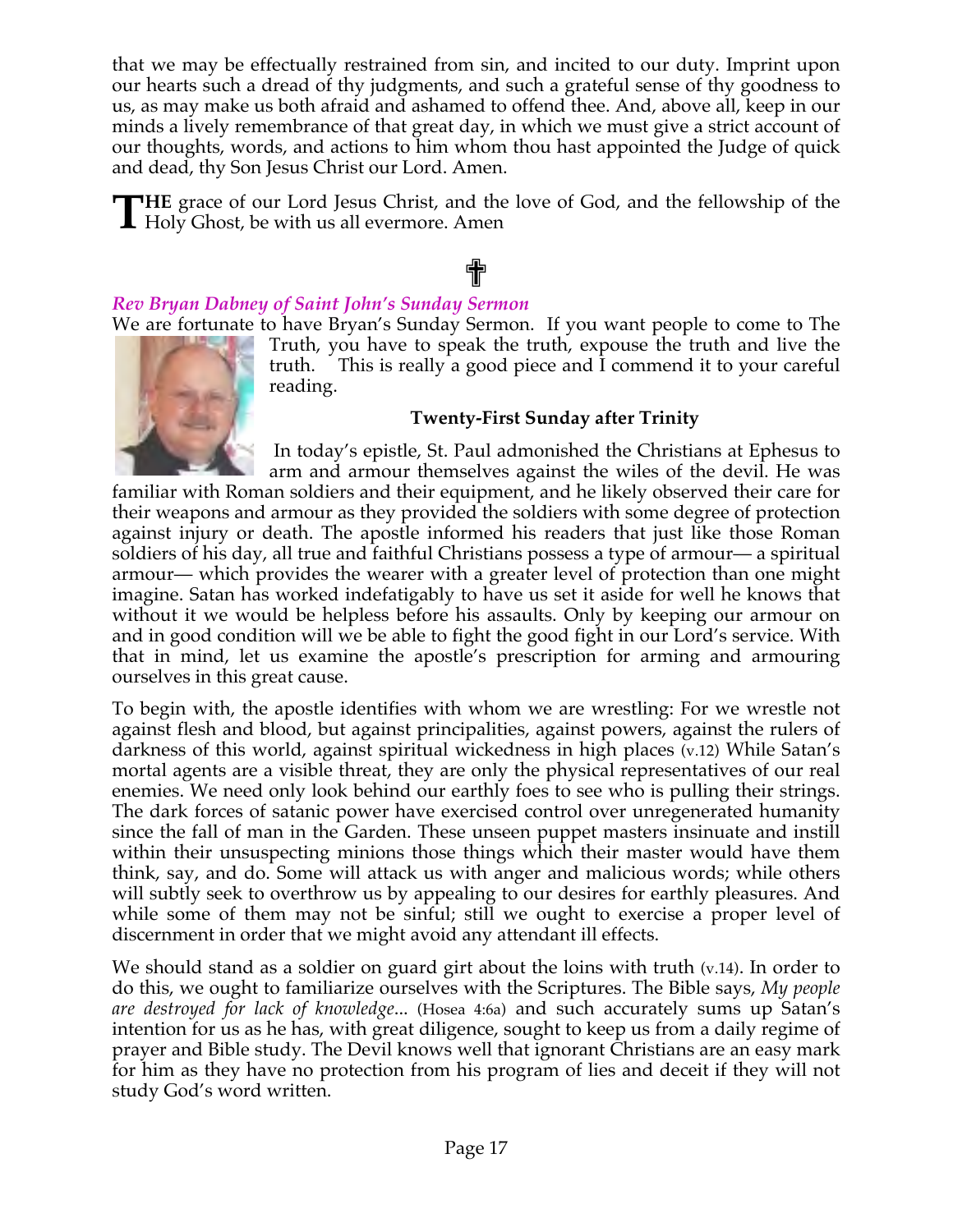Satan also knows that God's word is the truth (St. John 17:17), and that it has great power. St. Paul tells us in his second epistle to St. Timothy that, All scripture is given by inspiration of God, and is profitable for doctrine, for reproof, for correction, for instruction in righteousness: that the man of God may be thoroughly furnished unto all good works (vv.16-17). The person who cannot accept what God has said in his word particularly regarding doubts about its authenticity— is a perfect candidate for deception. We have been commanded to be obedient to God's word, so it stands to reason that we must recognize it as the living truth. But a caveat is in order here. We should not regard it in the same sense that some would say about our Constitution being a living document: one subject to interpretive change by those in power for their own purposes. To the contrary, the word of God is the living truth as Jesus Christ is alive and at the right of the Father (see St. John 1:1-2). God's word has a fixed meaning and understanding which transcends time. It cannot be changed because it was given by him who does not change. If we believe it, then we have a powerful and sure defense as well as the strength to go forward. Imagine: an armor that can infuse its wearer with zeal!

We are to put on the breastplate of righteousness (v.14b). A breastplate was designed to protect the upper chest and mid-section of the body. In this case, righteousness is a protection against wickedness. If we seek the righteousness of God we will humble ourselves before him. In recognition of our weakness to do nothing on our own, our Lord lifts us up that we might stand for all that is holy, just and pure (Philippians 4:8).

We should be shod with the preparation of the gospel of peace (v.15). The apostle wrote in his epistle to the Romans (12:18) that we should live peaceably with all men. The gospel with which we have been entrusted is a gospel of peace. It is not an earthly panacea or cure-all that can be employed by the worldly and profane. It is spiritual in nature and will one day result in everlasting joy for those of the household of faith. Being within God's peace means being satisfied within oneself that God will do as he has promised. And that settled nature will be communicated to others around us in more ways than just our words. Through our living the Christian witness, others will both hear and see, and perhaps will also receive the blessing of God's grace.

We need to take up the shield of faith which quenches all the fiery darts of the wicked one (v.16). Satan's minions are constantly battering at our defenses. If subterfuge does not work, then they will attack us directly and in some cases, unexpectedly. But if we have our shield of faith in the atoning work of Christ, we will quench their malicious missiles. Faith is not based on the things we see, but on a trust in him that we cannot now see but will one day be known to us as we are known to him (I Corinthians 13:12; Hebrews 11:1). Faith protects and faith projects. Your standing with God and your eternal destiny is wrapped up in your faith. If you have not that shield of faith, you will be overtaken by our adversary rather quickly.

It is also important that we put on the helmet of salvation (v.17a). Being knocked senseless is something the devil would love to inflict on every true believer. Our heads are synonymous with our mental faculties. If our minds have been turned away from perceiving the evil devices of our adversary, then we will not develop a proper plan of action to counter them. Thus a true and faithful Christian will protect himself at all times, which includes covering every part of his body, soul and spirit. God has issued the regenerated Christian a helmet so there is little excuse for our going into battle against the forces of darkness without it. The unregenerate may attempt to defeat our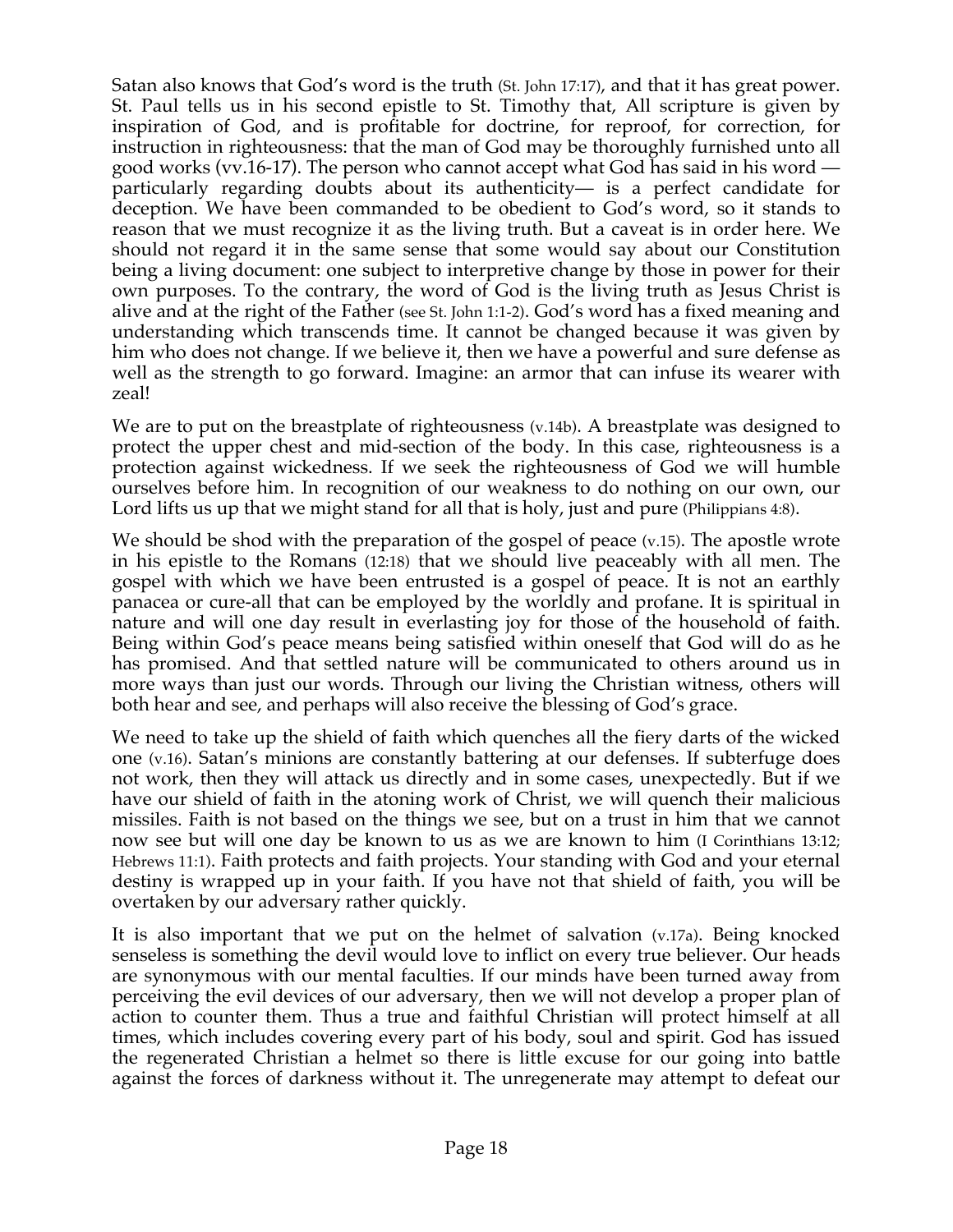mutual adversary using his or her own faulty equipment; but such will not cover every vital area, and in the end, he or she is doomed to fail (St. Matthew 12:43-45).

We are also called to take up the sword of the Spirit which is the word of God (v.17b). A sword is a weapon with both offensive and defensive capabilities. But the essential difference between God's sword and one of an earthly origin is that his weapon is far sharper than any of man's invention. For it is by the workings of the Holy Ghost that we have received both the will and the word of God (see St. John 16:7-11; Hebrews 4:12). The evil one will seek to use his weapons of lies and deceit against us, but he is powerless against the Sword of the Spirit. St. James (4:7) tells us in his epistle to resist the devil and he will flee from us. Through our proper use of God's word and the empowerment of the Holy Ghost, we are able to not only withstand the powers of darkness, but to strike them as well. The truth of the word through the power of the Spirit spells defeat for Satan. His task has been from the beginning to diminish the use of this weapon by taking away godly zeal from the various Christian churches, rendering them more worldly and less faithful to God's word. Without the word being taught authoritatively as truth, the Holy Ghost is quenched and the people are weakened and ripe for being overcome by the god of this world (II Corinthians 4:4).

And with that in mind, we ought to avoid quenching of the Holy Spirit through our acceptance of any false doctrine and fable of man's invention. The new bible versions which began appearing in the early 1880s— have been the vehicles for every sort of heretical belief and aberrant doctrine. When you compare the new versions with the Authorized Version, you will find them potholed with deletions, brackets and footnotes. God expects his whole counsel to be revealed; but the new version editors have amended him in a host of places. If you have to spend time comparing and contrasting your new version with the Authorized Version then you need to get rid of it and learn anew the wonderful words of God in the English language. You cannot hope to successfully fight the good fight using a half-baked bible which has had much of its truth removed, bracketed, and/or edited to mean something other than what God intended.

Finally, we are able to bring to full utility our spiritual amour through the power of prayer. The effectual and fervent prayer of a righteous man availeth much or so penned St. James in his epistle (5:16). God desires that we pray for others as well as for our own needs and concerns. We should also confess our sins to him seeking his divine forgiveness in the name of his only begotten Son. If we are sincere, he will cleanse us all unrighteousness. Once we have been cleansed, we will then be ready to don our armor and do battle. That is our duty, our mission, our labor, our calling. May it be your desire to fight the good fight wearing the whole armor of God and keeping to his standard always.

Let us pray,

**ATHER**, you have given to us thy word written as a lamp to our feet and light to our **FATHER**, you have given to us thy word written as a lamp to our feet and light to our path; give us also hearts and bodies that are willing to do as thou hast commanded: to put on thine whole armour, that we might ever live in obedience to thee; for this we ask in the name of him who is the captain of our souls, even Jesus Christ our Lord. *Amen*.

Have a blessed week, Bryan+

# *After Church Hospitality*

We would like some pictures of your after service gatherings. Come on! Help out!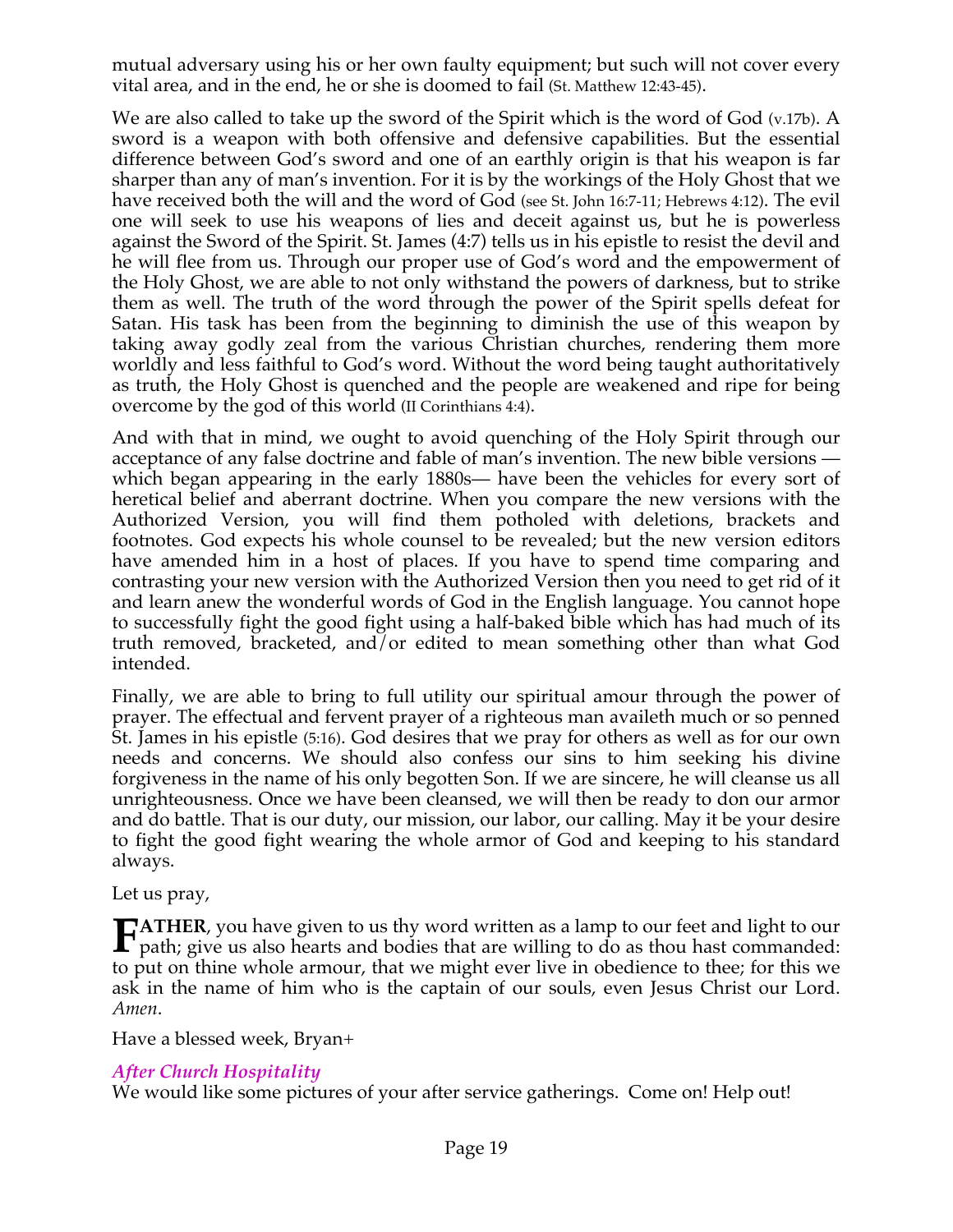# *People in our Prayers* - http://faithfulcenturionprayerteam.blogspot.com/

# **Why? Prayer is an extremely important activity.**

It is not that God knows not our needs, for He surely does. Yet, Jesus commanded us to ask God for those same needs. In addition to the obvious of asking God for help, offering thanksgiving and the like, prayer helps us focus our thoughts on how we might do God's work.

The Prayer Team of the Anglican Orthodox Church was established to help our members and fellow Christians pray for those in need and to give thanks as well for the blessings we have been granted.

#### **Who can be on the list? Do I have to be a member of the Anglican Orthodox Church to be prayed for?**

No! The only qualification to be on the list is that you want our prayer team to pray for you. We are Christians and are happy to pray for you, no matter who you are. If you want help from God, you are our kind of people.

#### **What is the commitment from the prayer team?**

Each member of the team will pray for the desired outcome at last once per day.

# **How do I get myself or someone else on the prayer list?**

You can email one of the prayer team leaders: Jack - jack@faithfulcenturion.org or Dru dru@ faithfulcenturion.org, or call the office at (619) 659-3608 or fill out a prayer card at your church.

# **What should I ask for?**

Depends on what you want. Some people merely want God to be asked to heal their ills and be mentioned by their first name, others want a specific outcome and / or have more of their personal information known to the team. Ask for what you want. It is your desire and need for prayer the team is attempting to meet. For typical examples, see the list below.

# **Updating the Team**

If you are on our prayer list, or if you have submitted a person that you have asked us to pray for, please update one of the team members or Hap in person, by telephone or email. It helps to be able to pray specifically for these individuals including their specific needs; plus if they get better, it is nice to give thanks!

Please note that on the yellow (maybe green or orange if you get an old one) cards at church, you can ask that those to be prayed for have their names disseminated to the prayer team. Those names will be said in church and appear here. Or, you can ask that their names and purpose be kept confidential, then only Hap will know to pray for them.

#### *Prayer List Notice – If you have someone on the prayer list and their needs have changed, please let us know. We'd like to update our prayers to reflect the need and most important to give thanks!*

# *Travel*

No known travel this week.

# *Move*

*The Thomas Family* is now in Okinawa for a second short tour. Please pray for this new assignment to go well for Kurt and for Mary and the kids to make new friends.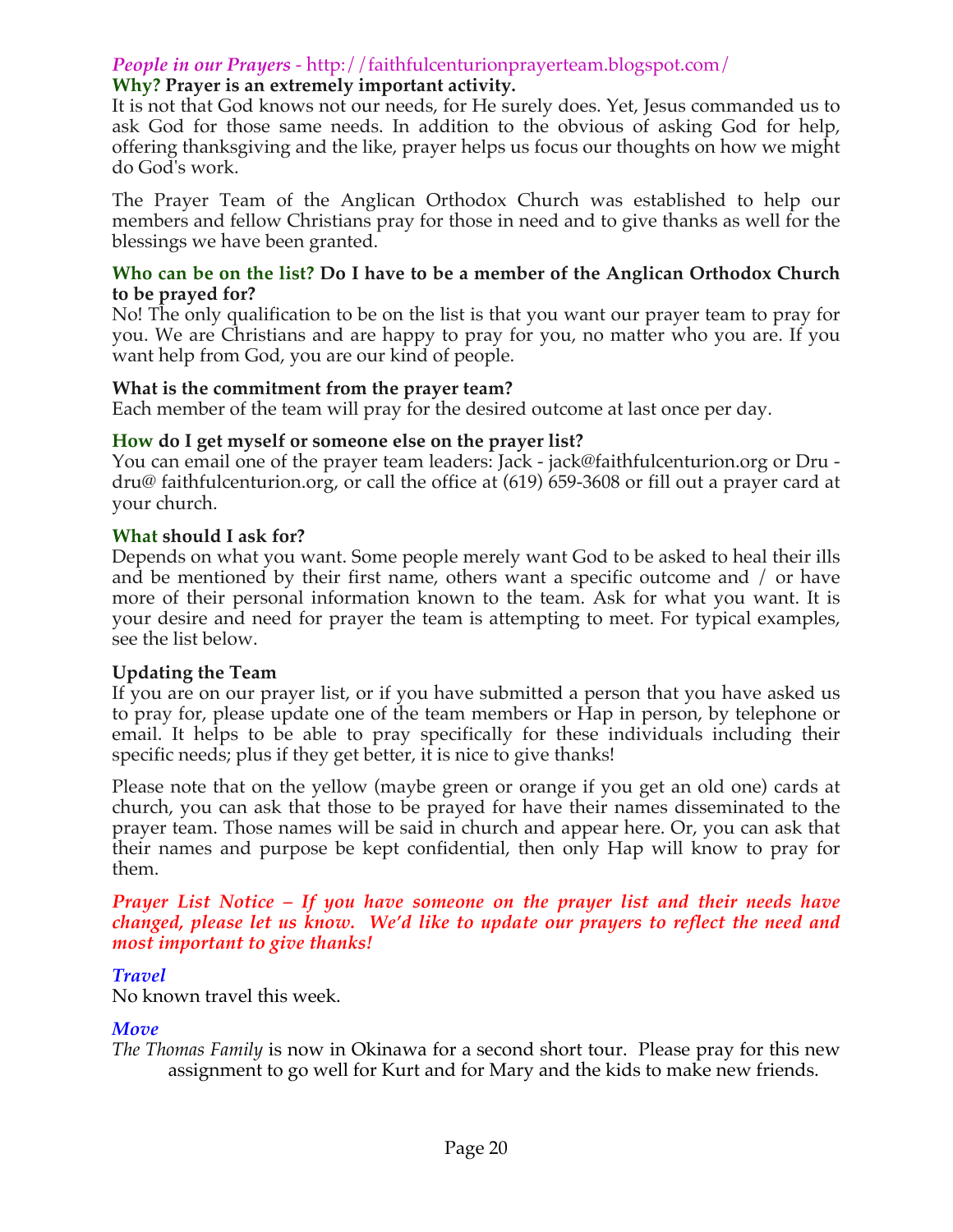# *Wedding*

*William and Melanie Arnold* were married on 10 October 2015. Please pray they will grow together as one in our Lord.

# *Birthday*

*Hope* and her twin sister *Faith* celebrated their birthday on 30 August 2015.

# *Departed*

*Don Hendricks* passed away on 8 September 2015. Please help his family adjust to the temporary separation that they might let God carry their sadness, fear and worry.

# *Nearing the end of their time here on earth*

- *Dick* has a metastasized Merkle Cell carcinoma just under his sternum carcinoma for which all treatment has been exhausted. He is in hospice now. His faith in the Lord is great and he is ready to be with Him. Pray he, his wife Jenifer and family will keep their trust in our Lord and his time here on earth with his family will be good; pray also for a good passage to home.
- *Mrs. Tiffany (90)* has chosen to refuse extraordinary care as it will not gain much earthly time. The Tiffanys have been together for a long, long, long time. Pray for Mrs. Tiffany and her husband as together they begin this Journey to be with their Lord.
- *Charles* has tonsil cancer; his treatment was stopped in June 2015. The tumor was too large and prevented surgery. Charles is unable to ingest nutrition and he is in a great deal of pain Please pray for him as he prepares to go home to be with his family who have gone before him. Please pray for comfort, understanding, strength and guidance for Phil and his family who will of necessity remain behind.
- *Phil* was taken off life support on 2 April 2015. Please pray for him as he prepares to go home to be with his family who have gone before him. Please pray for comfort, understanding, strength and guidance for Phil and his family who will of necessity remain behind.
- *Maggie* is nearing the end of her time here on earth. Please pray for Maggie and her husband Dub as she prepares to go home to be with her family who have gone before her. Pray for the faith of her family to build and the transition to be good.
- *Alan* is a victim of metastasized colon cancer already destroying his liver. His youngest sister has put aside her hard-earned career to care for her brother in these days on earth. Please pray for him as he prepares to go home to be with his family who have gone before him. Please pray for comfort, understanding, strength and guidance for Alan and his family who will of necessity remain behind.
- *Saundra* is in ICU with congestive heart failure after a heart operation. She is aged and frail. Saundra is near the end of her time here on earth. Please pray for comfort, understanding, strength and guidance for Saundra and her family who will of necessity remain behind. Pray for the love of God to stay foremost in their hearts.
- *Polly* is in hospice care with dementia and spinal stenosis. Please pray for her as she prepares to go home to be with her family who have gone before her. Pray for the faith of her family to build and the transition to be good.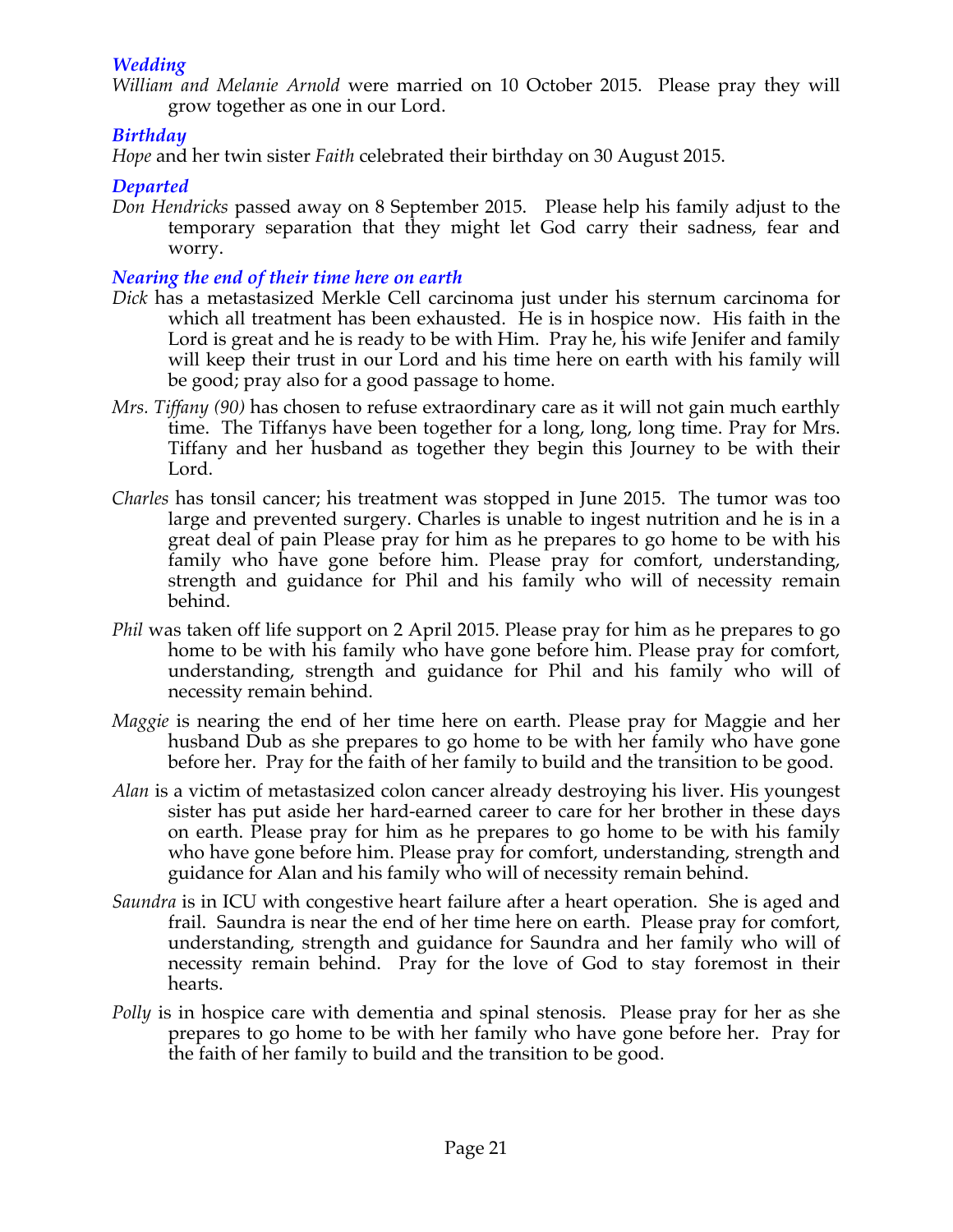# *In need of a miracle or understanding of God's Plan*

- *Gemma Dillinger* has been treating for breast cancer for over a year now, after surgeries, radiation and chemotherapy, she is reaching the limit of her tolerance with no end in sight. Please pray for her to gain strength and ground on the cancer. Help her to continue with her faith in our Lord, she is not afraid to go home, but wants to make sure it is time. Pray she will be encouraged to not give up until it is her time to go and that her time here on earth with her family will be good.
- *Janet* has had a blood borne cancer for several years. Her faith in the Lord is great and he is ready to be with Him. Pray she will be encouraged to not give up until it is her time to go.
- *Holly* has had Colon Cancer, Breast Cancer and now it is in her spine. Please pray for guidance for the medical personnel treating Holly, for a miraculous remission; that Holly's remaining time here on earth might be good. Help Holly and her family put their trust in the Lord and let Him carry their sadness, fear, worry and terror. Pray for strength and courage for Holly.
- *Tim* was on a kidney transplant list and started dialysis and was taken off the transplant list for a heart problem that required stents, while putting in stents a leaking valve was found. A port was put in and something happened and it has to be redone. In several days he will have a valve replaced, after heart surgery and recover he will go back on the transplant list. Please remember him in prayer in the days and weeks ahead. Pray he will put his worry on God's shoulders so he might be at peace and rest. Pray for those treating him that they might pay attention and do their best.
- *Marilyn* has been diagnosed with non-operable pancreatic cancer. Please pray for a miraculous remission; that Marilyn's remaining time here on earth might be good. Help Marilyn and her family put their trust in the Lord and let Him carry their sadness, fear, worry and terror.
- *June* found she has a recurrence of colon cancer, which is now Stage Four, that is it has spread. Please pray for a miraculous remission; that June's remaining time here on earth might be good. Help June and her family put their trust in the Lord and let Him carry their sadness, fear, worry and terror.
- *Cindy* has been diagnosed with an aggressive malignant brain tumor. Please pray for a miraculous remission; that Cindy's remaining time here on earth might be good. Help Cindy and her family put their trust in the Lord and let Him carry their sadness, fear, worry and terror.
- *Leon McKay* suffered a stroke a few weeks back that has left him unable to speak and while undergoing evaluation the doctors also found he has a very aggressive cancer. Please pray for a miraculous remission; that Leon's remaining time here on earth might be good. Help Leon and his family put their trust in the Lord and let Him carry their worry.
- *Rev. Thomas Brooks* is not improving and being kept alive by artificial machines. Please pray for a miraculous recovery and if that not be God's Will, a rapid passing to home. Help Thomas' family put their trust in the Lord and let Him carry their worry
- *Ronnie* has kidney cancer that has spread and the surgeons are very concerned. Please pray the medical team to formulate a successful treatment plan and for a miraculous remission; that Ronnie's remaining time here on earth might be good.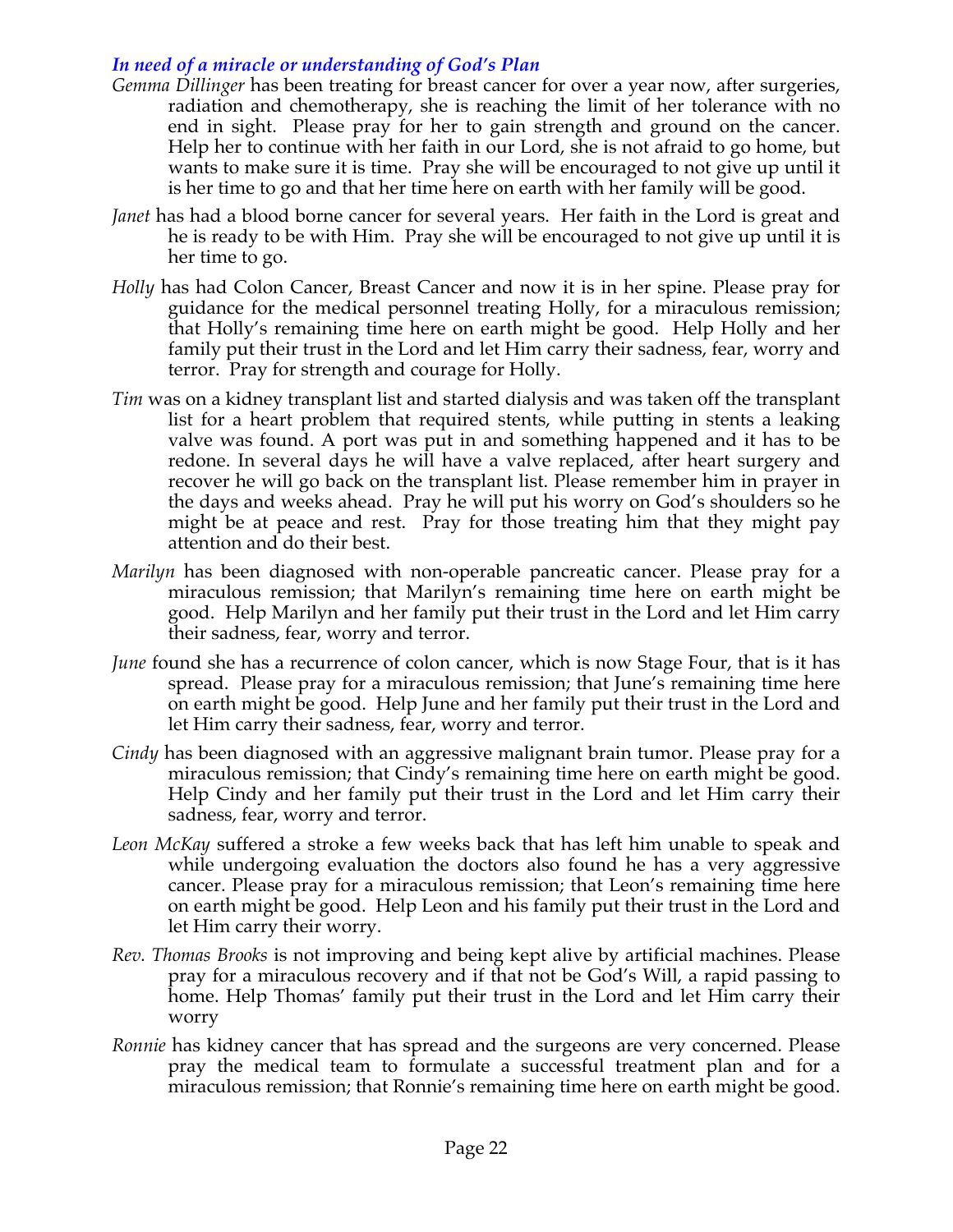Help Ronnie and family put their trust in the Lord and let Him carry their worry.

- *Levi* was cancer free for 4 years and just discovered he has kidney cancer. Levi has a great deal of faith and said whether he is healed or God takes him home he will be fine. Please pray for the medical team to pay attention and to their best and for a good outcome. Pray also that Levi and family will be able to put their worry on God's shoulders. In particular, please pray for pain relief; Levi is 22 years old.
- *Ray Daley* is a member of the Royal Canadian Legion and served his country during the Korean War era. Ray is taking chemotherapy treatments for cancer. Meanwhile his son Trevor is in the hospital in a coma and seems to have lost the will to live.
- *Pat* has been under treatment for colon cancer for sometime. He has had major complications the last few days and your prayers will be appreciated by family and friends.
- *Dorothy* had pneumonia, on checking her lungs they found tumors which permeated the lung area. Further investigation found a primary site in the colon, with the lung being secondary. It would appear there is no viable treatment at this time. Please pray for a miraculous remission; that her remaining time here on earth might be good. Help Dorothy and her family put their trust in the Lord and let Him carry their worry.
- *Becky* has fourth stage metastasized lung cancer and is not doing well with chemotherapy treatments. Please pray for Becky and her husband as they are together during this difficult time in their lives.
- *Jane* has fourth stage cancer and is not doing well. Please pray for Jane and her family as they are together during this difficult time in their lives.
- *Colleen* has been battling pancreatic cancer over the last year and it has now spread to one of her lungs. Please keep her and her family in your prayers.
- *Christine* has cancer of the colon, which spread to her liver; she is receiving chemotherapy and is having difficulty eating. Please pray for the medical team treating her to pay attention and do their very best; pray also for confidence in our Lord for Christine and her family.
- *Todd* and *Kenny* have both been fighting osteocarcinoma for over five years and have been told their time here on earth is nearing its end, absent a miracle from God. Both are ready to go home and leave the pain, but would like to stay. Please pray for them and their families.

*Homebound or Infirm*

- *Steve,* brother in law of Paul Martin, appears to have early onset dementia and is likely coming to live with Paul. Steve had teenage children and is very concerned for them. Please pray for the disease to stall or abate and for peace of mind for Steve and his family.
- *Emma Lee* is in a Nursing Home and while moving her she was dropped and her femur was broken. She was operated on and her femur was repaired and she is in rehab. She is not responding well and your prayers will be appreciated.
- *James* is on oxygen all the time, this is bothersome to him and terrifying as well. Please pray for James to put his worry, his bother and his terror on the Lord. Pray for strength and guidance for James and his family. They suggest this verse, "I am thine, save me, for I have sought thy precepts."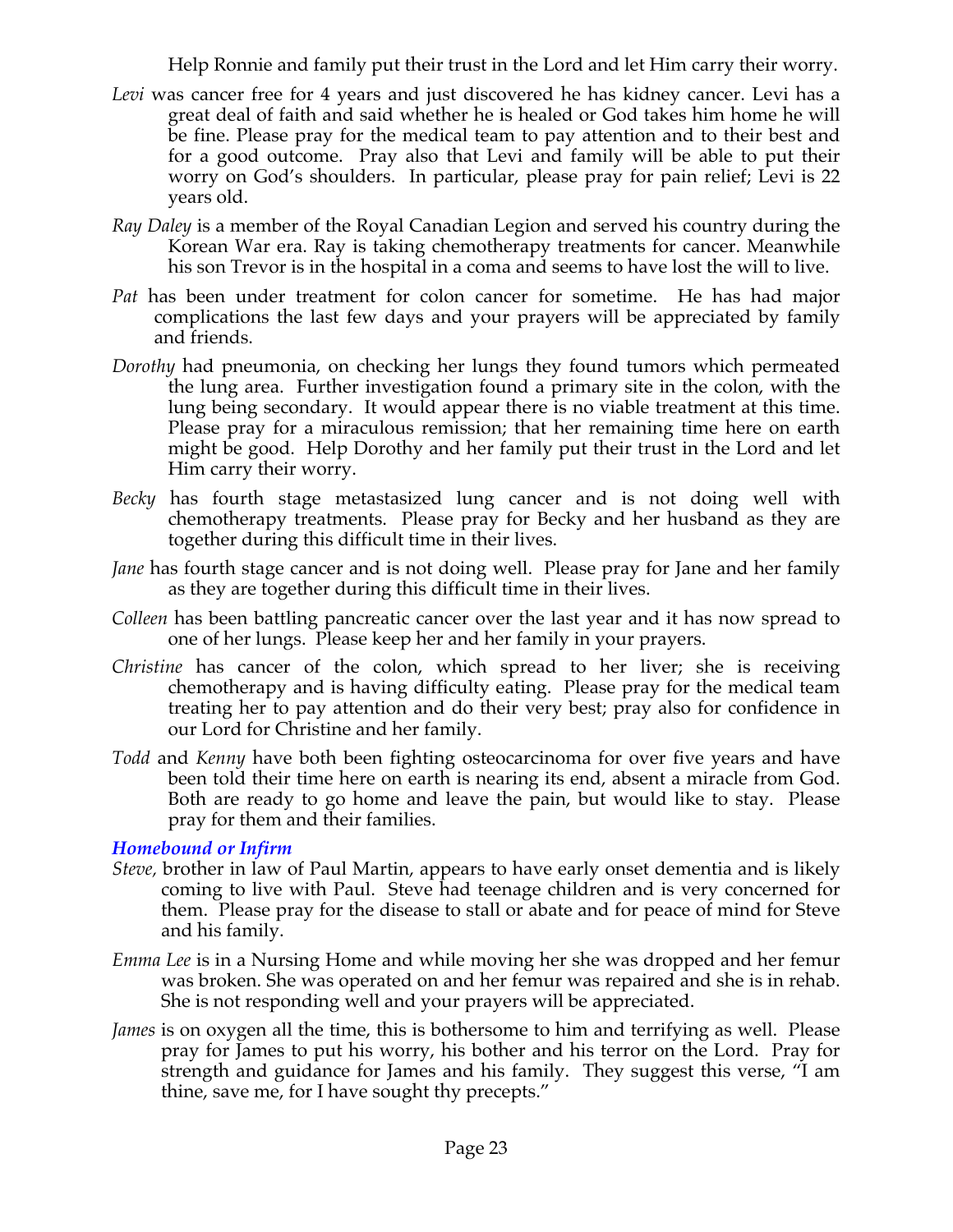- *Joan* has had serious medical problems that have kept her confined. Please pray her health will remain stable.
- *Norma, Sara's mother* is in a state of deteriorating health, both physically and mentally, with both dementia and Alzheimer's. She is slowly drifting away, though she still recognizes Sara and prayer gives her a sense of peace. Please pray for both Sara and her mother to put their cares and worries on God's shoulders so they can deal with the many problems involved.

# *Surgery*

- *John* is undergoing a biopsy on 19 October 2015. He had been weakening this entire year, then developed pneumonia. While in the hospital for the pneumonia they discovered several problems including this one. Please keep the doctors, nurses and technicians helping him in your prayers that they might figure out what to do to help him, pray for John and his family that they might keep their trust in the Lord and let him carry their worry and concern.
- *Marcia* has had a biospy of a mass in her breast which indicated a tumor that must be removed. Pray the surgical team will be open to guidance, pay close attention and do their very best. Pray for peace of mind and trust in God for Marcia and her family.
- *Edware* is having his fourth back surgery (in the last four years) Please pray for the medical team to pay attention and to their best and for a good outcome. Pray also that Edware and his family will be able to put their worry on God's shoulders.
- *Jeff* has been undergoing surgery, chemo and radiation since October for pancreatitis and Pancreatic cancer. Please pray for the medical team to pay attention and to their best and for a good outcome. Pray also that Jeff, his wife and family will be able to put their worry on God's shoulders.
- *Albert* had a pacemaker installed recently. He will require surgery soon for a leaking heart valve and has just been told he has esophageal cancer. Pray he will turn to God and come to know Him on a more personal basis as the days go by.
- *Jane* underwent heart valve repair surgery on 3 July 2014. Please pray for full recovery. Pray also Jane and her family to put their worry on God's shoulders.
- *Mario* has early-diagnosed prostate cancer and had surgery. Pray for complete remission and that Mario and his family will be able to put their worry on God's shoulders.
- *Eddie* has upcoming bladder surgery. Please pray for the surgical team to pay attention and to their best and for a good outcome. Pray also that Eddie and family will be able to put their worry on God's shoulders.

# *Testing and Treatment*

- *Susan* is in the hospital because of High Blood Pressure and Breathing Problems. Pray Doctors will be able to diagnose after she has taken the tests.
- *Gwen Savarese* (Sandy Patton's mom) had what was thought to be a min-stroke this week, when they looked at her carefully, they found a large mass, thought to be a tumor. At this point, it appears it can stay. Please pray for continued guidance for the medical team treating Gwen and patience and trust in God for Gwen, her husband and family. Pray also for a full recovery for Gwen.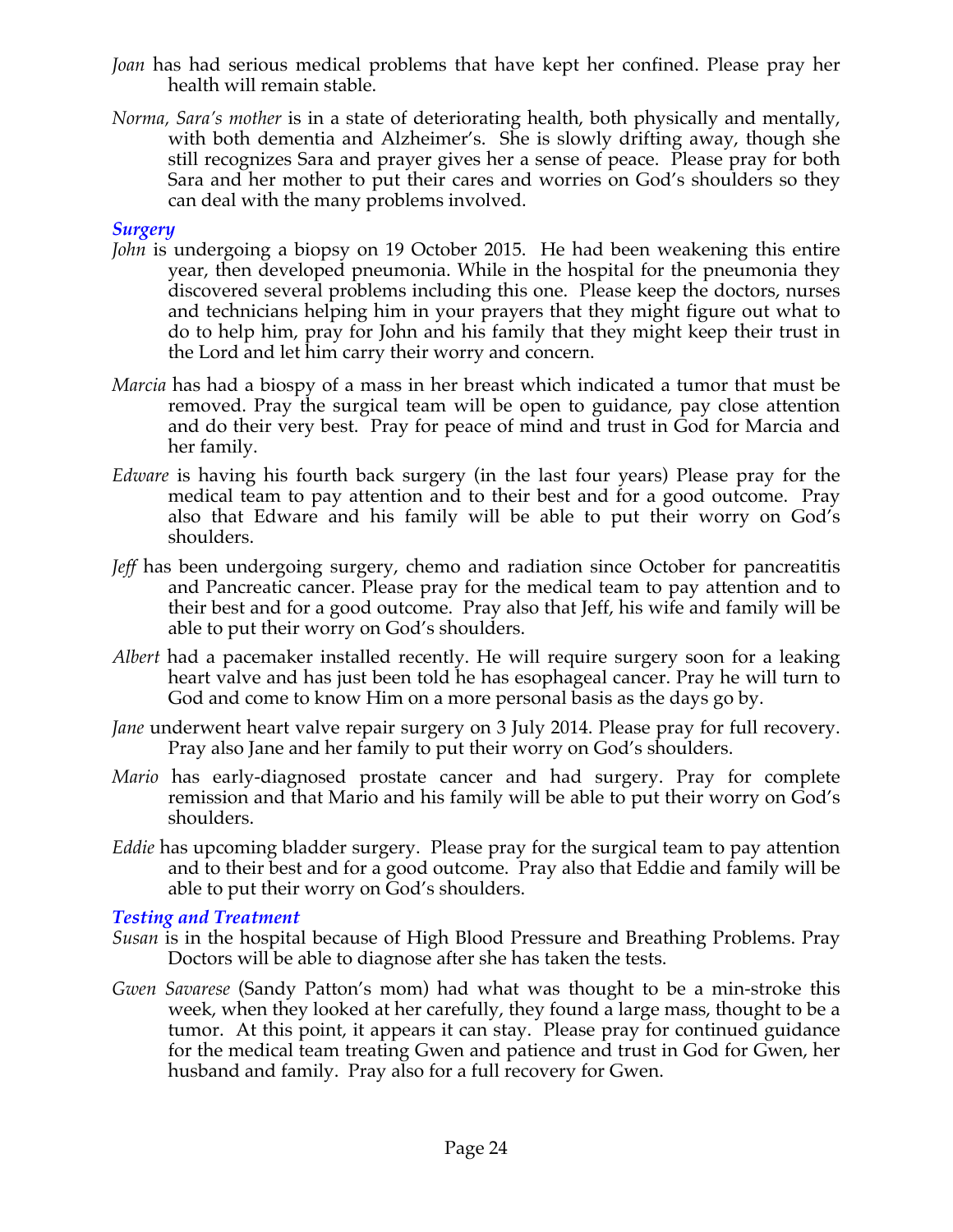- *Dan* is very sick with cancer and is starting an experimental treatment. This treatment will take Dan away from their family business and put even more stress on him and his family. Please pray for Dan's wife who is meeting with Steve who plans to keep the family business going while Dan is ill. Pray for Steve as he has many new responsibilities.
- *Timothy* has brain cancer. He had surgery and is waiting for the pathology report to find out what kind of chemo he will need. Please pray for continued guidance for the medical team treating Timothy and patience and trust in God for Timothy and his family. Pray also for a full recovery for Timothy.
- *Mike Wysocki* has a fluid buildup due to unknown reasons. He is being given diuretics which seem to reduce the fluid buildup. Please pray for continued guidance for the medical team treating Mike and patience and trust in God for Mike and his wife Wendy. Pray also for a full recovery for Mike.
- *Melanie Zimmers* was hospitalized for a serious stomach area bleed on 15 September 2015; this is on top of heart problems. She had an angiogram on 10 August 2015, which turned out clear, but there are problems. Her heart's has only a 20% ejection fraction, with no symptoms. They hope medications can get the fraction to above 45 percent or mechanical changes will have to be made. Please pray for continued guidance for the medical team and patience and trust in God for Melanie and her family, particularly her husband Mike. Pray also for a full recovery for her.
- *Helen* was admitted from her doctor's office 15 July 2015, as the result of a blood test, to the University of Pennsylvania Hospital with an extremely high white blood count. She and her husband are very active in the ministry of their church and are asking for believers to pray for them and their family, as they are facing very serious problems in the days to come. Please pray for guidance for the medical team and patience and trust in God for Helen and her family. Pray also for a full recovery for her.
- *Vickie* has been falling and passing out and hurt herself. Pray the medical team treating her will find out the problem and bring it to an end.
- *John Thornell, Colonel, USMC Retired Pilot* is recovering from a heart related event which began on Tuesday 19 May 2015, when he noted some chest pain while playing golf. He skipped lunch and went home for a nap. About 0100 the next day, fully recognizable chest pain developed, four aspirin, one EMT battle (in which the losers apparently got the rights to bring John to the wrong place), one full on back from zero paddle battle, two surgeries and three stents later, John is in ICU wanting out, but because his blood pressure is so low (he is a runner, turns out it is just like it was a month ago) they don't want to let him out. Please give thanks for all this coming together so John is still with his family here on earth. Pray for continued guidance for the medical team and patience and trust in God for John, his wife Linda and kids Skyler and Remi. Pray also for a full recovery for him.
- *Steve Thornell* is undergoing cancer treatment at University of California Irvine, please pray for continued guidance for the medical team and patience and trust in God for Steve and his family. Pray also for a full recovery for him.
- *Red Thornell* has mass in his neck, which appears likely to be cancerous. He has had a biopsy on 22 May 2015 and expects the results after a PET scan on Tuesday 26 May 2015. While there is an infection, his temperature is now normal; he is not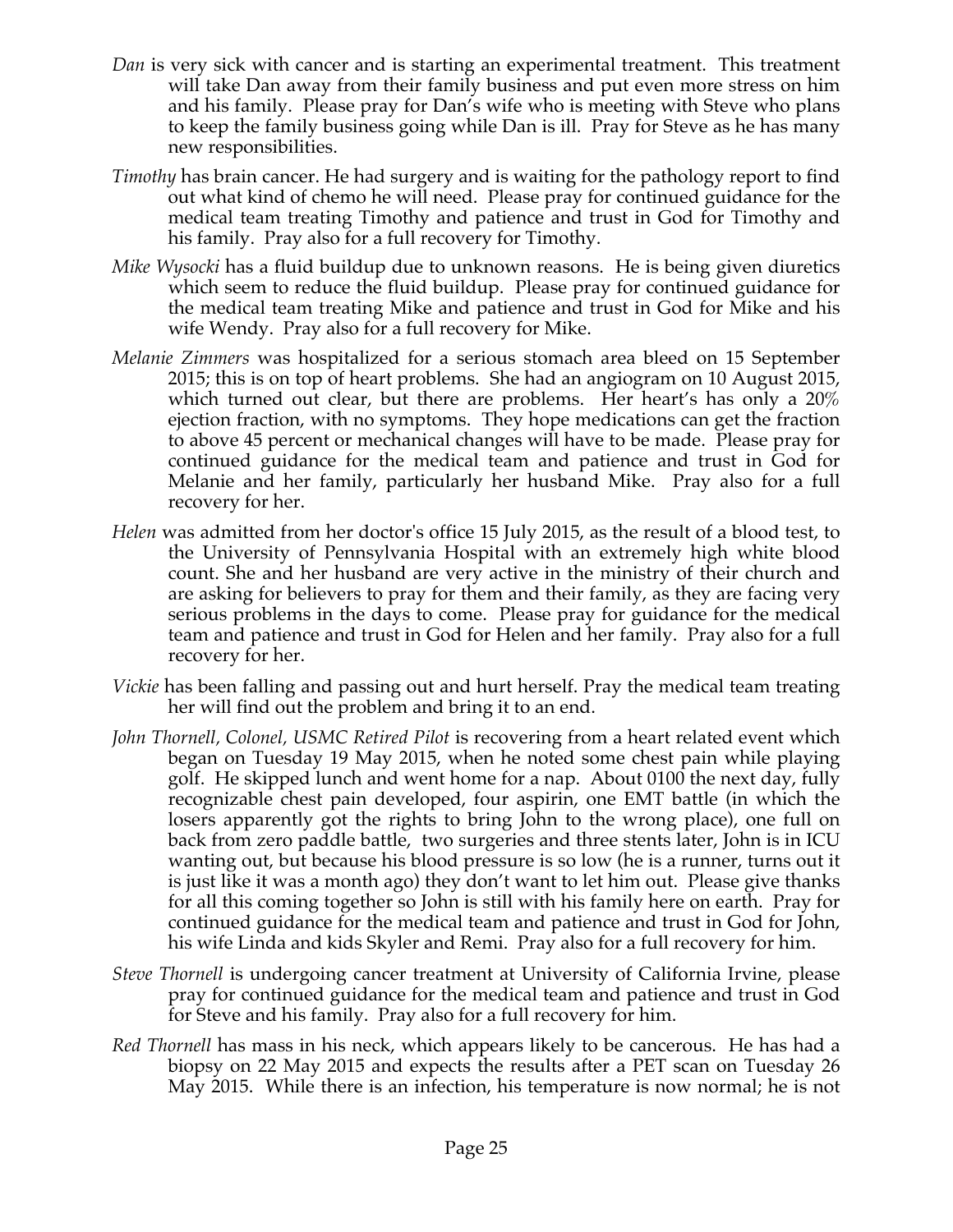for he sleeps 19-20 hours a day. Please pray for trust in our Lord for Red and his wonderful wife Vickie as they try to get through this nightmare.

- *Elma* has been suffering with headaches for a long time. Doctors have not been able to discover the reason for them. Pray for strength, courage and understanding for Elma and her family; as well as for God's guidance for the medical people caring for her that they might find the best treatment method to banish the headaches completely.
- *Corissa* has been diagnosed with a blockage. As soon as the Physicians determine the exact problems they expect Major Surgery will proceed.
- *Barbara Apple* was more or less bedridden after a fall. She was hospitalized in great pain and had been transferred to a skilled nursing facility where they hope to be able to control the pain level. Pray for inspiration for those caring for her that they might find the appropriate treatment. Please pray for Barbara to put her trust in the Lord, look to Him for strength and for her to gain energy so she does not lose the mobility she has; pray for a full and rapid recovery. Please pray also for her husband Bob who is taking care of her that he might be comforted and strengthened in this time of stress.
- *Bob Apple* was at the hospital picking up his wife Barbara to bring her to the skilled nursing facility when he experienced chest pain. Barbara's release from the hospital was delayed until Bob underwent an angiogram and had his medication adjusted. Please pray for comfort and strength for Bob and his continued healing.
- *Deborah* has had a stroke, she is doing much better and out of the hospital. She has a problem with anemia and is taking supplements for that. Pray our Lord will be close to her and her family. Pray for strength, courage and understanding for Deborah and her family; as well as for God's guidance for the medical people caring for her that they might find the best treatment method to allow her to heal completely.
- *Rev. Steve Boardman* has been diagnosed with stage 3 cancer. Pray that Jesus will be close and comfort his family and members of his congregation*.*
- *Hang So Ryu* has cancer. Please pray for medical team contemplating and evaluating the treatment that they might be guided to the correct choice and do their very best. Pray also for peace of mind and trust in God for him and his family, as well as physical strength.
- *Olivia,* age 7, has been diagnosed with Stage 3 Lymphoma. The prognosis is good at this time, please pray for medical team contemplating and evaluating the treatment that they might be guided to the correct choice and do their very best. Pray also for peace of mind and trust in God for Olivia and her family, as well as physical strength.
- *Paul* has been hospitalized recently several times because of persistent high fevers. He is being tested and checked by physicians and seems to have a slight scoliosis, a node and Schuermann's disease. Please pray it will be discovered how to treat these problems and healing will begin so he will be inspired to continue his education.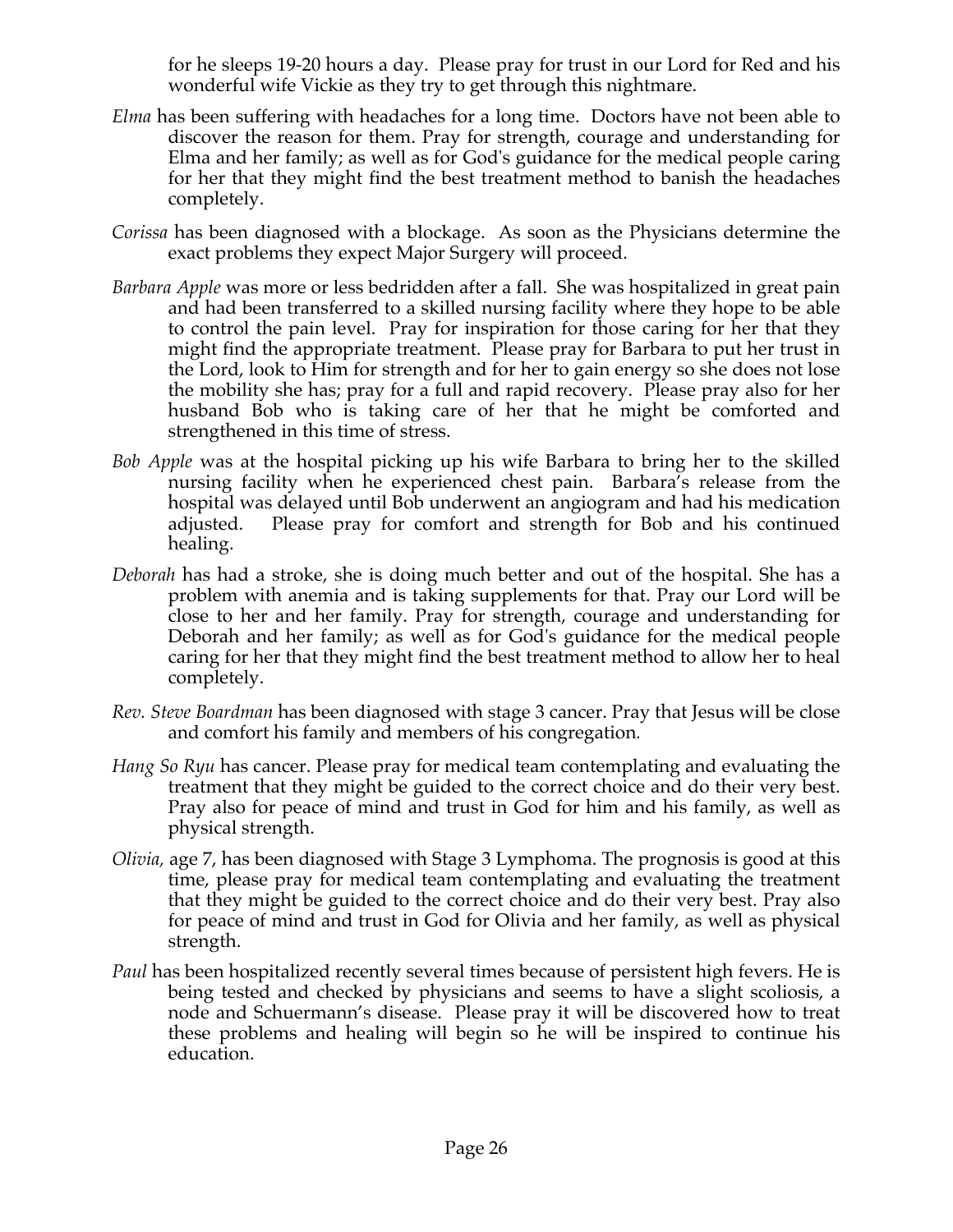- *Carol Anne* needs God's comfort and healthy test results as she is anxiously undergoing tests related to previous hysterectomy and experiencing symptoms in the surrounding area.
- *Jennifer* has some lumps on the right side of her neck; they have grown and multiplied. In the last few months she has been having problems swallowing. Jennifer has an appointment with specialist in several weeks to try and discover what it is. She is having a great deal of anxiety as she waits for her Doctors appointment and will appreciate your prayer for anxiety and health.
- *Rick* has heart problems. Please pray for guidance for the medical people treating him that they might pay attention, do their very best and make the right recommendations regarding treatment. Pray for help for Rick and his wife Wanda to keep their trust in the Lord and let Him carry their worry.
- *Clay* has melanoma. Please pray for guidance for the medical people treating him that they might pay attention, do their very best and make the right recommendations regarding treatment. Pray for help for Rick and his wife Pam to keep their trust in the Lord and let Him carry their worry.
- *Atina* has been diagnosed with skin cancer, which turned out to be a melanoma. A routine CT scan found a 9mm (3/8 inch) lesion in her left lung. The melanoma appears to be spreading; they need to remove the offending tissue and test the sample. Pray for guidance for the medical people treating her that they might pay attention, do their very best and make the right recommendations regarding treatment. Atina's faith is being tested, she has difficulty in praying and accepting the outcome, she wants what she wants and is perplexed about her faith in Jesus. Pray for help for Atina to keep her trust in the Lord and let Him carry her worry.
- *Evelyn* has been diagnosed with bone cancer. Pray for guidance for the medical people treating her that they might pay attention, do their very best and make the right recommendations regarding treatment. Pray for help for Evelyn to keep her trust in the Lord and let Him carry her worry.
- *Stacy* has Multiple Sclerosis and was hospitalized for what turned out to be food poisoning. Pray for trust in God for Stacy and Chris as they deal with Stacy's illness.
- *Liz Strauch* had a pineal cyst, which in the end responded well to a surgical draining last year. Since November 2013, similar symptoms have returned. A CT Scan turned up what is thought to be either a new cyst or an enlarged pineal gland. More testing, including an EEG is in the works. She can no longer work. Pray for strength, courage and understanding for Liz and her family, in particular her husband Ken and sons Caleb and Nathan; as well as for God's guidance for the medical people treating her that they might find the best course of treatment and allow Liz to heal completely.
- *Faye* is in the hospital because she is weak has been receiving blood transfusions. Pray for strength, courage and understanding for Faye and her family; as well as for God's guidance for the medical people treating her that they might find the best course of treatment and allow Faye to heal completely.
- *Tom* has heart and kidney problems. Pray for strength, courage and understanding for Tom and his family; as well as for God's guidance for the medical people treating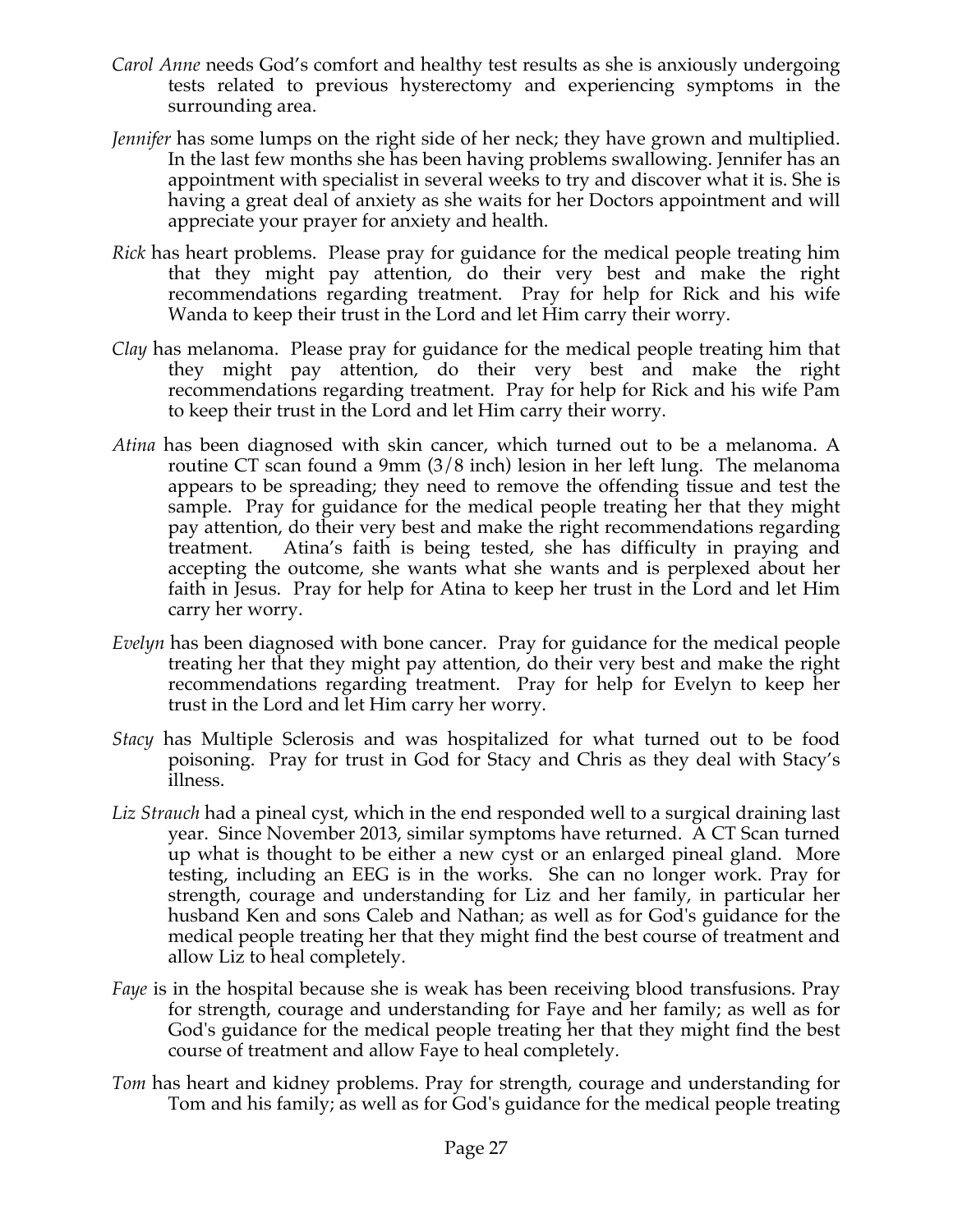him that they might find the best course of treatment and allow Tom to heal completely.

- *Harold* has had a severe stroke. He is now home, but his family is looking for a rehabilitation facility to help him recuperate. Pray for strength, courage and understanding for Harold and his family; as well as for God's guidance for the medical people caring for him that they might find the best treatment method to allow Harold to heal completely.
- *Joe* has had a preliminary ALS diagnosis. Pray the final diagnosis will something that will allow him to continue taking care of his devoted young family. Pray for strength, courage and understanding for Joe and his family; as well as for God's guidance for the medical people treating him that they might find the best course of treatment.
- *Mark* Wilson's breathing seems to be under control at present, he is getting oxygen, which is a huge blessing for which he is grateful. Pray for God's guidance for the doctors and medical people treating him that they might figure out a way to treat him that will work and not adversely affect other parts of his body, particularly his oxygenation levels, kidney and liver function. Please pray for peace of mind and trust in the Lord for Mark, as well as for his family.
- *Preston* is reacting poorly to recent neck surgery and now has problems with his liver count; Physicians feel that dialysis will help. There may be a blockage in the bowel and an operation might be necessary. Please pray for the medical team to pay attention and to their best to determine how to help Preston and for a good outcome. Pray also that Preston and family will be able to put their worry on God's shoulders while Preston does his best to facilitate a return to good health.
- *Erica* has a non-malignant Brain Tumor which cannot be surgically removed due to the size and location. They are going to attempt chemotherapy. Please pray for peace of mind and trust in the Lord for Erica, as well as for her family, and for God's guidance for the medical people treating her that they might find the best course of treatment.
- *Brenda* is in the hospital because of bleeding on her brain. Please pray for peace of mind and trust in the Lord for Brenda, as well as for her family, and for God's guidance for the medical people treating her that they might find the best course of treatment.
- *Mackenzie* is a young girl with leukemia. Please pray for peace of mind and trust in the Lord for Mackenzie, as well as for her family, and for God's guidance for the medical people treating her that they might find the best course of treatment.
- *Mack* has had diabetes most of his adult life. Circulation in his legs is very bad and doctors are considering amputation. Please pray his medication will help and he will not face amputation. Please pray for peace of mind and trust in the Lord for Mack and for God's guidance for the medical people treating him that they might find the best course of treatment.
- *Michael* has been diagnosed with lung cancer recently after making it through gastro intestinal cancer last year. Please pray for peace of mind and trust in the Lord for Michael and his wife Gayle; as well as for God's guidance for the medical people treating him that they might find the best course of treatment.
- *Ken Strauch* has been tired and is anemic, he had a colonoscopy which found a pair of polyps which were removed and are being tested. Just for good measure they found he has a hiatal hernia with ulcers, basically part of his stomach is pushed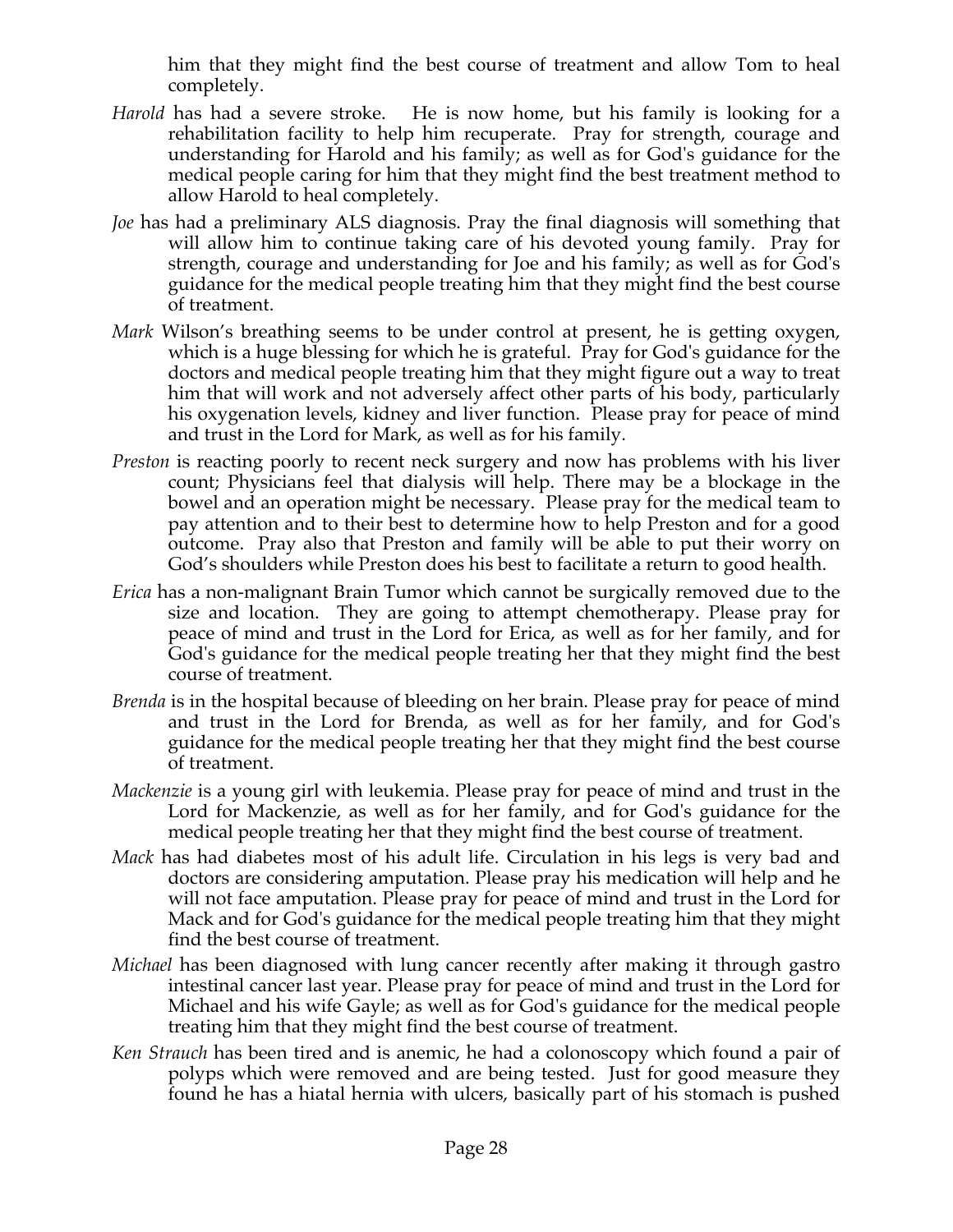up into his esophagus and is bleeding from there. Sounds like there may be surgery involved. Please pray for peace of mind and trust in the Lord for Ken and for God's guidance for the medical people treating him that they might find the best course of treatment.

- *Adriano* is in the hospital due to high sugar and high blood pressure. He is very weak and will appreciate your prayers.
- *Heather* recently found out she has cancer. Please pray for peace of mind for her and for the medical team treating her will be guided to the right solution.
- *Jim* has had an aneurism and blood clots. Pray that healing will come.
- *Georgia* has liver and pancreatic cancer. The doctors are evaluating whether to do surgery and how to tackle the disease. Georgia is a faithful Christian and appreciates your prayers. Pray for God's guidance for the medical people treating her that they might find out the source of the problem and best course of treatment. Pray also for peace of mind and trust in God for Georgia and her family.
- *Lana's* doctor found something on her lymph nodes and ovaries. Pray for God's guidance for the medical people treating her that they might find out the source of the problem and best course of treatment. Pray also for peace of mind and trust in God for Lana and her family.

#### *Healing*

- *Dennis* will begin chemotherapy for an active cancer spot on his spine on 17 September 2015. Please pray for a good result and tolerance of the treatment for him.
- *Vickie* has been bothered with Migraines and all that go with the headaches. Please pray for relief from the pain for Vickie.
- *Amelia Perez* had a small stroke on 11 July 2015 and drove herself to the emergency room, she was admitted for three days, had her carotid artery opened up and is recovering. Amelia's faith and spirit are strong. Please give thanks for the progress so far, for her continued and full recovery and her faith to continue to support her. Pray also for her family who are still quite worried for her.
- *Jon* has Stage 4 mantle cell lymphoma There is good news in that he is in remission; however the chemotherapyis producing neuropathy in his legs so that it is a challenge for him to get around. Please pray that he will be as comfortable as possible; he has been a Marathoner runner so this is especially difficult.
- *Margaret,* from California, fell and broke her on 7 July 2015, while visiting her daughter in Arizona. She will stay in Arizona for the rehabilitation and return to her home when able. Furthermore, Margaret is in good spirits; however she will be away from her church family which is important to her for an extended period of time.
- *Cindy* is very ill, she is young and has children, she and her family need your prayers that they might stay close to our Lord and Saviour Jesus Christ as she heals.
- *Diana*, age 15, broke her leg while in school and now has a cast on. Pray she will adjust and be healed soon
- *Bernie Coogan* had a stroke near Christmas time. He is undergoing physical and speech therapy at a rehab facility where his wife works. Bernie is doing pretty well, his speech is a bit slurred, but his mind is clear. He is still Bernie. Bernie, his wife JoAnn and their family would appreciate your prayers for a full and rapid recovery as they maintain full trust in the Lord.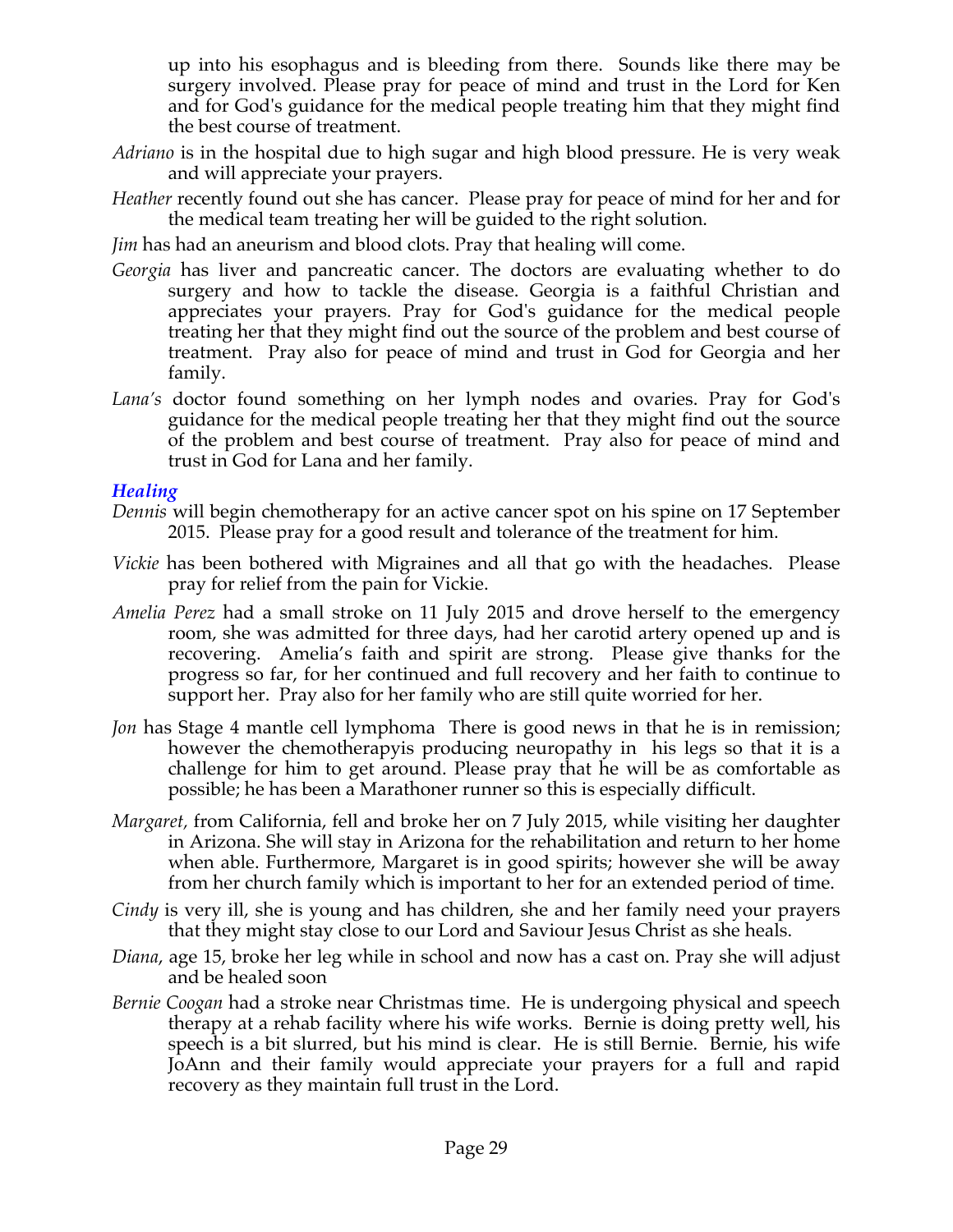- *Amy* has melanoma in her lungs, liver and kidneys; they have found a treatment for her that has a high success rate however the side effects are debilitating. Please pray she will be able to tolerate the side effects and the treatment is successful. Amy has full trust in the Lord, but would still appreciate your prayers.
- *Debbie* is just beginning chemotherapy for cancer of the lymph nodes. Prayer she will be able to tolerate the therapy acceptably and remain strong as she remembers the Lord is with her at all times.
- Liz had a massive stroke at age thirty-seven. The prognosis is good but she has a long road ahead. . Please pray for guidance for those treating her, for trust in our Lord for Liz and her family, for healing.
- *Ebick* is suffering from a severe ulcer but the Doctors cannot give her the proper dosage of the medicine due to her six month pregnancy. Please pray doctors will find an alternative avenue for treatment or that God will provide.
- *Stan* is going through chemotherapy and radiation treatments for cancer. He is elderly and the treatments are tiring him. Please pray for his wife *Marvelene* as they do this together.
- *Meg* recently found out she had heart problems causing low blood oxygen levels, loss of focus resulting in an emergency room crisis. As a result of the symptoms she made errors on the job that caused her to lose her job. She is grateful for the excellent medical care she has received and optimistic, feeling with God's intervention in her life her health may be reversed and a new job will become available.
- *Donald* is in the hospital and had his leg amputated on 14 April 2014. Pray he will adjust and healing will begin.
- *David* has many concussions and unable to go to school, read books, watch TV and has headaches and migraines. He has trouble sleeping and his family will appreciate your prayers for this 10 year old young man.
- *Gladys* has breast cancer and has had a lumpectomy. She needs to take a year off of her work to have chemo treatments.
- *Alwin Jack* has had a stroke and recently has had a relapse. Please pray for those who treat Alwin that they might chose the best possible treatment and pray for peace of mind for Alwin during the recovery phase.
- *Carolyn* has Multiple Sclerosis with complications. Pray Carolyn and her children will be close to our Lord Jesus Christ as they and family members help to ease the problems.
- *Gil Garcia* is back in the Long Beach VA Hospital. It is quite a trip for Mary, so please pray that he will recover fully and quickly. Pray for strength for Gil and his wife Mary as they deal with the stresses of Gil's paraplegia and the general aging process.
- *Mary Garcia* had surgery, she is home, but not healing as well as she hoped. Please pray for her continued healing.
- *Bill* had malignant growth removed from a lip last month and seems to be experiencing a re-growth of the cancer. He asks your prayer for the medical team treating him and for peace of mind for himself.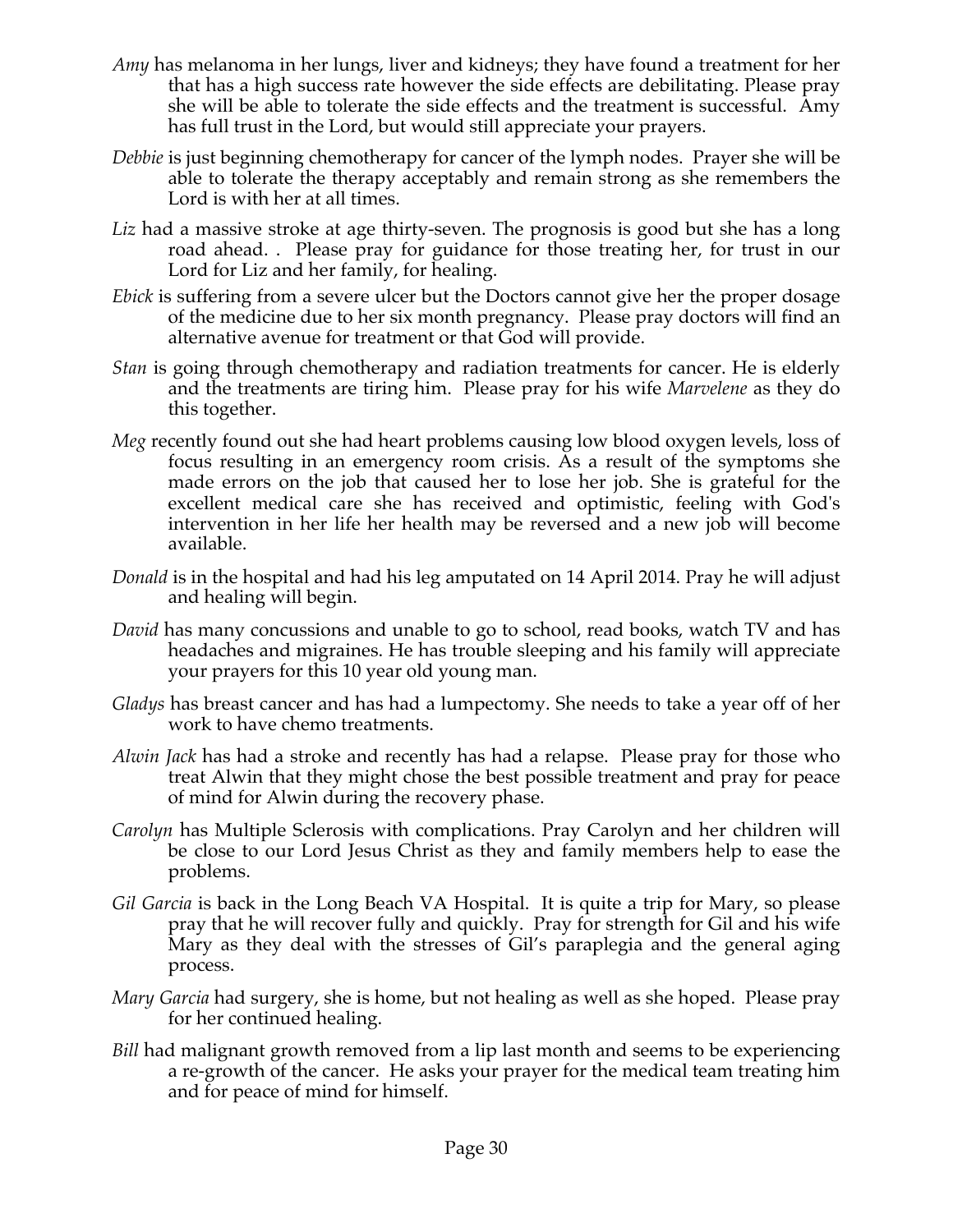- *Hank* has osteoporosis, which has caused him a great deal of pain and inconvenience in the past few years. Pray for his healing and that his medical bills will be met.
- *Evelyn is* an elderly woman who has had problems with her eyes and is now blind. It appears some sight will return shortly, pray for that to happen!
- *Joanne* has begun kidney dialysis as a result of kidney failure due to extensive chemotherapy. Additionally she cares for an adopted drug addicted baby who is now nine years old. Please pray for her to keep her faith, to let the Lord carry her worry and concern and to give her strength. Pray also for those treating her that they might pay attention and do their best.
- *Mr. N. Anand* is in the hospital and is seriously ill. He is being encouraged to pray for repentance of his sins and to depend upon our dependable God for a cure and recovery of his health. Pray that he will be a strong witness for Christ.
- *Jacob* has been going through some dental procedures and has some pain and aggravation with the numbness. Please pray for comfort and strength for him, as well as for guidance for the medical team treating him that they might pay attention and do their best.
- *Bud and his wife* for their continued welfare and enthusiasm. Bud has been advised of an aneurism in his heart of a size not mandating immediate surgery. This comes at a time when he has sole care of his wife who recently broke two vertebrae and thereafter sustained pneumonia.
- *Virginia* has Sinus and Allergy problems giving her severe problems. Pray that the Doctor will discover why it continues and find a cure.
- *Steve Thornell* had a brain aneurysm, which was found before it burst. He is home from the hospital and working hard on recovery. He lacks energy from seven days in the hospital. His doctor told him he has to make serious life changes. One of the two main arteries in the back of the head is now completely closed. He must take blood thinners, he has thick blood and recent chemotherapy made it worse. Steve has always operated at 110 percent, he needs help to slow down. Please pray for trust in the Lord and a full and rapid recovery. Pray for peace of mind for Steve and his family.
- *Arlen* is receiving treatment for lung cancer and recently experienced a ruptured colon during treatment. She is alone in Oregon but does have a friend who has traveled a great distance to be at her side. Please pray for guidance for the medical team treating her and for strength and trust for Arlen.
- *Oscar* discovered some time ago he had blood clots in his leg and lung. He has been treated for them and has not been cured. He now will be facing surgery. Please keep him in your prayers.
- *Angela* had an ischemic stroke (clot). Please pray for guidance for the medical team treating her and for strength and trust for Angela. Please pray also that she and her family might put their worries on our Lord's back so she can work hard towards recovery.
- *Nora* had a stroke mid February 2013. Please pray for guidance for the medical team treating her and for strength and trust for Nora. Please pray also that she and her family might put their worries on our Lord's back so she can work hard towards recovery.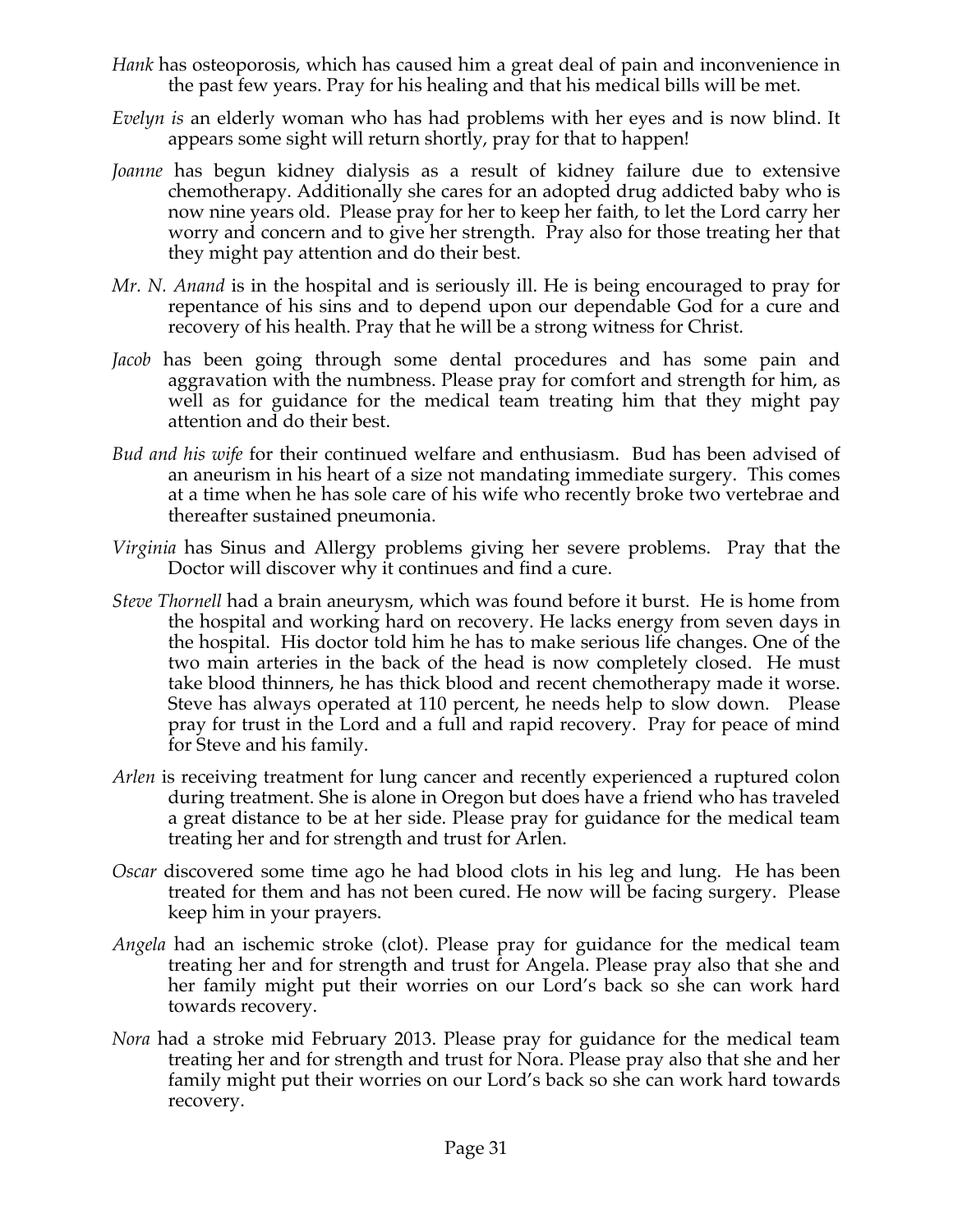- *Linda* has been hospitalized for several days with a gastrointestinal problem. Please pray for guidance for the medical team treating her and for strength and trust for Linda.
- *Dester* is suffering from unknown skin and diseases. Please guide the medical team treating him to find out what the problem is and cure it. Pray also for Dester to trust in the Lord.
- *Lee* has Arterial Fibrillation, sheis doing much better and she and her family thank you for your prayers. Her pain level is high and some medications have bad side effects. Please continue her in Prayer in the weeks ahead as she heals.
- *Nell* recently adopted two children and has just been diagnosed with multiple myeloma.
- *Mary Lou* has been suffering with seizures. She was in the hospital with a 24 hour monitor and is being sent home from the hospital with two medications and orders to return in 2 months for another MRI to review whatever is going on in her brain. Please pray for guidance for the medical people treating her, as well as peace of mind and trust in God for her and her family.
- *Kathleen* has spent the last two weeks in the hospital. She has been diagnosed with colitis, shingles and possibly colon cancer. Pray she will be comfortable and begin to heal.
- *Rachel* has Mitochondrial Myopathy. This is a hereditary disease of the muscles and they do not have a cure for it. Part of her pain is her family does not believe she is indeed ill, as she appears to be just fine. Please pray her family will learn the truth and be supportive of her; pray also the medical people treating her will find the right measures to minimize the disease. Most particularly pray for Rachel's trust in God.
- *Nicolas* is in the hospital with serious symptoms of a heart disorder. Please pray for peace of mind for him and guidance for the medical team looking for the cause and cure.
- *Juanita* is a young girl who was in a coma because of a blood disease. She has not come out and is gaining strength. They are awaiting results from blood samples. Her family thanks you for your prayers and asks that you continue.
- *George* had foot surgery. Please give thanks for the surgery and pray for a full and rapid recovery.
- *Nellie* is in the emergency room of a hospital in a great deal of pain. Please pray for peace of mind for her and guidance for the medical team looking for the cause and cure.
- *Lauralee Meade* underwent a lumpectomy on Friday after Thanksgiving. A further anomaly has been discovered and she had additional preventative radiation treatment. Please pray for a complete remission of the cancer. Pray also Lauralee will maintain her great attitude and trust in God.
- *Bill, Sara's husband,* had a third abdominal surgery on 22 November 2011, to remove a tumor. Bill is doing better keeping the doctor's instructions, for which we are all grateful, including taking chemotherapy once a day for one more year. He has decreased the consumption of alcohol and eating at least mostly properly. Please pray for help for him to continue do all this. Please pray also that Bill might turn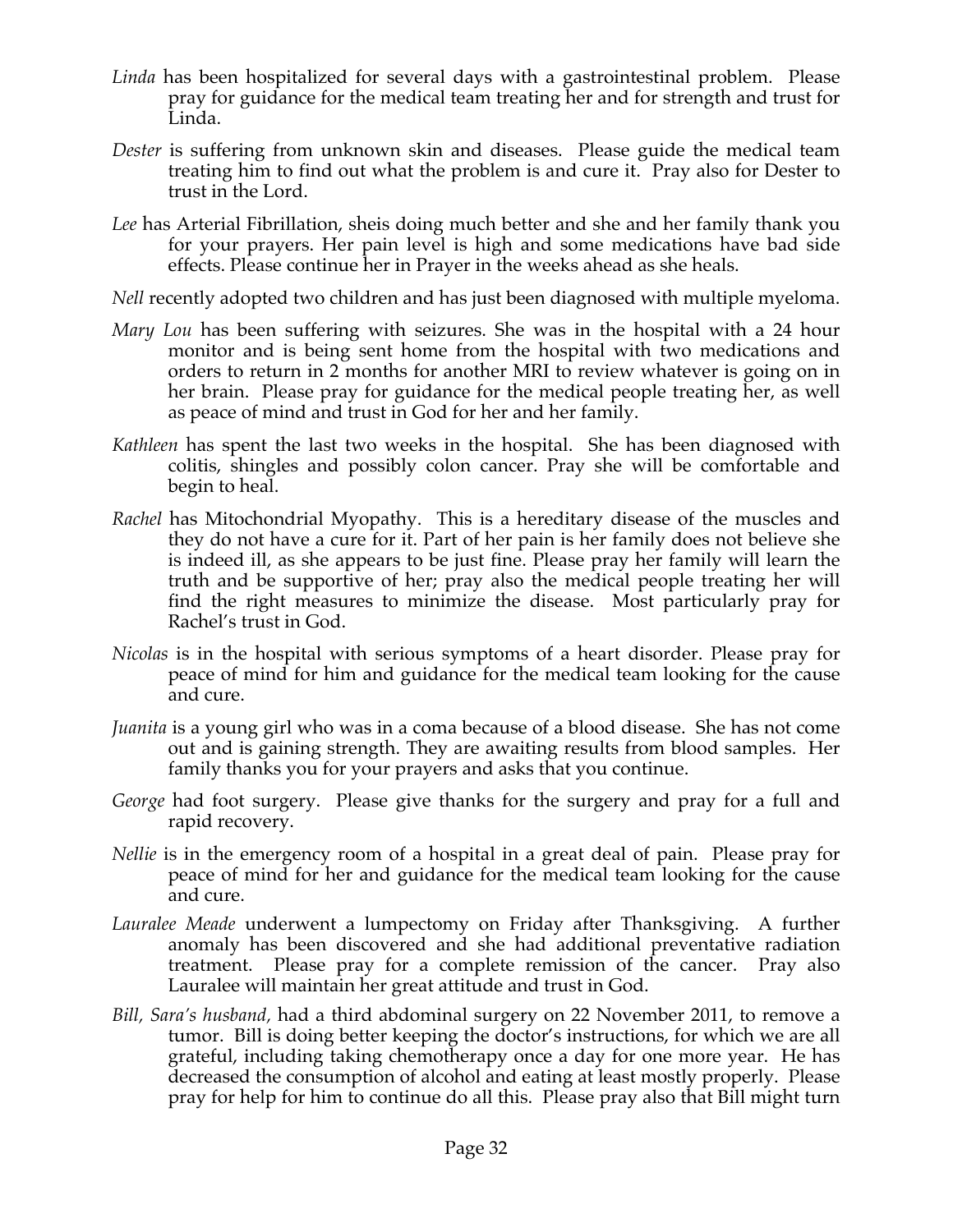his heart outward to help those around him, as well as live a long and healthy life to the honor and glory of God. Pray also for peace of mind for Bill and his wife Sara.

- *Kay Denton* (Mrs. Kay) has had another chest infection, perhaps viral, this one is pretty bad. Please pray for her full and rapid recovery and for her ability to breathe to return quickly. Please pray for continued peace of mind for Mrs. Kay and her family. Give thanks for her trust in the Lord and her positive attitude.
- *Matt Alcantara*, age 16, came back with ZERO SCANS again in August 2014! Matt has Osteosarcoma (bone cancer), a very rare and often lethal form of cancer with limited treatment options. This is a disease that is about 90 percent fatal in a couple of years. He has no hip joint on one side, but he walks and swims! Courage? Guts? You bet! Please also give thanks for the great faith of Matt and his entire family. Their faith and trust is a wonderful example for each and every one of us. But, now is not the time to stop praying. Actually, it never is the time to stop praying!
- *Judith Clingwall* is afflicted with Multiple Sclerosis (MS). She is currently in Laurel Place, an extended care facility in Surrey, British Columbia. Judith's condition has worsened recently. Please pray for her to take an active part in her own life, for her strength, peace of mind, trust in God and remission of the disease so she might return home to her family. Pray also for strength for her husband Martin as he deals with all the problems and stress of Judith's situation.
- *Vince (age 15),* reoccurrence of Osteosarcoma, recent testing found a nickel sized tumor in his lungs. The doctors are consulting with a specialist in Houston. Please pray for guidance for the medical team and for peace of mind for Vince and his family.

#### *Healing and Patience*

- *Diane* spent a month in the hospital because of an inability to breath., due to Chronic Obstructive Pulmonary Disease (COPD) apparently from chronic bronchitis. She is home, still very weak and learning to live with this progressive disease. Pray she will let the Lord help her be calm in her new circumstances and that healing will come.
- *Kym* (43) has various hip problems which seems to be related to osteoarthritis. And, her mother *Ruth* is in the early stages of dementia. Pray for guidance for those treating both of them, as well as patience and trust in the Lord for both of them.
- *Christopher* has had problems with his leg for some time. Now he has to have it casted and it will stay that way for what to him seems an interminable time. Pray for patience and peace of mind for this young man who has much he wants to do.
- *James* for the Lord's healing of health issues and give a remedy for many personal challenges at the moment

# *Thanksgiving and Continued Healing*

- *Shamu* had surgery on 20 October 2015, for a disruptive colon. Please give thanks for the successful surgery and pray for her full and rapid recovery. Please pray also for her to continue her trust in our Lord as she goes through this difficult time.
- *Terry* was undergoing radiation treatment for cancer, which he had to stop to amputate his leg below the knee due to diabetes. The surgery was successful, he has been fitted with a prosthetic leg and foot. He is in good spirits and positive about the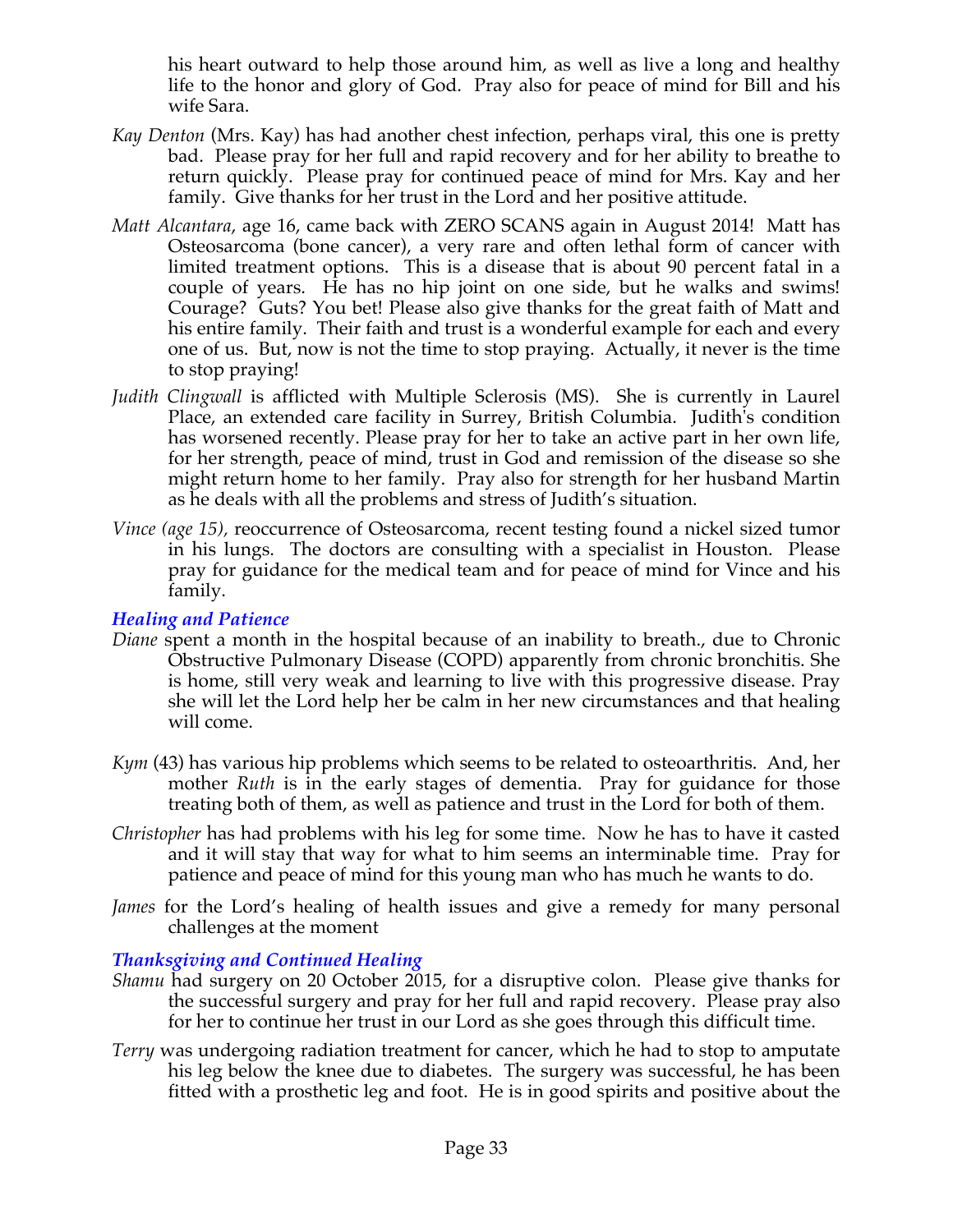remainder of his treatment. Please join Terry and his family in giving thanks for the successful surgery and continue to pray for his return to radiation treatment and then to chemotherapy, ask God to give Terry, his wife and seven year old son trust in him for peace of mind and heart, as well.

- *Cynthia (Cindy) Olufson* (Melanie Zimmer's sister) had surgery to remove Harrington rods put in her back 25 years ago because of an infection. The surgery went well, please give thanks for the great result and pray for a full and rapid recovery for Cindy.
- *Carolyn,* (Charlie McCormack's mom) was hospitalized with a blood clot in her arm, she is back home and doing well. Please pray the clot will continue to abate without damage to her system. Give her trust in the Lord and peace of mind for her and Charlie, too.
- *Daisy Lee* is recovering from necrotizing fasciitis, which manifested on 30 January 2015, causing the loss of her right arm and her left hand, as well as parts of both feet. This is very very hard, but Daisy has kept her faith. As she becomes more well, less in people's thoughts and prayers it will be a lot tougher for her. Please pray for strength for her and her family and friends as time moves on. Her family is thankful for all the support they have received during these past couple weeks and hopes all will continue to pray for Daisy's speedy recovery.

Pray for peace of mind and trust in God for Daisy's family, her husband and children Tiffany and Chris.

- *Michael Lenahan* known to all as *Bullet* was hospitalized on 18 March 2015, and had a stent placed in a cardio artery. All went well and he is recovering nicely. Please give thanks for the great result and pray for a complete and rapid recovery for Bullet.
- *Janet Jessup* had a stroke on 3 July 2014 and heart problems that were causing huge issues for her. They seem to have gotten her stabilized and she is going home from the hospital. Please join the entire family in giving thanks for this wonderful development. Please pray for those treating her to find the appropriate treatment and for trust in God and peace of mind for Janet and her family, in particular her husband of 43 years, Rev Roger Jessup, retired minister of Saint Joseph of Arimathea Anglican Orthodox Church.
- *Arch Crittenden* has Multiple Myeloma (cancer cells in bone marrow); without this treatment life expectancy is one to two years. The treatment has apparently been effective. Arch and his lovely wife Kathy ask that you pray for their trust in God to remain strong and for a good outcome.
- *Sam* had surgery on his entire large intestine that had become infected. At the time of the operation he was just hours away from a complete organ shutdown. He had had turmoil in his life over the years. Sam is now in the ICU and his Minister visited him and explained to him God had given him another chance for him to make things right with his Lord. Pray for his good health and his spiritual life with Jesus.
- *Marv Rogge* had successful heart valve replacement surgery on or about 20 December 2014. Other than a desire to chew his food way too much, Marv is doing great, up and about. Please join Marv, his lovely wife Marian and the rest of the family in giving thanks to God for the great result. Pray for a full and complete recovery.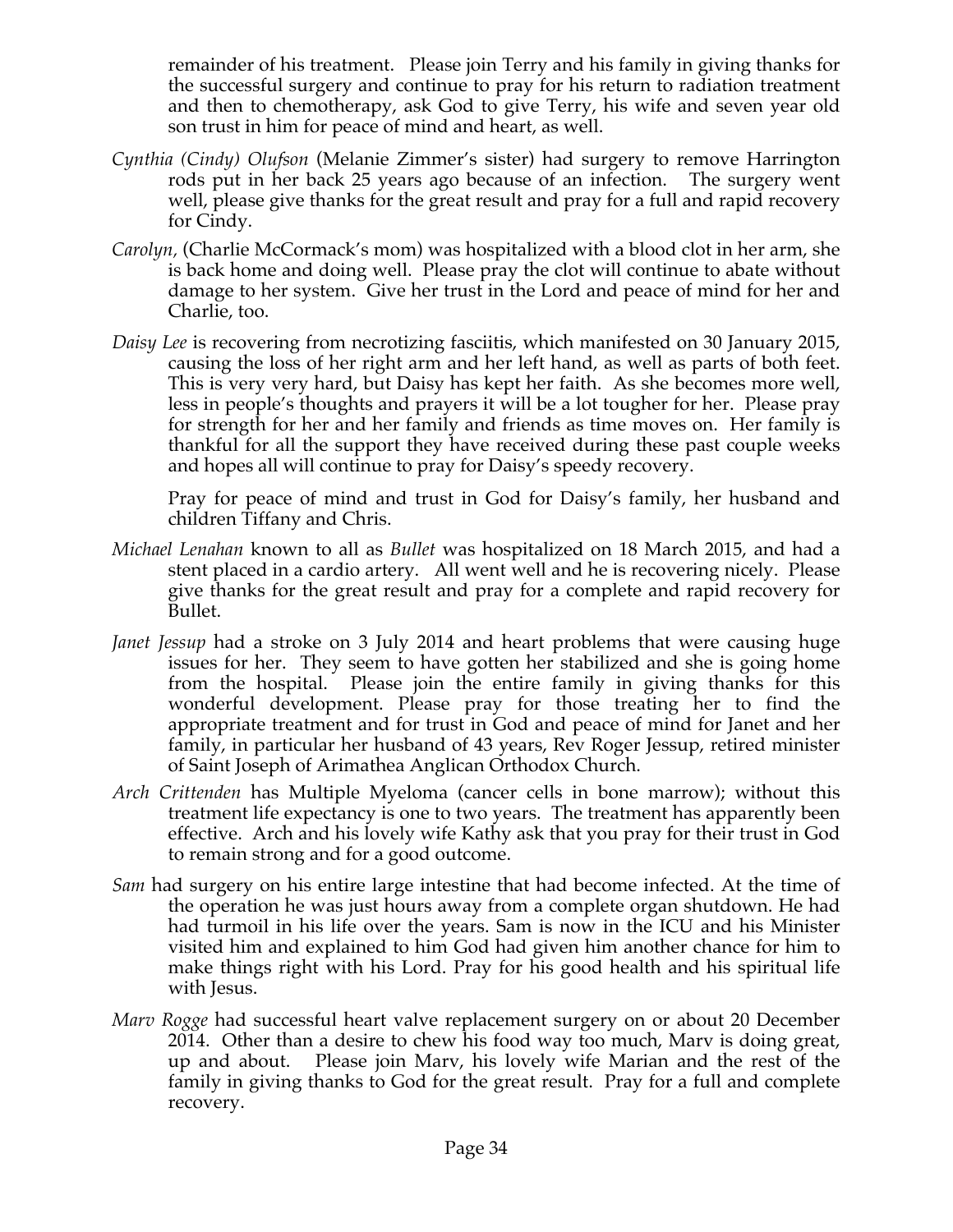- *Ian* had surgery to remove excess skin rendered a nuisance by controlled lost of 200 pounds. Please give thanks for the successful result and for those treating him to have paid attention and done their very best on the lengthy surgery, taking the best possible care of him. Please pray for his continued recovery and strength for his Mother who will be in charge of his after care.
- *Jenniffer* had surgery for breast cancer on 15 October 2014, which seemingly went well; please give thanks for that. She has had other complications which preclude her from making a full recovery in particular, the reconstructive surgery seems to have gravely affected her back muscles and nerves, resulting in both very limited mobility and extreme pain, the drugs are making her terribly sick; please pray those will be overcome. Pray for help for Jenniffer to keep her trust in the Lord and let Him carry her worry and concern as she recovers. Please pray also for strength and courage for her family as they try their best to help her.
- *Mary Thornell* has been battling colon cancer for three years now, she is currently treating at the City of Hope. Things seem to be going well, the numbers seem headed in the right direction. Please pray for guidance for those treating her, as well as strength, guidance and peace of mind for Mary and her husband Jim, as well as daughter Janice and son Jimmy, as she undergoes treatment.
- *Jim Thornell (Jet)* seems to have recovered from the five stomach ulcers and now is dealing with blocked coronary arteries and taking care of Mary. Please give thanks for the great result and also for the strength, guidance and peace of mind our Lord gave Jet and his wife Mary, as well as daughter Janice and son Jimmy, as he underwent treatment.
- *Elma* is suffering from cancer. She was taken home from the hospital on the advice of her Doctor. We were asked to pray that Elma's remaining time here on earth might be good and that Elma and family might put their trust in the Lord and let Him carry their worry. Since then, Elma's Bishop told us a great Miracle of the Lord is working over Elma. Doctors sent her home to die, but now she seems to be doing all right. On behalf of her, thank you for all of your prayers. Please continue praying for her complete healing.
- *Dennis* has heart problems; now the medical people treating him discovered a large mass on his liver which turned out to be a cyst! Please give thanks for this great development and pray for peace of mind and trust in the Lord for Dennis and for God's guidance for the medical people treating him that the contemplated surgery might go well.
- *Dwight* had major oral surgery, for which he gives thanks. He is recovering slowly and asks your prayers to speed the process.
- *Mike* is a veteran who has served his country when she called. Please pray he will open his heart to God so He can make Mike's crooked road straight and pull him towards the summit rather than to the pit.
- *Carol Stone*, the sweet wife of Mike Stone, recovered far better than expected from a severe brain bleed, but fell recently and broke her hip. She still requires 24 hour care, which Mike provides with little help.

# *Business*

*Mark's* business is in difficulty. He works in a shrinking field, of which he is one of the country's true masters, but there is little work available. He asks that you pray that he can find a way to survive in his industry, which he loves and needs his talents. Pray he can find new sources of business and new ways of doing things,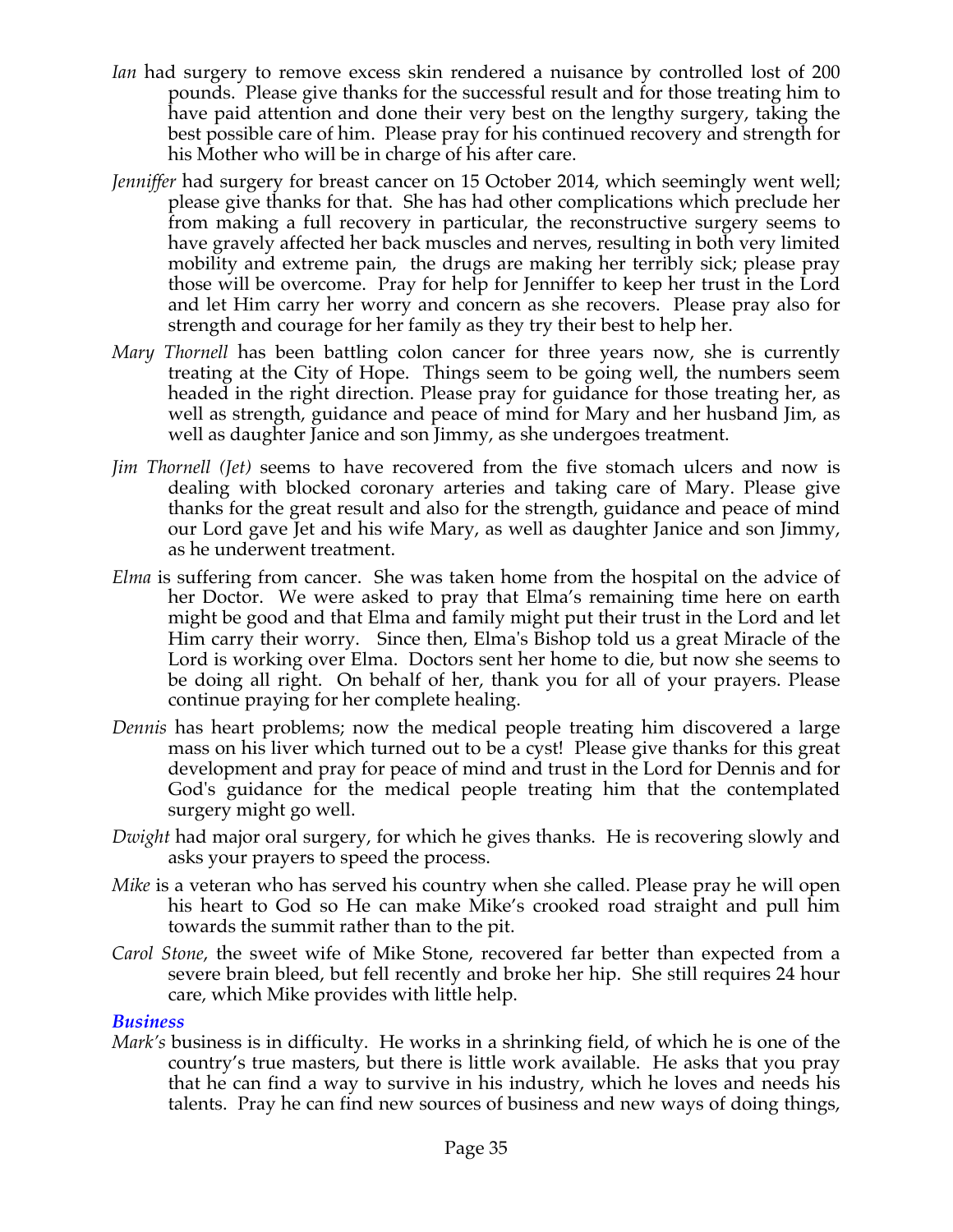perhaps someone to partner with to better use his talents. Pray also for those who work for and with him that they might do their best to help.

# *Financial Guidance and Employment*

- *Anne* is unemployed and just interviewed for a position. Please pray she will be employed, if not at this position then that this interview will lead to better prospects. Pray for her ot be encouraged and strengthened by the Holy Ghost.
- *Doug* recently became unemployed from his job of 18 years. He has been applying for jobs, but unable to get one at this time. His wife is working; this is not enough for the family. Please pray he will find employment with a firm that will be able to use his considerable skill and hard work to benefit both the firm and the family.
- *Catherine and Lewis* are at a low ebb due to a struggle for employment. Your fervent prayers will be appreciated.
- Lori is considering a potential change in her employment. Please pray for God's guidance in considering all aspect of her potential work.
- *Sara* is concerned about the future with her company. She would appreciate prayers for her continued employment and that her firm might find more and better ways to use her considerable skills.

# *Financial Guidance and Healing*

- *Clark* is in need of salvation; for God's Will to be done in his life. Pray his family will be blessed with the financial miracles that come from doing His Will.
- *Timothy and Sharon* had their home foreclosed the morning of 15 April 2014. They are experiencing spiritual, emotional and financial crisis at the current time. Please pray for God's guidance as to how they might handle the financial difficulties in which they have found themselves and more importantly have them draw closer to God and each other.
- *Linda, Rick, Christian and Sawyer* are a family experiencing spiritual, emotional and financial crisis at the current time. Please pray for God's guidance as to how they might handle the financial difficulties in which they have found themselves and more importantly have them draw closer to God and each other.
- *David and Lorna* are having financial problems. They are trying to find a smaller home which may be more affordable. *Lorna* has had an ongoing battle with brain cancer, her trips back and forth to the hospital have drained their finances to the point they sometimes struggle to have enough food in the house. Pleaser pray for Lorna's healing and guidance on how they might handle the financial difficulties in which they have found themselves.

# *God's Strength and Peace of Soul*

- *Geordie* can use your prayers following the loss of his lovely wife Sarah. Ask for help for him to turn outward from his inner feelings and act on the commission given him; help the pain of temporary separation to dim.
- *Tommy Dunning* is facing his first Christmas following the death of his only son to cancer. Please pray he can concentrate his heart on what he had and will have in his son through God.

# *Guidance*

*Holly and her two sons Brandon and Bailey* need your prayer. Holly is in need of employment and her two sons have turned their back on God and are walking into the world and making their way down that broad smooth boulevard which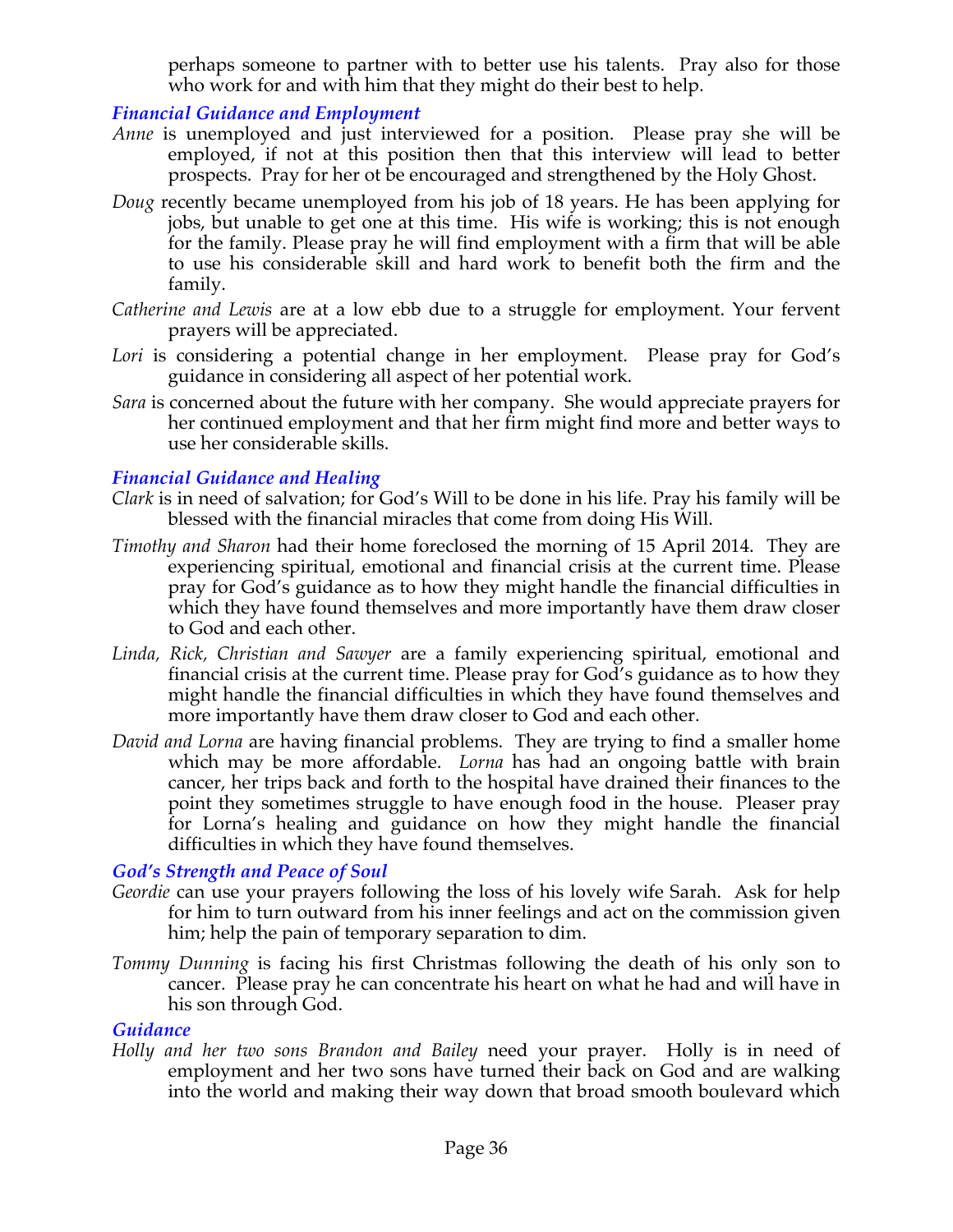leads to The Pit. They now wish to be not only in the world, but of the world. Please pray Holly will remain strong and preserve in her faith and that she can find help in the Holy Ghost to help her return her sons to the Word in which they were raised and back to that narrow path that leads to the summit; help them to distinguish fun from happiness and to see the signs of Donkey Island before it is too late for them to turn back.

- *Maria Legumana* will graduate with a Bachelor of Education Friday from the University of the South Pacific Fiji. The ceremony will be in Honiara Solomon Islands so her family will be able to be with her. Pray that she will continue to seek God's guidance as plans for the future come into her life.
- *Cam* has gotten into some of the issues being with the wrong crowds, too much dinking and making the wrong decisions. Pray he will ask God to send the Holy Ghost in to straighten things out and he will listen when He speaks to him.
- *Paul* recently had his large toe amputated due to diabetes and is having a difficult recovery filled with fear about dying. He recently accepted Jesus as his savior and his family Rosie and Brenda are very grateful. Pray for strength for both Rosie and Brenda who are staying by his side through it all encouraging him on.
- *Steve* is addicted to alcohol, pain pills and gambling. Pray for wisdom, courage and strength to stick with treatment and follow God's plan for his life.
- *Eli* has some mental issues and has lost his way. He was admitted to the hospital for psychological evaluation to get a proper diagnosis and medications and has been discharged. He has yet to come to grips with the demons chasing him. Pray he will return to the Lord and his family. Eli's brother *Carl* has gotten little to no support from the family, he being the one to get Eli into treatment. Daughter Katie seems to be the least helpful. Pray they will ask God to send the Holy Ghost in to straighten things out and they will listen when He speaks to them. The family has been open to the Prince of Darkness and needs help.
- *Debbie* has family problems that must be dealt with and she asks God's guidance in making the correct decisions and how to stand.
- *Edward (45)* had the opportunity to meet with a Christian during the conversation she discovered Edward had some background about God but thought He was not relevant to this day. Edward asked many questions about the Bible and was surprised at the answers and continued to ask questions. They both went their separate ways and the Christian told Edward that she would pray for him. Will you join in prayer for Edward, please?
- *Michael and his Family* ask your prayers for wisdom as they are under trial and affliction to follow the law of the land and yet honor God in so doing.
- *Flora* is in remission with cancer, but has high blood pressure and fatigue. Flora's Mother recently died and this has caused added stress. Please pray that she will be able to let God carry her worry and sorrow so she can do the things she needs to do.
- *Elizabeth and Gunner* need your prayers for their general well being. Pray that they might see the Light of the Lord and let Him guide their lives. Pray they might open their hearts not only to the Lord, but to each other to become one in Him and happiness.

*Eli* has lost his way both spiritually and mentally, please pray for him and his parents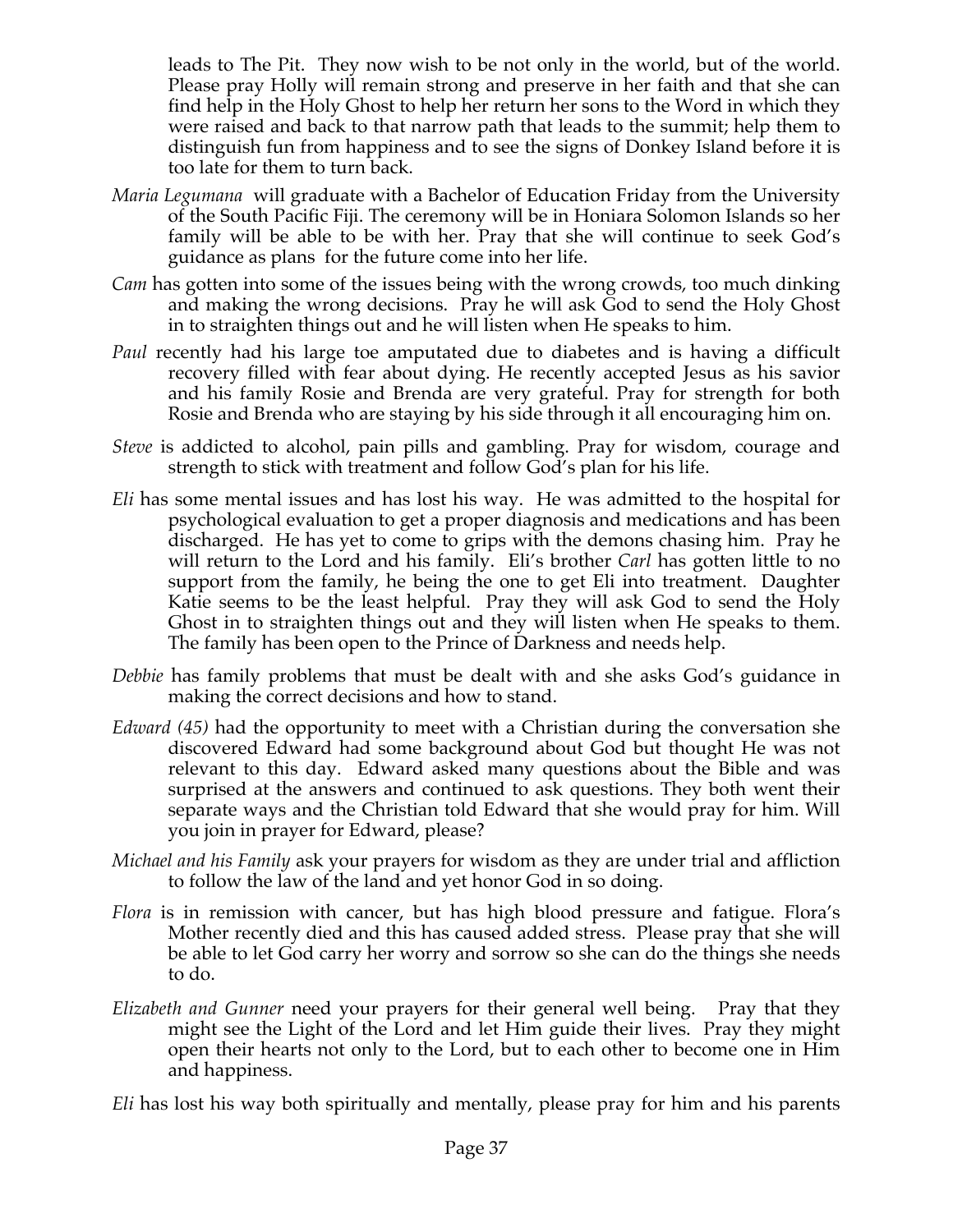Ed and Barb, who are having great struggles seeing their son, go through these afflictions having brought up in a Christian home. Please pray his parents can find a way to help Eli.

- *Mitten* has a Christian talking to him about Christ. Mitten does not believe and does not seem to care. Please pray Mitten will see the light.
- *Kristen, Rickey and their two children* ask you to pray for grace, wisdom and understanding as they attempt to cope with infidelity, separation and possibly divorce as a result of backsliding from the Lord into the World.
- *Aaron* has a problem seeing is where his life should be leading him. Please pray that he can listen to his father Paul and those around him who want him to work hard and obtain a real education now rather than just coast towards oblivion.
- *Helene and her family* ask your prayers for them as they deal with the loss of Alan, husband and father.
- *Stephanie* seems to be very deeply into post partum depression after her baby was born prematurely. Please pray for her Mother in Law who is going a great distance to help Stephanie and her new Grandson. Pray that Stephanie will be able to direct her attention outward, rather than inward.
- *William* is an elderly man living with his Son and Daughter in-law. William is causing trouble in the family because of his demanding ways and continually using bad language. The family is at wit's end to know how to handle him and will appreciate your guidance and prayers.
- *Caitlin* is in the grip of the Prince of Darkness; she thinks there is escape from reality in drugs. The saddest part is that reality is not as she sees it. Her family is despairing as they can do nothing to help her and ask that you pray for the Holy Ghost to enter into heart and show her the need for change before it is too late.

*Nathaniel* is in spiritual turmoil. His family and friends will appreciate it if you will keep him in your prayers for him to find the root of his trouble and accept God's

- *Sam* and her *two children* that have been living in a shelter and are to lose their place there. Please pray a place will be found they can stay in and recover.
- Please pray *Darlene* will surrender her life to Christ.
- *Norrie* is facing daily exams in the weeks ahead. Pray for calmness and concentration and to do the best possible.
- *Jonathan* is addicted to drugs. He is now in jail awaiting trial. His parents and friends will appreciate it if you will keep him in your prayers for him to find the root of his trouble and accept God's help to heal addiction.
- *Beth* is suffering from ungodly treatment in her marriage. Please pray God will guide her in her behavior, actions and thoughts that she might be able to lead her husband to God so her marriage might prosper to the benefit of them.
- *Jeanette* has had many members of her family die from diabetes and several are near death now. Jeanette does not know the Lord and is despondent and perplexed about her family and herself. Please pray she can open her heart to allow the Holy Ghost in to bring her knowledge and understanding.
- *Dr. Elizabeth Raj* is teaching a biblical approach to the psychological problems facing many in our society today. She is battling against the growing influence of worldly psychology adopted by the churches themselves. Elizabeth constantly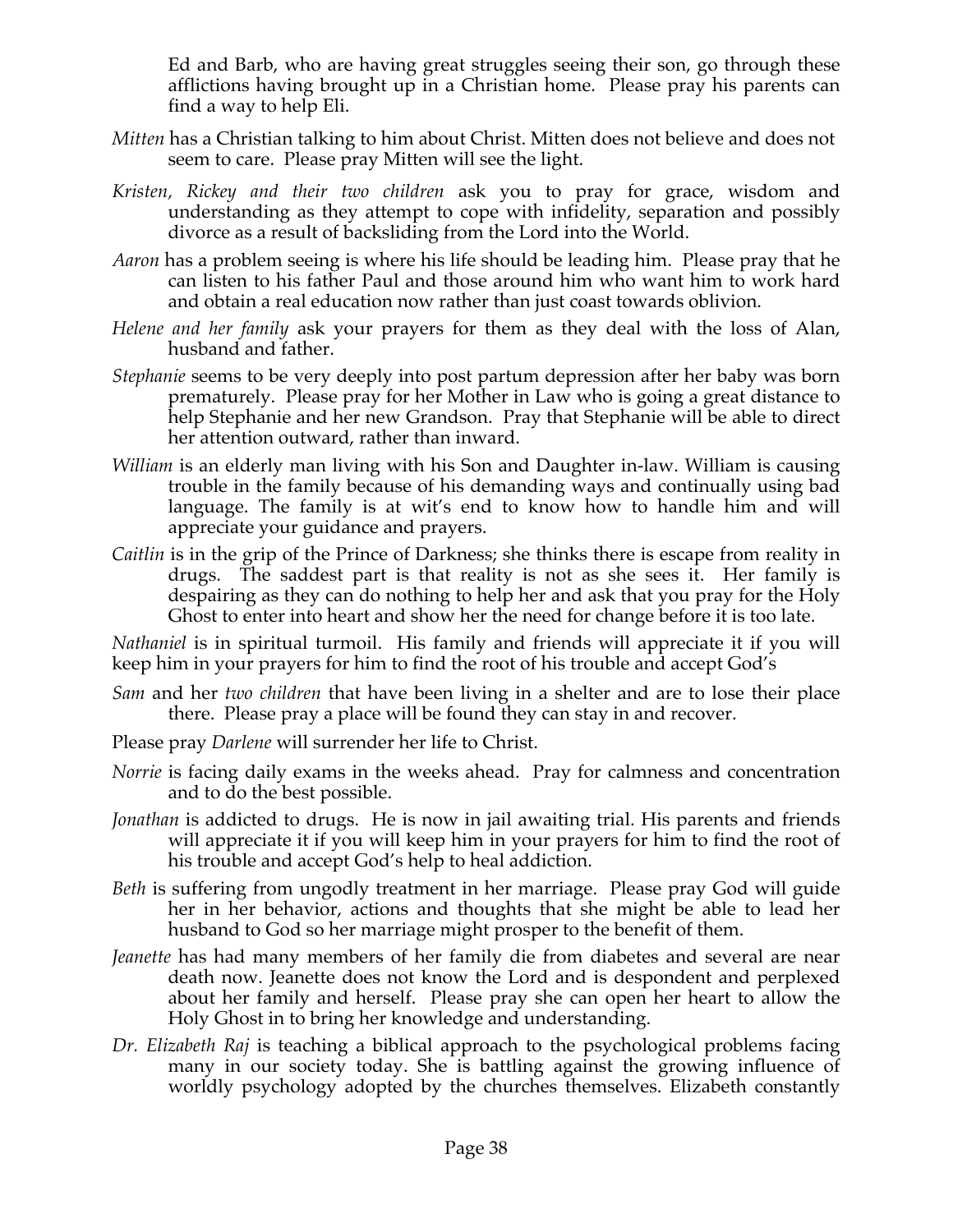stresses answers are found between the covers of that precious Book, the Holy Bible. Please pray for encouragement, strength, fortitude and courage for her.

- *Abigail* is a teenager who has behavior problems. She feels she is in an area of mental darkness. Please pray that she might look to God for help and not within herself.
- *Sara* asks that you pray for guidance for her as she deals with the stresses of her family and life. Pray that she can separate those things which she can affect from those things which she cannot and give her grace to accept that she cannot do everything and can only change those things within her control. She asks for God's help for her business so that she might remain gainfully employed while keeping up with the needs of her mother and husband and healing her own problems.

*Jacquie* to open her heart to God and accept His Love and Grace.

*Hap* asks you to pray he might be able to trust God will help him make the right decisions at the right time and not to worry uselessly, to change those things he can change, accept those things he cannot change, sleep well to be able to do the correct things with a clear head and that he will open his heart to the Holy Ghost so that His Light can penetrate into the far corners of his heart and eradicate the cellar rats lingering there.

# *School Challenges*

Destiny, Blake and Janet

#### *Anglican Orthodox Church Kenya*

The Anglican Orthodox Church is making plans for establishment of a presence in *Kissi, Kenya.* There are six parishes, a total of 161 members, 68 adults, 93 children with two ministers. Please pray for the church there and guidance for the people involved.

# *Indonesia*

Please pray for the Lord's will regarding the establishment of an AOC church in Indonesia.

# *Pakistan*

The forces of evil are strong in Pakistan. The force of God stronger. Pray for our Christian family there.

*Ernest Jacob* Presiding Bishop Pakistan

#### *Serbia*

Rev. Igor Djurcik leader of Anglican Orthodox Church in Serbia asks us to pray for his students. He has excellent young people in Belgrade who are having services and classes on the Bible.

# *Philippines*

Please pray a *Minister* will be found who would like to serve in Tabuk, in the Philippine Islands. The Anglican Orthodox Church has an established Church there and in the surrounding areas and need a Shepherd to lead the flock*.*

# *Diocese of the Epiphany*

*Saint Paul's, Moberly, Missouri* would like your prayers that the Holy Ghost might enter more fully into their hearts so that they might be more effective in spreading the Word of God.

# *Atlanta*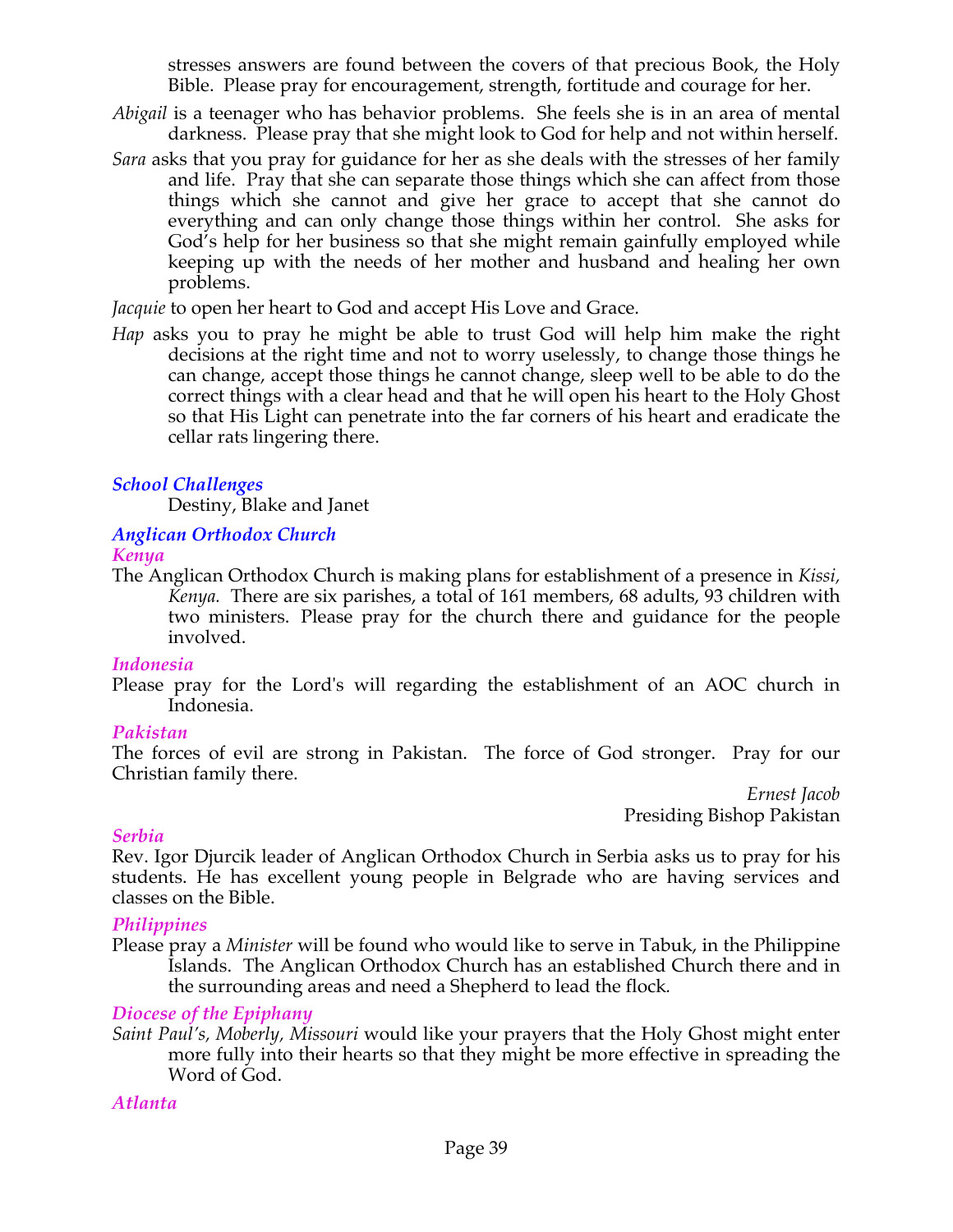*Bishop Jerry* was in Atlanta, preaching at a church who has in attendance many members of another church founded in 1887 that has closed. Many of those are older, in their late 70s and early 80s. Please pray they will see this is a parish where they can be one with other believers. Please pray the Holy Ghost might enter more fully into their hearts so that they might see their way to come together.

# *Diocese of Virginia*

*Saint Joseph of Arimathea Anglican Orthodox Church* is under a lot of stress. We all are, but they need even more prayer. Rev Roger Jessup, their wonderful minister, had to retire as he was so pressed by the duties of a primary care giver, in addition to all the worries of this world. Pray for trust in God for each member of the parish and for them to find economic relief.

# *Armed Forces & Contractors*

Dustin (Middle East), Kristyna Thomas (Army – Fort Lewis, Washington), Airman Donny Patton (USAF - Hulbert Field, Florida), Jordan Brown (USMC – Fleet Marine Force - Pacific), Trevor Jennings (USAF - KC-10 Boom Operator – New Jersey), Trevor Di Marco (USN – Whidbey Island, EF-18 Pilot), Kurt Thomas (USN – Camp Foster, Okinawa), Ethan (US Army Airborne – Southwest Asia)

# *For Our Country*

Our country has lost its way. Over half the people that vote, voted for a government that promises them things it cannot deliver in return for their souls which it can, will and does take. Our foreign policy backs the rise of Islam, we turn our backs on those who would follow God and arm those who murder them. Pray God will raise up a leader from among the people who can turn the country's course 180° and attempt to come back to God. Pray the people will recognize that they are headed down a smooth wide road into the pit, a road that will get smoother and smoother, steeper and steeper until the only possible way is down. Down, into the depths of the pit. Pray people will recognize there is:

- One True and Triune God who is goodness in and of Himself
- All religions are not equal
- All ways of life are not equal;
- The Bible holds the Key to Life;
- All rights come from God, not the State;
- Good;
- Bad;
- Evil;
- Right;
- Wrong;
- Allah is the Devil;
- Abortion is no more than sacrifice of children to Baal.

Pray this recognition will not come too late. Pray we will, each of us, do our duty to God, Country and Family, putting His Honor above all.

# *Persecuted*

The Islamist group (ISIS) took over Quaragosh, the biggest Christian city in Iraq; 164 men, women and children were beheaded. People ask where is God? The real question is where are the people to enforce God's will. Pray the people of the world will see Allah for who he is, the Devil. Pray for those who remain behind that they might find a way to safety.

Around the world, Christians are under attack, not only in the Muslim world, but from